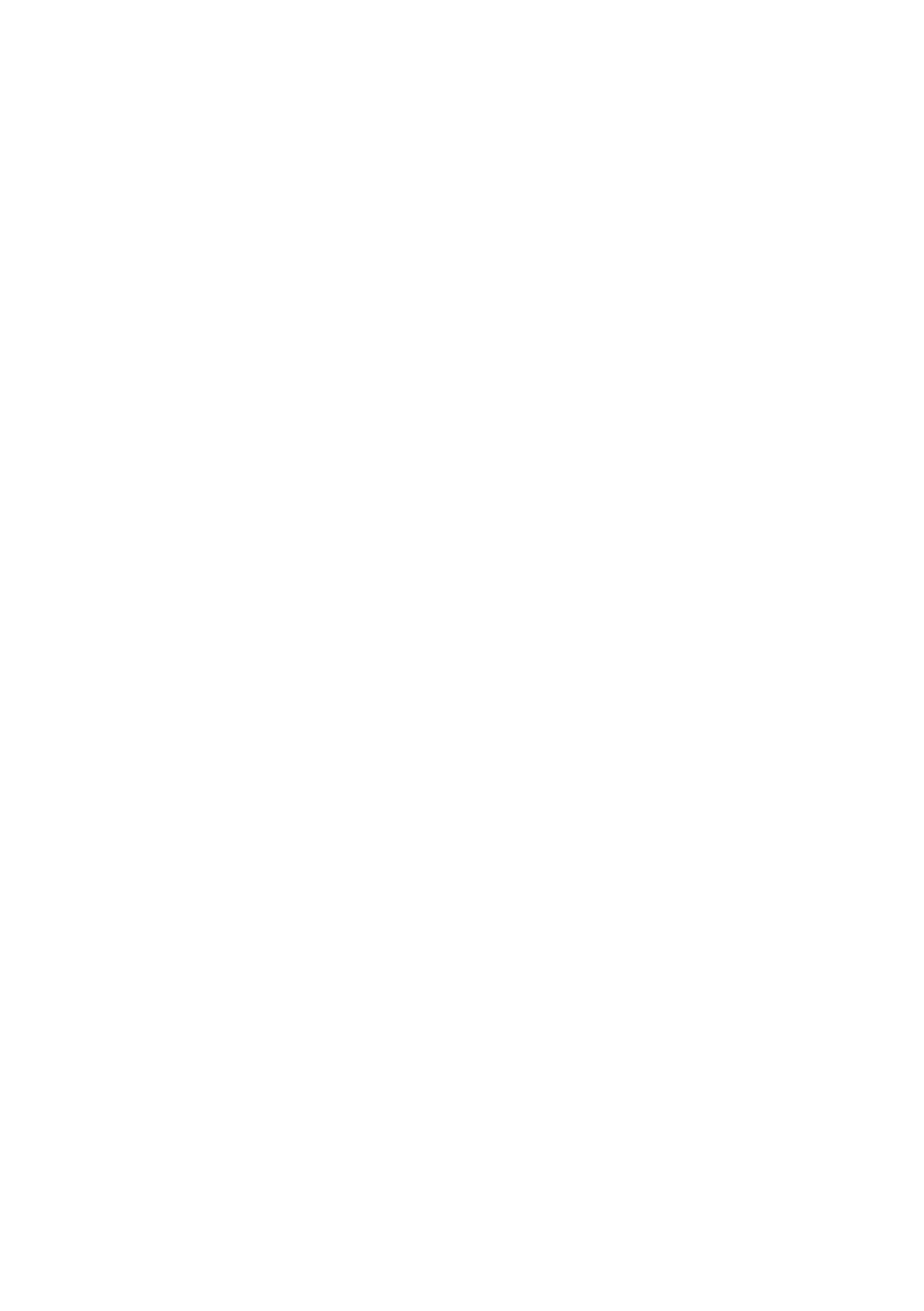# *Table of contents*

| Chapter 1 |                                               |  |
|-----------|-----------------------------------------------|--|
| Chapter 2 | Phoenixing offences and property transfers to |  |
| Chapter 3 | Improving the accountability of resigning     |  |
| Chapter 4 |                                               |  |
| Chapter 5 |                                               |  |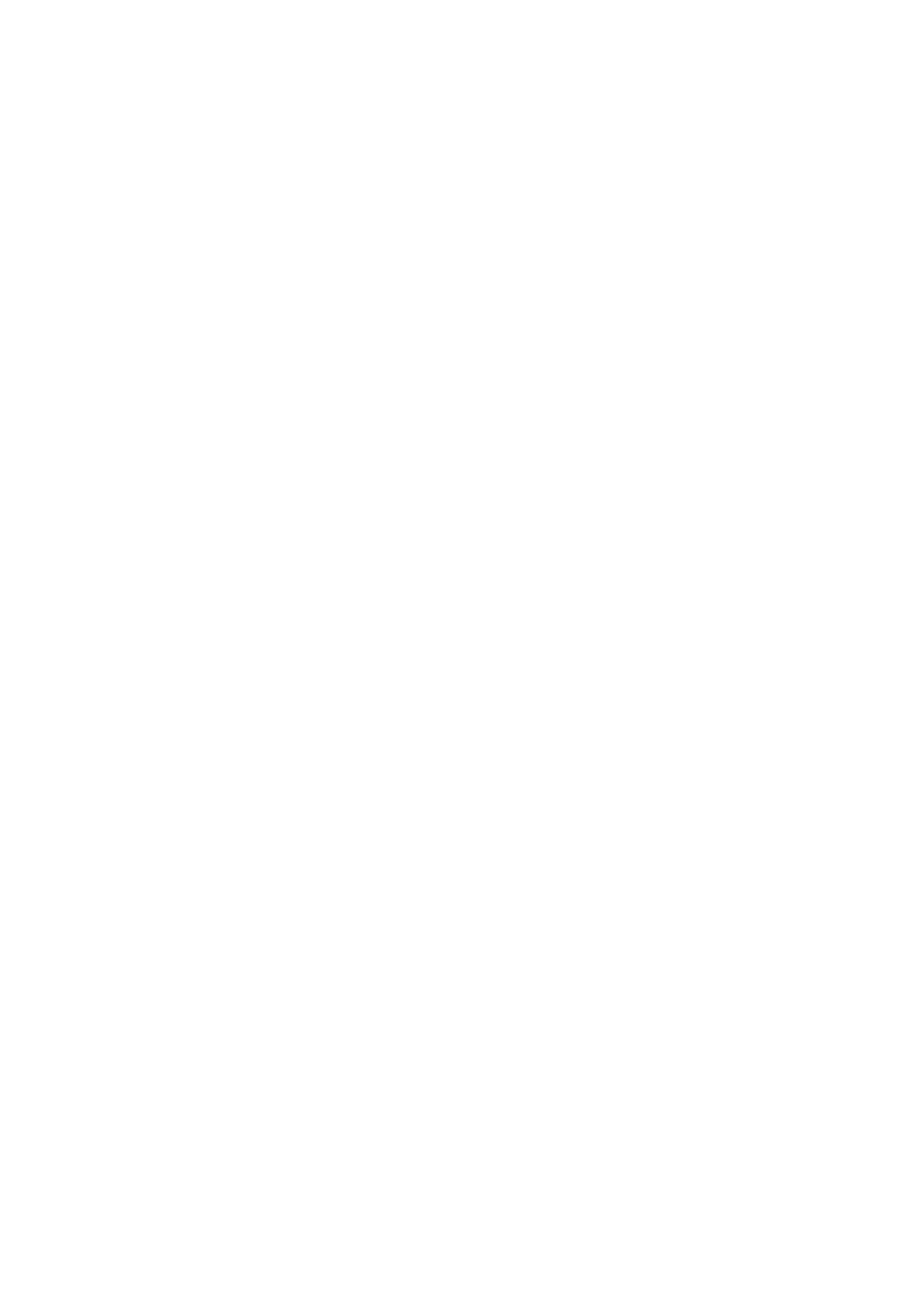# *Glossary*

The following abbreviations and acronyms are used throughout this explanatory memorandum.

| <i><b>Abbreviation</b></i> | <b>Definition</b>                                     |
|----------------------------|-------------------------------------------------------|
| <b>ASIC</b>                | Australian Securities and Investments<br>Commission   |
| <b>ATO</b>                 | <b>Australian Taxation Office</b>                     |
| <b>BAS</b>                 | <b>Business Activity Statement</b>                    |
| Commissioner               | Commissioner of Taxation                              |
| GIC                        | General Interest Charge                               |
| <b>GST</b>                 | Goods and Services Tax                                |
| <b>GST</b> Act             | A New Tax System (Goods and Services Tax)<br>Act 1999 |
| LCT                        | Luxury Car Tax                                        |
| <b>PAYG</b>                | Pay-as-you-go                                         |
| <b>PRRT</b>                | Petroleum Resource Rent Tax                           |
| RBA.                       | <b>Running Balance Account</b>                        |
| <b>TAA 1953</b>            | <b>Taxation Administration Act 1953</b>               |
| WET                        | Wine Equalisation Tax                                 |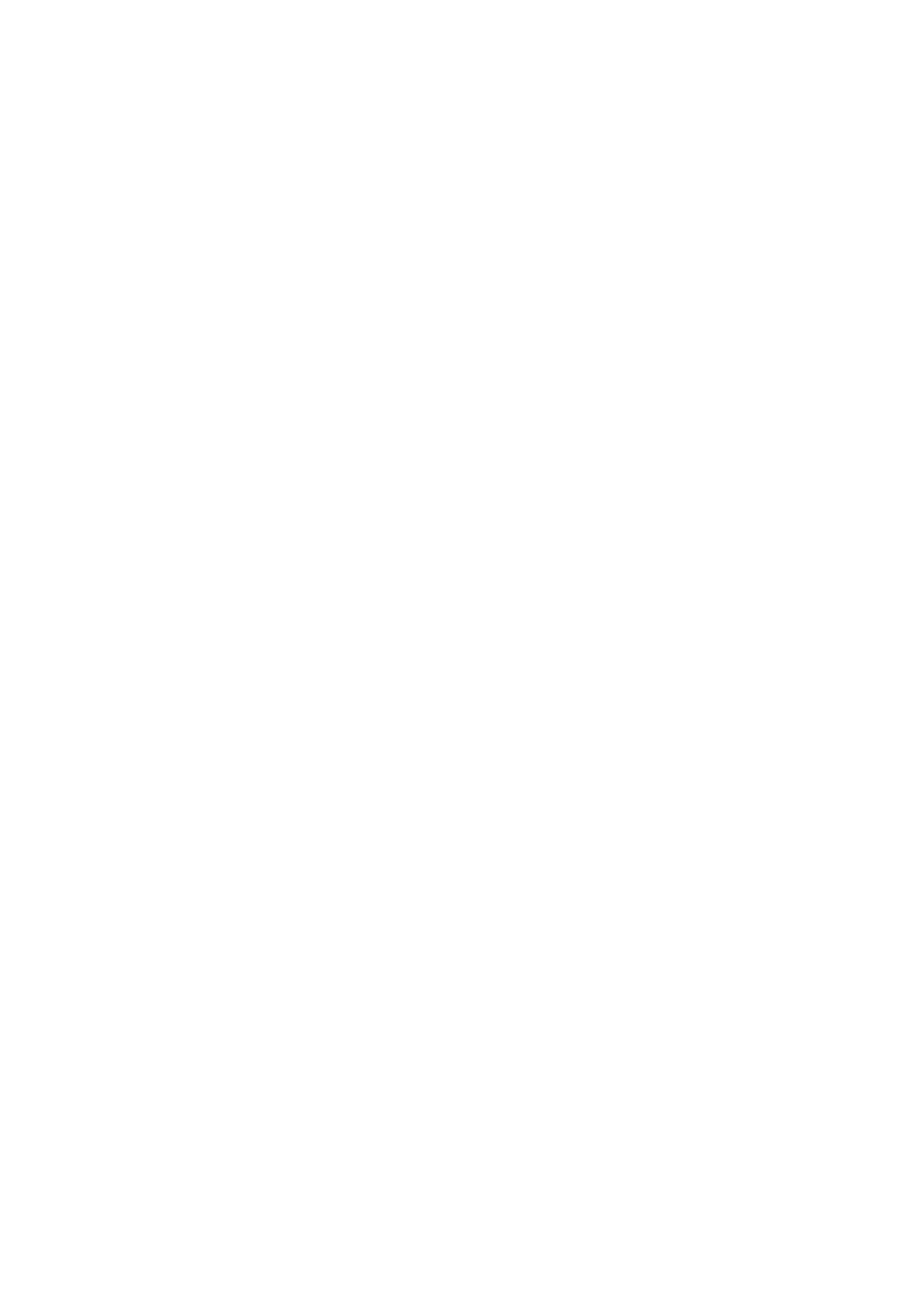# *Chapter 1 Combating illegal phoenix activity*

# **Introduction**

1.1 This Chapter outlines the issues associated with illegal phoenix activity and its impact on creditors, employees, government revenue and the broader economy. This Chapter also outlines the Government's response to illegal phoenix activity, including the amendments contained in the Exposure Draft.

## **Illegal phoenix activity**

1.2 Phoenix activity is not defined in legislation and can encompass both legitimate business rescue activities and the use of serial deliberate insolvency as a business model to avoid paying company debts.

1.3 While the scale of illegal phoenix activity ranges from the opportunistic to the systemic, a common characteristic is the stripping and transfer of assets from a company to another entity. Such transactions are carried out by a company's directors or other controlling minds with the intention of defeating the interests of the first company's creditors in that company's assets. Such transactions are also facilitated by others, including unscrupulous pre-insolvency advisers, accountants, lawyers or other business advisers, who advise companies on how to engage in illegal phoenix activity.

1.4 Illegal phoenix activity was a significant issue explored in the Senate Economics Reference Committee's 2015 inquiry into *Insolvency in the Australian construction industry*. An April 2018 report by PricewaterhouseCoopers, prepared for the Phoenix Taskforce, estimated the direct cost to businesses, employees and government as a result of potential illegal phoenix activity to be between \$2.85 billion and \$5.13 billion in 2015-16.

1.5 Those affected by illegal phoenix activity include employees of the original failed company, other businesses and contractors who are owed money because they have supplied goods and services, and statutory bodies such as the ATO. It also gives phoenix companies an unfair advantage over their competitors, damaging the competitive process.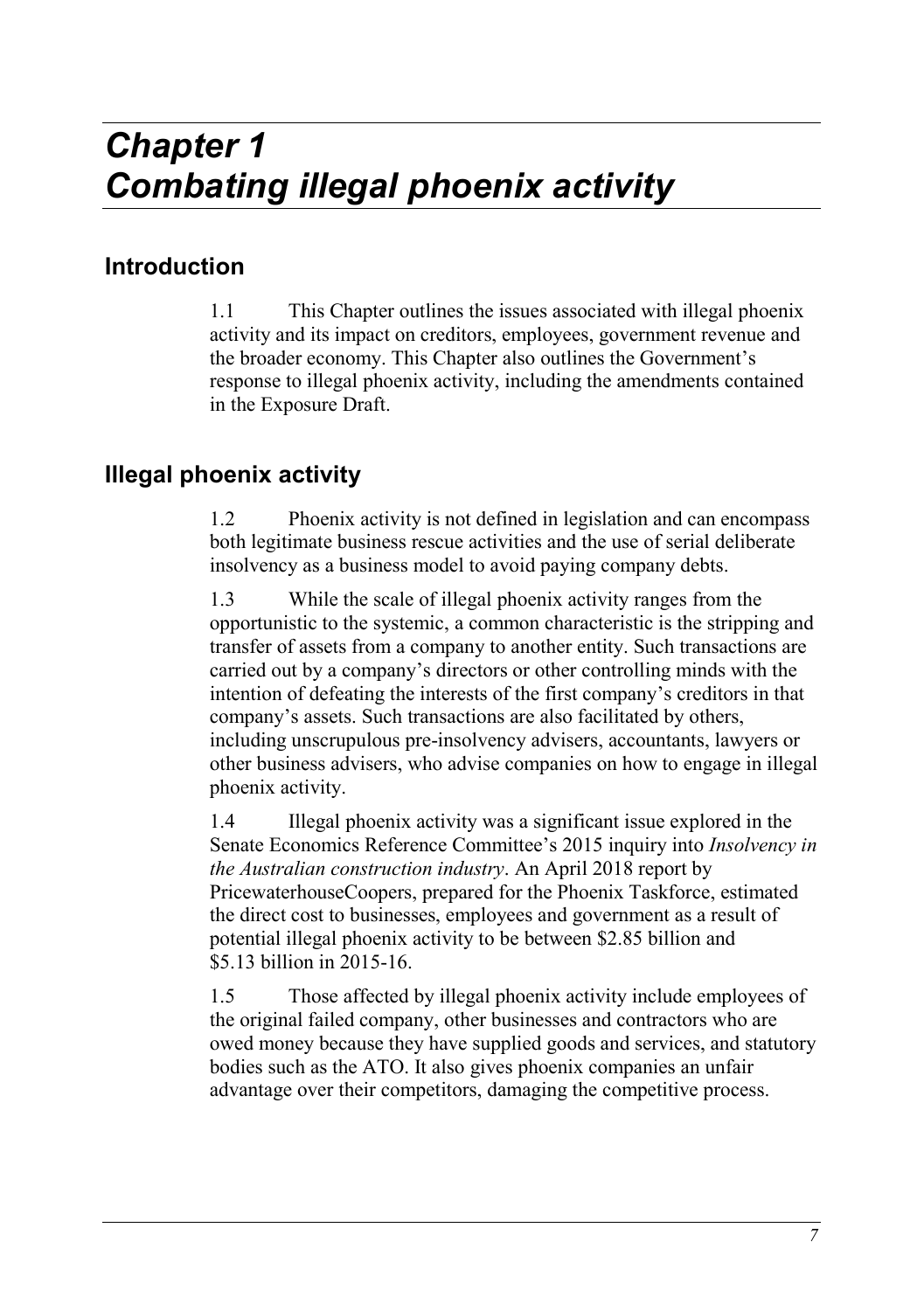### **The Government response**

1.6 The Australian Government has committed to ongoing reform of Australia's corporate insolvency regime. The Exposure Draft contains a package of measures aimed at countering illegal phoenix activity and marks the Government's third tranche of insolvency law reforms.

1.7 The first tranche, contained in the *Insolvency Law Reform Act 2016*, modernised the corporate reorganisation framework around the registration, remuneration and regulation of insolvency practitioners to improve confidence in the corporate insolvency regime and reduce associated costs.

1.8 The second tranche, introduced as part of the National Innovation and Science Agenda, focussed on supporting honest business restructuring. The *Treasury Laws Amendment (2017 Enterprise Incentives No. 2) 2017 Act* introduced a safe harbour for directors from personal liability for insolvent trading if the company is undertaking a restructure outside formal insolvency. From 1 July 2018, it also made *ipso facto* clauses (that allow contracting parties to immediately terminate agreements with a company when an insolvency event occurs) unenforceable if the company is undertaking a formal restructure.

1.9 The Exposure Draft implements four measures to combat illegal phoenix activity that were announced in the 2018 Budget:

- Schedule 1 introduces new phoenix offences to prohibit creditor-defeating dispositions of company property, penalise those who engage in or facilitate such dispositions, and allow liquidators and ASIC to recover such property (see Chapter 2);
- Schedule 2 ensures directors are held accountable for misconduct by preventing directors from improperly backdating resignations or ceasing to be a director when this would leave the company with no directors; (see Chapter 3);
- Schedule 3 allows the Commissioner to collect estimates of anticipated GST liabilities and make company directors personally liable for their company's GST liabilities in certain circumstances (see Chapter 4); and
- Schedule 4 authorises the Commissioner to retain tax refunds where a taxpayer has failed to lodge a return or provide other information that may affect the amount the Commissioner refunds. This ensures taxpayers satisfy their tax obligations and pay outstanding amounts of tax before being entitled to a tax refund (see Chapter 5).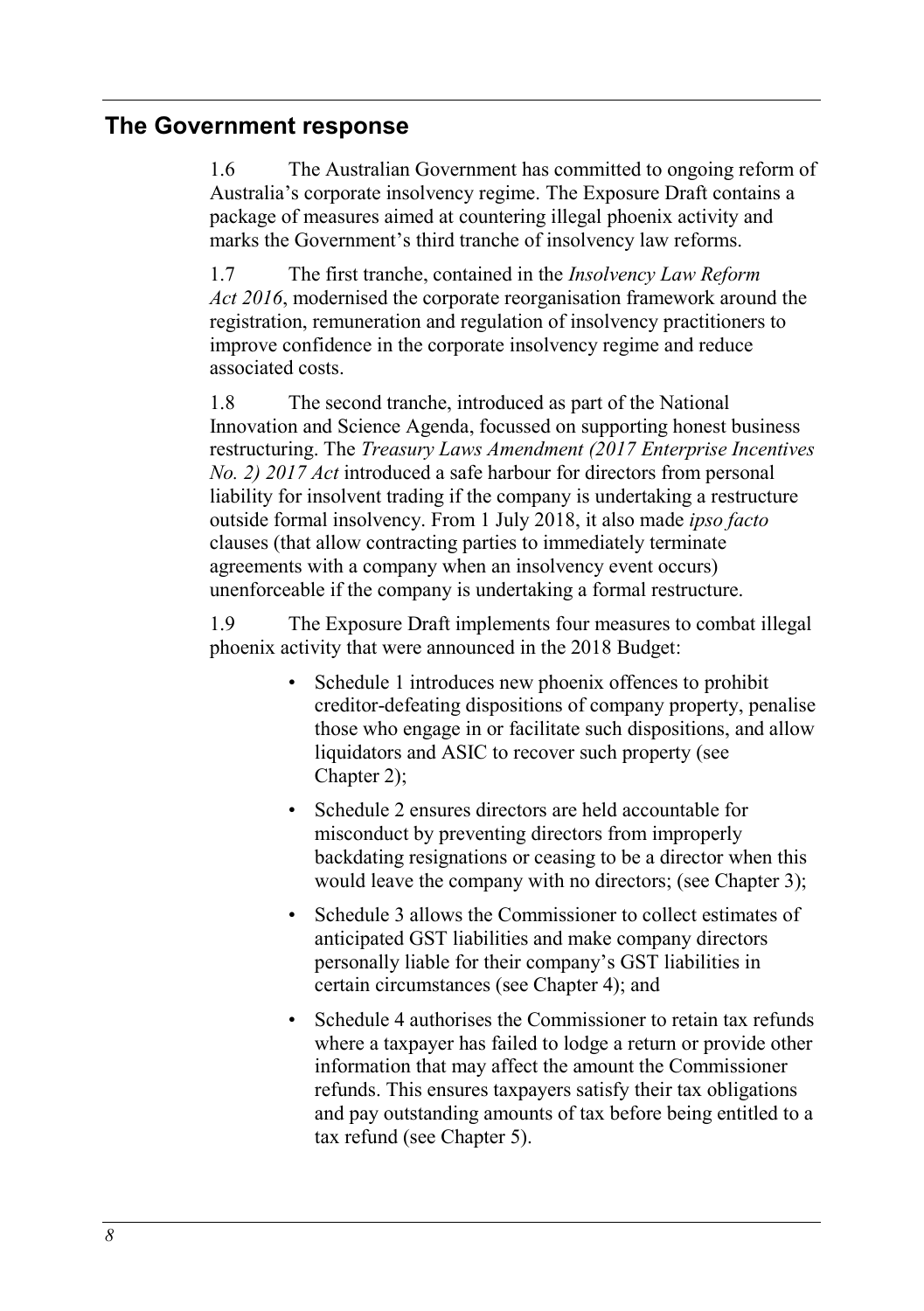1.10 The fifth and final element of the Budget package prevents related creditors facilitating illegal phoenix activity by unduly influencing the removal or replacement of external administrators. This is implemented through amendments to the *Insolvency Practice Rules (Corporations) 2016* in a separate Exposure Draft released on the Treasury website: [www.treasury.gov.au.](http://www.treasury.gov.au/)

1.11 The measures in the Exposure Draft build on other actions taken by the Government to combat crime and fraud occurring in the economy, including:

- instituting the Black Economy, Serious Financial Crime and Phoenix Taskforces;
- establishing a dedicated team to drive implementation of the extensive work program arising from the Government's response to the Black Economy Taskforce Final Report;
- establishing an Advisory Board made up of private and public sector members who will provide strategic advice on trends and risks in the black economy;
- reviewing and enhancing ASIC's powers and enforcement tools;
- initiatives to curb the excessive drain on the taxpayer funded Fair Entitlement Guarantee scheme, which covers employees' entitlements left outstanding as a result of failed business enterprises;
- the package of reforms in Schedule 5 to the Treasury Laws Amendment (2018 Measures No. 4) Bill 2018 that targets employers who fail to meet their superannuation guarantee obligations;
- legislating to enable information sharing between key regulatory agencies;
- improving the collection of GST on new residential premises and residential subdivision transactions and introducing a reverse charge to prevent GST fraud in the precious metals industries ;
- phasing in near real time reporting by employers of payroll and superannuation information to the ATO through the single touch payroll reporting framework;
- the prohibition of the manufacture, distribution, possession, use or sale of electronic point of sale sales suppression technology and software;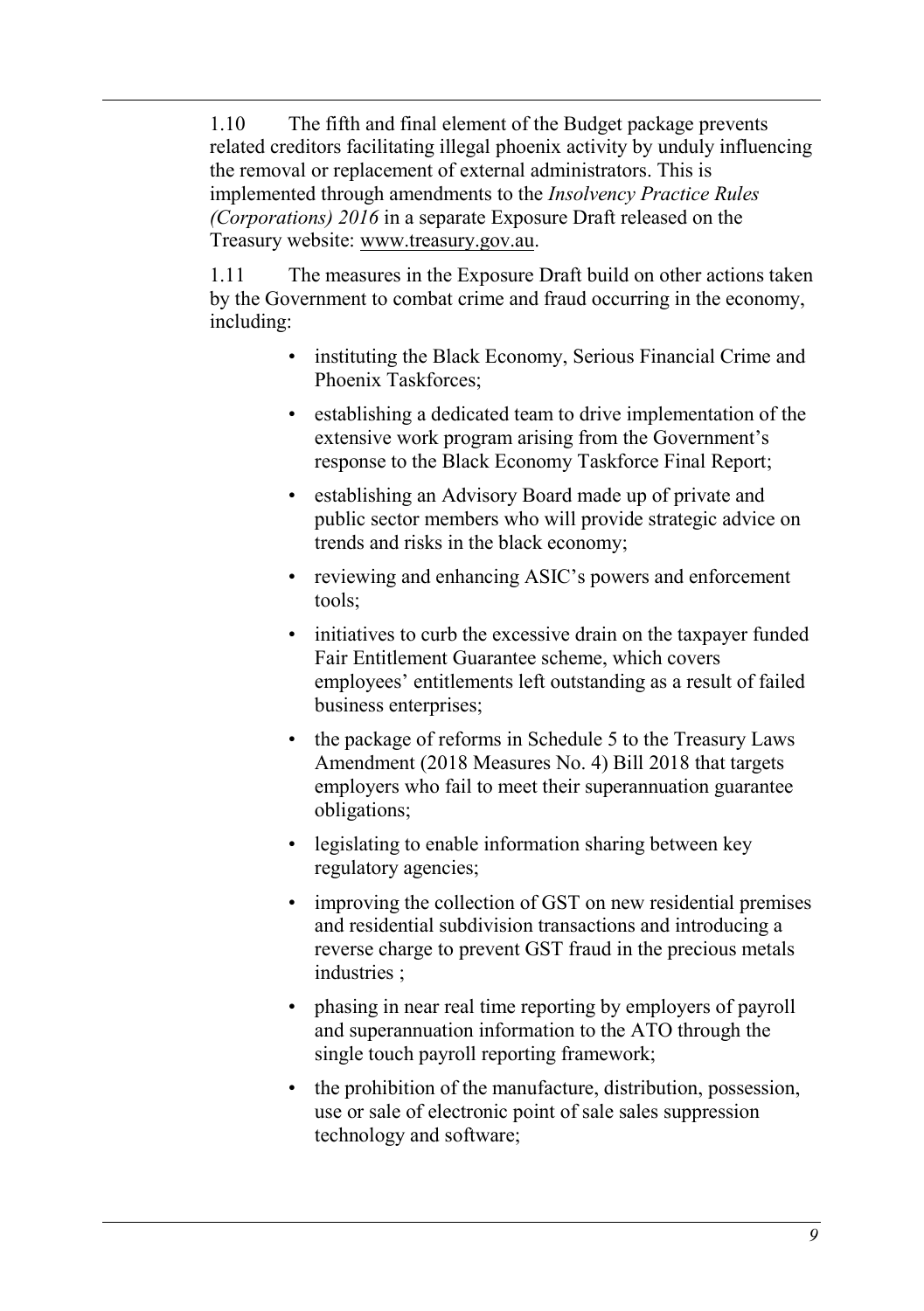- consulting on improving the transparency of beneficial ownership information of companies, and making the information available to key regulators for enforcement purposes; and
- developing and improving legislation to encourage and protect whistleblowers.

### **Government taskforces**

1.12 In order to develop an effective, whole-of-government response to the illegal phoenix problem, the Government established a number of taskforces to facilitate cross-agency co-operation and enforcement.

1.13 The Government established the Phoenix Taskforce in 2014, and the Serious Financial Crime and Black Economy Taskforces in 2015 and 2016 respectively. The Taskforces have each focussed on combating illegal phoenix activity and have provided extensive advice to Government.

### *Phoenix Taskforce*

1.14 The Government's on-going Phoenix Taskforce comprises 30 Federal, State and Territory government agencies and provides a wholeof-government approach to combating illegal phoenix activity.

1.15 The Phoenix Taskforce is a crucial player in countering illegal phoenix activity, and has reported to the Government that the detection, deterrence and disruption activities undertaken by Phoenix Taskforce agencies are starting to have an impact on the problem. The Phoenix Taskforce has also contributed to the development of law reform proposals, including the reforms outlined in this Exposure Draft.

### *Serious Financial Crime Taskforce*

1.16 The Serious Financial Crime Taskforce is part of the Australian Federal Police-led Fraud and Anti-Corruption Centre. The Taskforce, which includes ASIC, the Australian Transaction Reports and Analysis Centre, the ATO and other Commonwealth agencies, is responsible for investigations and prosecutions for serious and complex financial crimes including illegal phoenix activity.

### *Black Economy Taskforce*

1.17 The Government established the Black Economy Taskforce to develop an innovative, forward-looking and whole-of-government policy response to combat the black economy in Australia.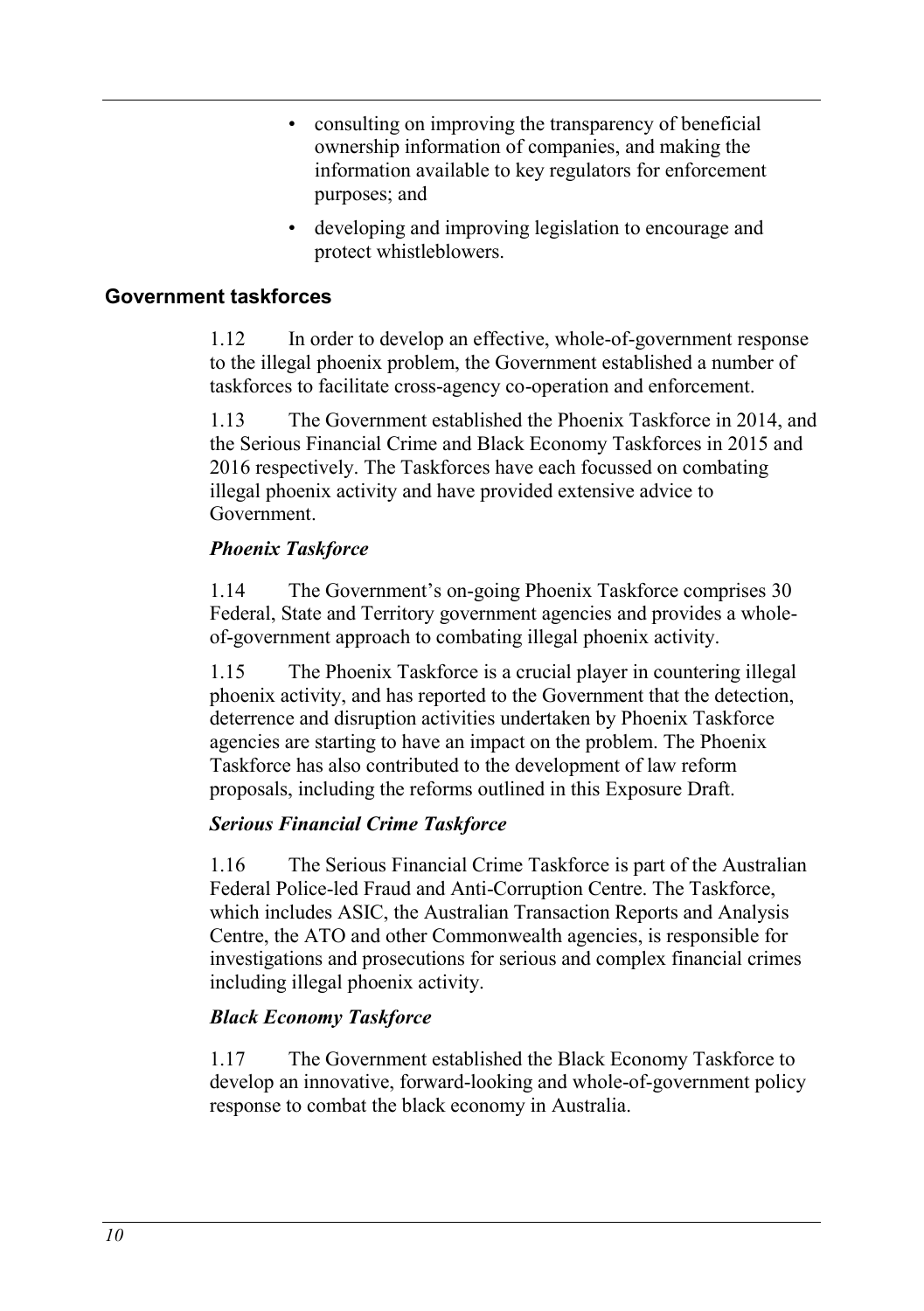1.18 The Government released the final report of the Black Economy Taskforce on 8 May 2018. The final report highlighted the harm the black economy causes to honest businesses and the community, penalising honest taxpayers, undermining the integrity of Australia's tax and welfare systems and creating an uneven playing field for the majority of compliant small businesses.

1.19 In the 2018 Budget, the Government announced a package of reforms to address the black economy, including:

- modernising and strengthening the Australian Business Number system;
- a comprehensive strategy to combat illicit tobacco;
- the introduction of an economy-wide \$10,000 cash payment limit;
- restricting government procurement to businesses that have acceptable tax records;
- \$315 million in additional funding to the ATO to increase its enforcement activity against black economy behaviour.
- a further expansion of the taxable payments reporting system and consultation about extending similar reporting to the sharing economy; and
- removing the tax deductibility of non-compliant payments;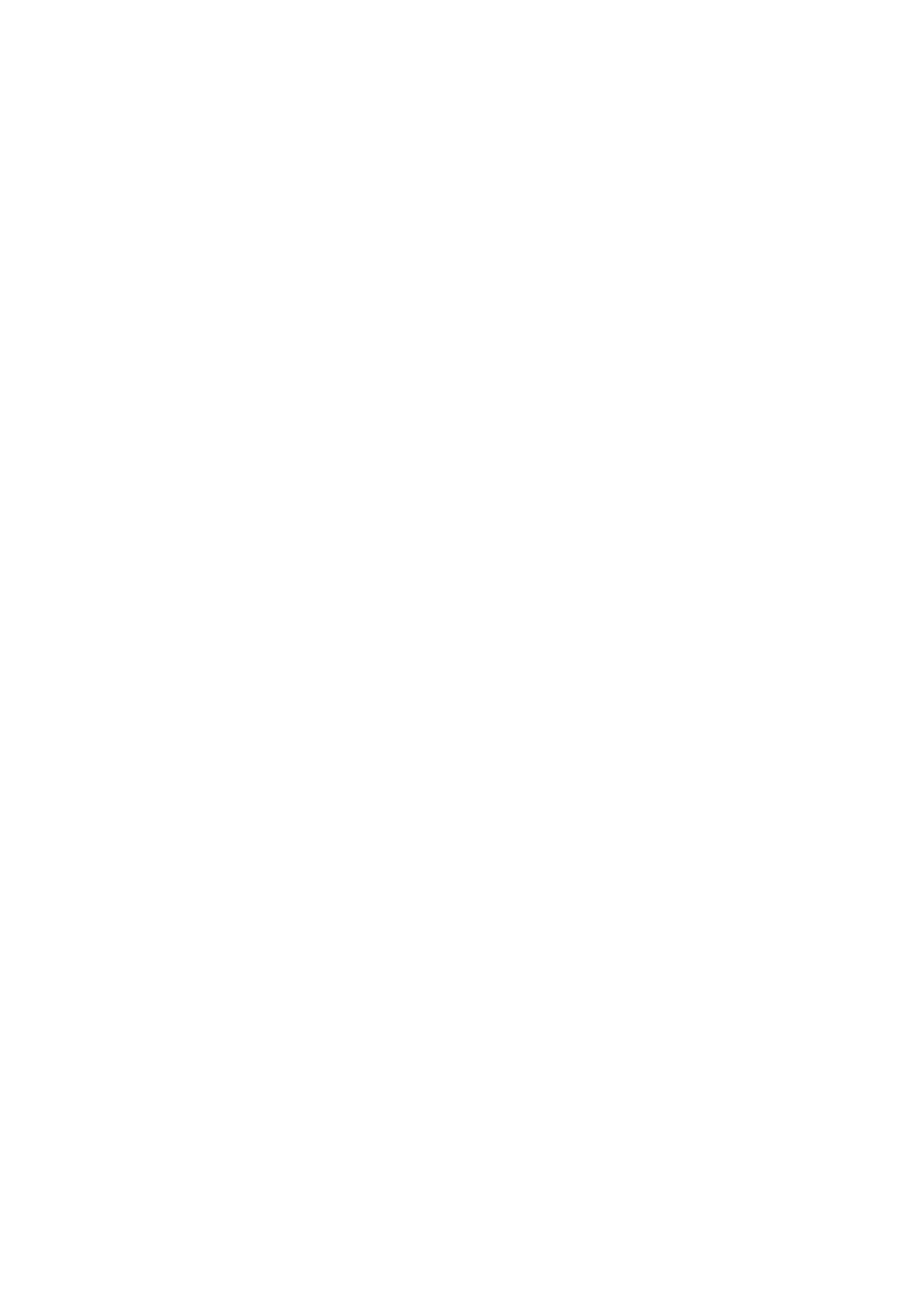# *Chapter 2 Phoenixing offences and property transfers to defeat creditors*

# **Outline of chapter**

2.1 Schedule 1 to the Exposure Draft introduces new phoenixing offences to prohibit creditor-defeating dispositions of company property, penalise those who engage in or facilitate such dispositions, and allow liquidators and ASIC to recover such property.

# **Context of amendments**

2.2 Australia's corporate insolvency laws aim to balance the freedom of companies to engage in commercial risk-taking against the legitimate interests and expectations of creditors, including company employees. The Government has made a number of reforms to the law in recent years to ensure this balance is appropriate and to ensure that misconduct can be addressed quickly and efficiently.

2.3 The *Corporations Act 2001* imposes duties on directors and other officers to the company generally and specific duties that protect the interests of the company's creditors. The most serious breaches of these duties are subject to criminal offences in addition to civil remedies: for example, officers acting for an improper purpose (section 184) or failing to prevent the company from trading while insolvent (section 588G).

2.4 Part 5.7B of the *Corporations Act 2001* enables company liquidators to recover – on behalf of insolvent companies and their creditors – compensation from directors that fail to prevent insolvent trading (Division 4) and to seek court orders voiding certain transactions, including insolvent transactions and unfair preferences (Division 2). This allows liquidators and insolvent companies to better meet the legitimate demands of creditors affected by the insolvency.

2.5 The prohibition against insolvent trading (and associated compensation mechanisms) is subject to an important defence known as the safe harbour (section 588GA). Introduced as part of the Government's National Innovation and Science Agenda, the safe harbour encourages companies in legitimate financial difficulty to undertake a restructure in certain circumstances.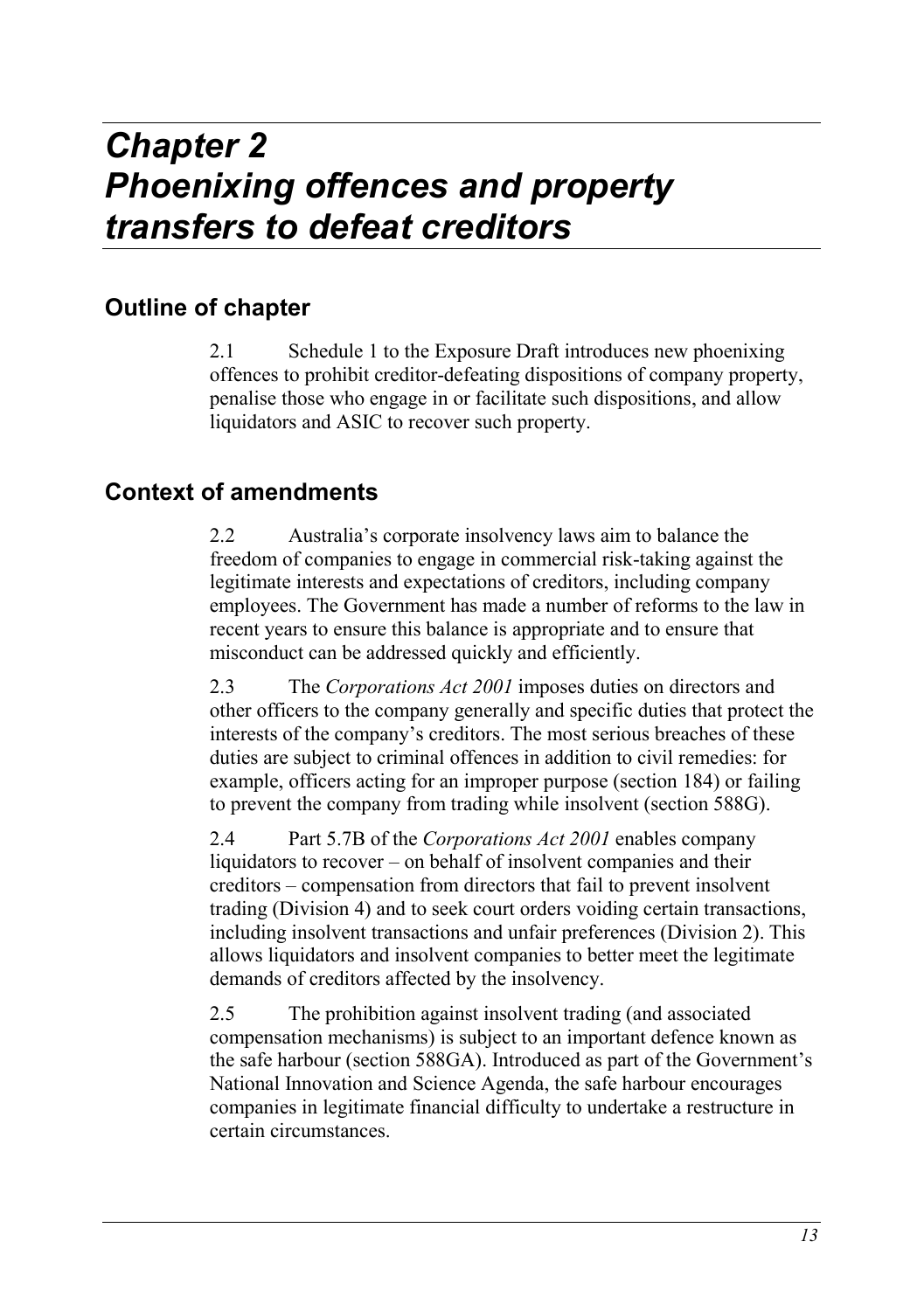2.6 The safe harbour is intended to drive cultural change among company directors by encouraging them to engage early with financial hardship, keep control of their company and take reasonable risks to facilitate the company's recovery, rather than prematurely placing the company into voluntary administration or liquidation. The safe harbour is subject to a number of limitations that make it unattractive to dishonest directors who might want to illegally phoenix their company.

## **Summary of new law**

2.7 Schedule 1 to the Exposure Draft amends the *Corporations Act 2001* to improve the mechanisms available to combat illegal phoenix activity, specifically creditor-defeating dispositions: transfers of company assets that prevent, hinder or significantly delay creditors' access to the company's assets in liquidation.

- 2.8 In particular, the amendments introduce new offences for:
	- company officers that fail to prevent the company from making creditor-defeating dispositions; and
	- other persons that facilitate a company making a creditordefeating disposition.

2.9 These offences are subject to a number of important safe-guards to ensure the amendments do not affect legitimate businesses and commercial transactions. This includes maintaining the safe harbour for legitimate business restructures, respecting transactions made with creditor or court approval (as appropriate) under a deed of company arrangement or scheme of arrangement, and transfers at market value.

2.10 To protect creditors, these amendments make a number of refinements to the corporations law to allow for the efficient recovery of assets and, where necessary, the provision of compensation. In particular, the amendments provide that:

- liquidators can seek to recover the assets or other consideration through the courts for the benefit of the company's creditors;
- ASIC can make orders to recover assets for the company's creditors; and
- liquidators and in some cases creditors can recover compensation from a company's officers and other persons responsible for a company making a creditor-defeating disposition.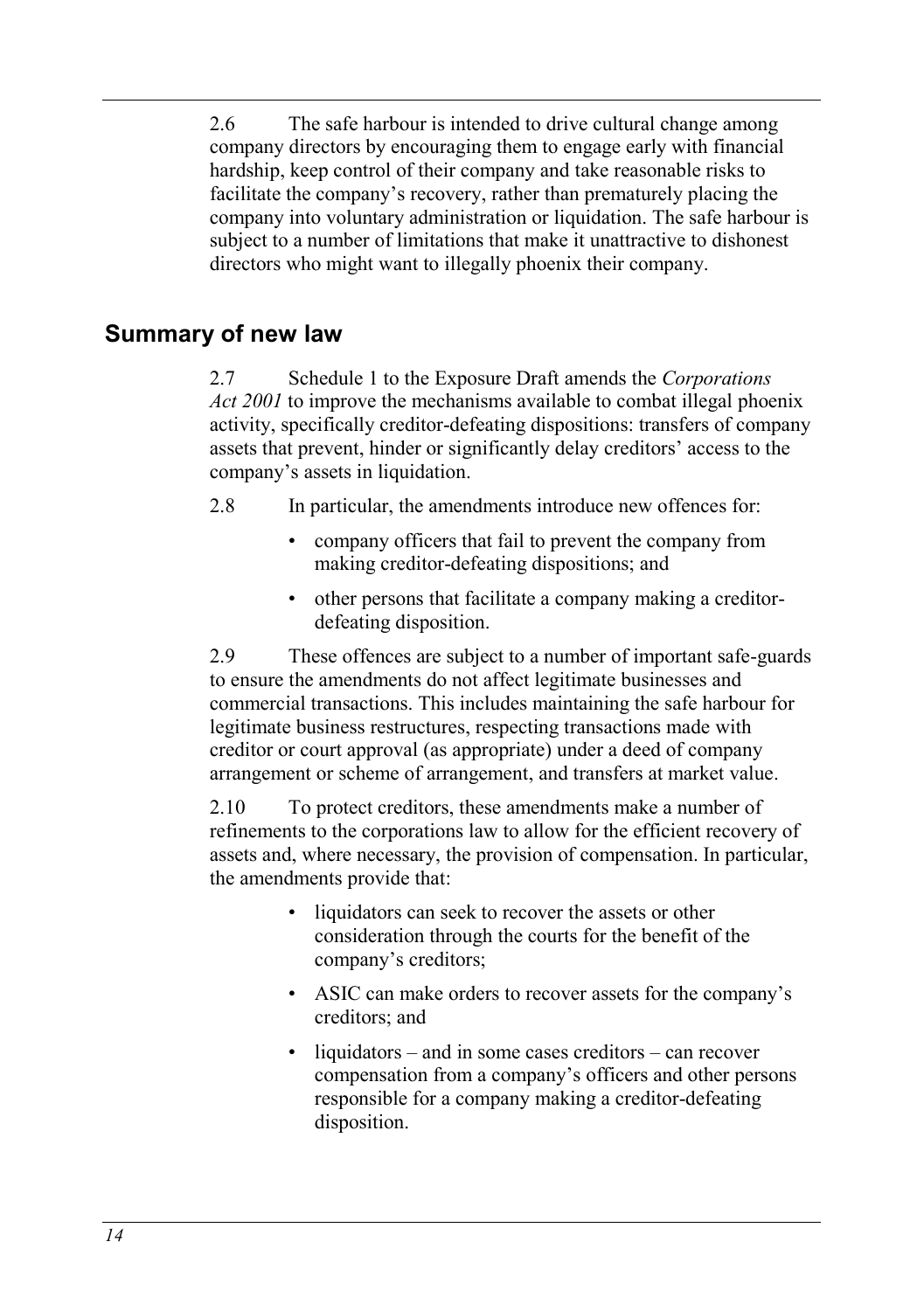# **Comparison of key features of new law and current law**

| New law                                                                                                                                                                                                                                                                                                  | <b>Current</b> law                                 |
|----------------------------------------------------------------------------------------------------------------------------------------------------------------------------------------------------------------------------------------------------------------------------------------------------------|----------------------------------------------------|
|                                                                                                                                                                                                                                                                                                          | <b>Creditor-defeating dispositions</b>             |
| A disposition of company property<br>that has the effect of preventing,<br>hindering or significantly delaying<br>the property becoming available to<br>meet the demands of the company's<br>creditors in winding-up is a creditor-<br>defeating disposition.                                            | No equivalent.                                     |
| Recovery of voidable creditor-defeating dispositions                                                                                                                                                                                                                                                     |                                                    |
| A transaction may be voidable if it is<br>a creditor-defeating disposition and is<br>made when the company is insolvent,<br>or, because of the disposition, the<br>company immediately becomes<br>insolvent or enters external<br>administration within the following<br>12 months.<br>Exceptions apply. | No equivalent.                                     |
| Liquidators may also apply to a court                                                                                                                                                                                                                                                                    | Liquidators may apply to a court for               |
| for an order in relation to a voidable<br>creditor-defeating disposition.                                                                                                                                                                                                                                | an order in relation to a voidable<br>transaction. |
| ASIC has specific powers to make<br>orders to recover - for the benefit of a<br>company's creditors - company<br>property disposed of or benefits<br>received under a voidable creditor-<br>defeating disposition.<br>Liquidators may apply to ASIC<br>seeking an order.                                 | No equivalent.                                     |
| Prohibitions on creditor-defeating dispositions                                                                                                                                                                                                                                                          |                                                    |
| A creditor-defeating disposition is<br>prohibited if it is made by a company<br>at a time when the company is<br>insolvent, or, because of the<br>disposition, the company immediately<br>becomes insolvent or enters external<br>administration within the following<br>12 months.<br>Exceptions apply. | No equivalent.                                     |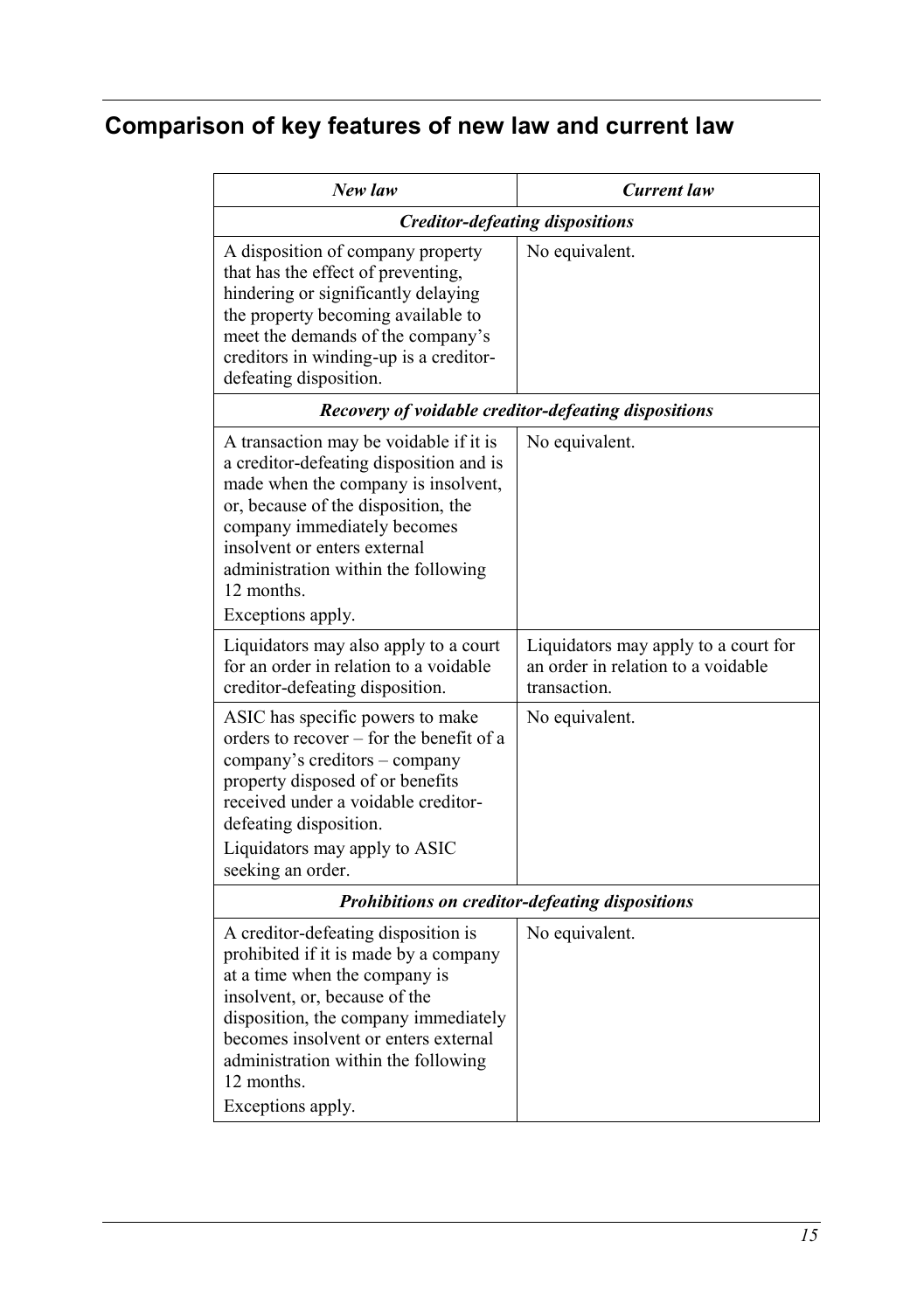| New law                                                                                                                                                                                                                                                          | <b>Current</b> law                                                                                                                             |
|------------------------------------------------------------------------------------------------------------------------------------------------------------------------------------------------------------------------------------------------------------------|------------------------------------------------------------------------------------------------------------------------------------------------|
| It is a criminal offence for officers to<br>engage in conduct that results in a<br>company making a prohibited<br>creditor-defeating disposition.                                                                                                                | No equivalent.                                                                                                                                 |
| A civil penalty provision applies to<br>officers that engage in conduct that<br>results in a company making a<br>disposition where a reasonable person<br>would have known the disposition<br>was a prohibited creditor-defeating<br>disposition.                | No equivalent.                                                                                                                                 |
| It is a criminal offence for a person to<br>procure, incite, induce or encourage a<br>company to make a prohibited<br>creditor-defeating disposition.                                                                                                            | No equivalent.                                                                                                                                 |
| A civil penalty provision applies to a<br>person that procures, incites, induces<br>or encourages a company to enter into<br>a disposition where a reasonable<br>person would have known the<br>disposition was a prohibited creditor-<br>defeating disposition. | No equivalent.                                                                                                                                 |
| The safe harbour is also available to<br>officers and other persons as a<br>defence against an alleged<br>contravention of the creditor-<br>defeating disposition prohibitions.                                                                                  | The safe harbour is available to<br>directors as a defence against an<br>alleged contravention of the insolvent<br>trading prohibition.        |
|                                                                                                                                                                                                                                                                  | <b>Compensation for contravention</b>                                                                                                          |
| Liquidators $-$ and in some cases<br>creditors - may also recover<br>compensation from a person that<br>breaches the creditor-defeating<br>disposition prohibition.                                                                                              | Liquidators $-$ and in some cases<br>creditors – may recover compensation<br>from a person that breaches the<br>insolvent trading prohibition. |

# **Detailed explanation of new law**

### <span id="page-15-0"></span>**Creditor-defeating dispositions**

2.11 The concept of a creditor-defeating disposition is central to the amendments in Schedule 1 to the Exposure Draft. A creditor-defeating disposition may be a voidable transaction recoverable by the liquidator on application to ASIC or the Court. An officer or other person responsible for a company making a creditor-defeating disposition may be subject to criminal charges, civil penalties and compensation orders.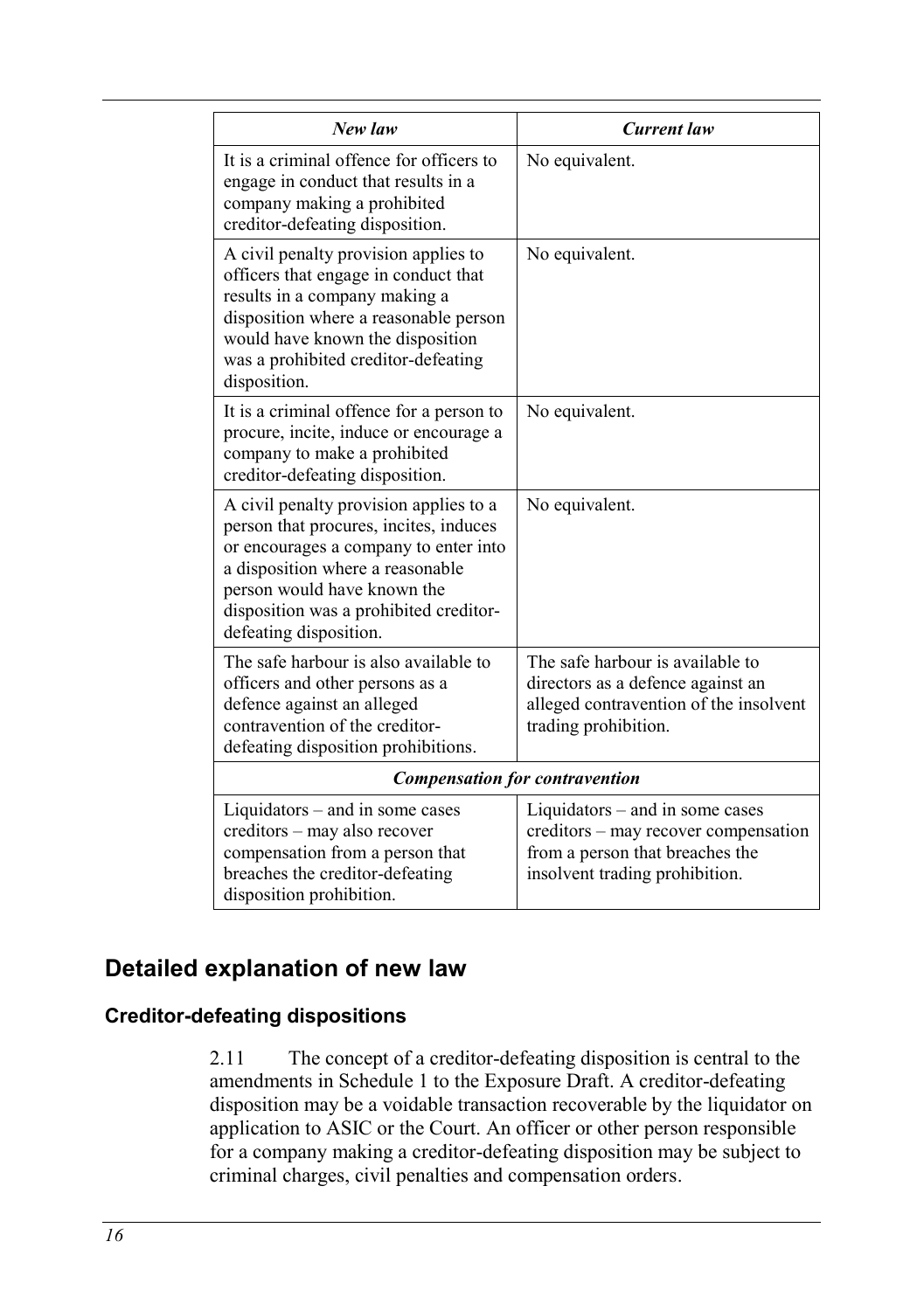2.12 A creditor-defeating disposition is a disposition of company property that has the effect of preventing, hindering or significantly delaying the property becoming available to meet the demands of the company's creditors in winding-up. *[Exposure Draft, Schedule 1, items 1 and 11, subsection 588FDB(1) and section 9 (definition of 'creditor-defeating disposition') of the Corporations Act 2001]*

2.13 The creation by the company of a right or other interest in property in favour of another person is taken to be a disposition of the right or other interest in property and may constitute a creditor-defeating disposition. *[Exposure Draft, Schedule 1, item 11, subsection 588FDB(2) of the Corporations Act 2001]*

2.14 In some circumstances, there is an extension to the concept of a disposition to reflect the economic substance of a transaction. Where a company disposes of property to one person and that person pays some or all of the consideration to a third party, the company is taken to have made:

- a disposition of the property actually transferred; and
- a disposition of the consideration paid to the third party.

<span id="page-16-0"></span>2.15 The extended concept of a disposition ensures the outcome is the same as if the company received all of the consideration itself and then provided that consideration to the third party. *[Exposure Draft, Schedule 1, item 11, subsection 588FDB(3) of the Corporations Act 2001]*

### **Example 2.1 Creditor-defeating disposition of a company**

On 24 February 2020, LTV Commercial Pty Ltd sells a commercial property to Alexia who wants to set up a dancing studio. LTV Commercial and Alexia agreed that the purchase price for the property is \$500,000. The property was the company's major asset.

During the transaction, LTV Commercial instructed Alexia to pay the amount of \$500,000 to AUREA Dance Pty Ltd. Ronie is both the sole director and company secretary of LTV Commercial and AUREA Dance.

On 24 August 2020, a liquidator is appointed in the winding up of LTV Commercial. The company has insufficient assets to meet the demands of its creditors.

LTV Commercial has made two creditor-defeating dispositions. The first is of its commercial property to Alexia. The second is of \$500,000 to AUREA Dance.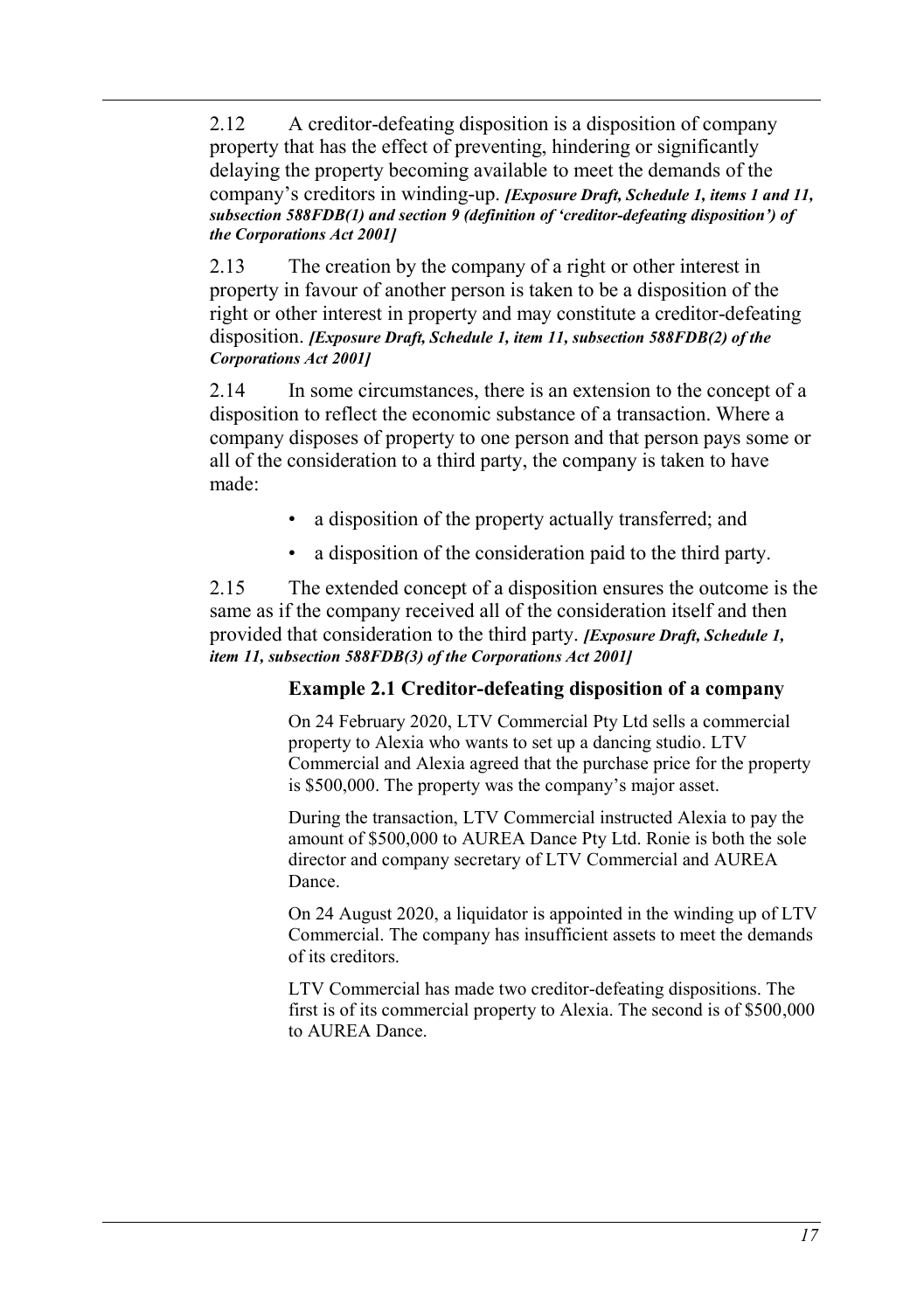### <span id="page-17-0"></span>**Voiding the transaction**

2.16 A transaction is voidable if it is a creditor-defeating disposition made by a company at a time when the company is insolvent, or, because of the disposition, the company immediately becomes insolvent or enters external administration within the following 12 months. *[Exposure Draft, Schedule 1, items 12 and 13, paragraphs 588FE(1)(c), (6B)(a) and (6B)(b) of the Corporations Act 2001]*

2.17 Describing a transaction as voidable allows a court, on the application of a company's liquidator, to make a range of orders to void the transaction and to restore the parties to the position they would have been in but for the transaction (section 588FF). A liquidator can apply to a court before the later of:

- 3 years after the relation-back day (see section 91); or
- 12 months after the liquidator was first appointed.

#### *Where company is insolvent or becomes insolvent*

2.18 Establishing that a company was insolvent (or became insolvent as a result of a disposition) is a critical step in voiding a creditor-defeating disposition. Dispositions made outside of this period and the 12 months prior to entering external administration are more likely to be undertaken for legitimate commercial reasons. Losses experienced outside this period may reflect the ordinary course of entrepreneurial risk-taking, which is not the target of these amendments.

2.19 Dispositions made while a company is insolvent or in the period before the company enters administration warrant a higher degree of scrutiny. This ensures the interests of creditors are protected and company officers are acting properly.

2.20 Section 588E applies a presumption of insolvency where a company has failed to keep or maintain financial records in accordance with section 286. This presumption is necessary to ensure that directors engaging in illegal phoenix activity cannot avoid the voiding of transactions by committing further breaches of the law to obscure a company's financial position. This presumption applies to voidable transactions generally.

2.21 However, the presumption does not affect a third party if the records were destroyed, concealed or removed by a person and the third party was not in any way responsible for the destruction, concealment or removal of the records (subsections 588E(4) and (6)).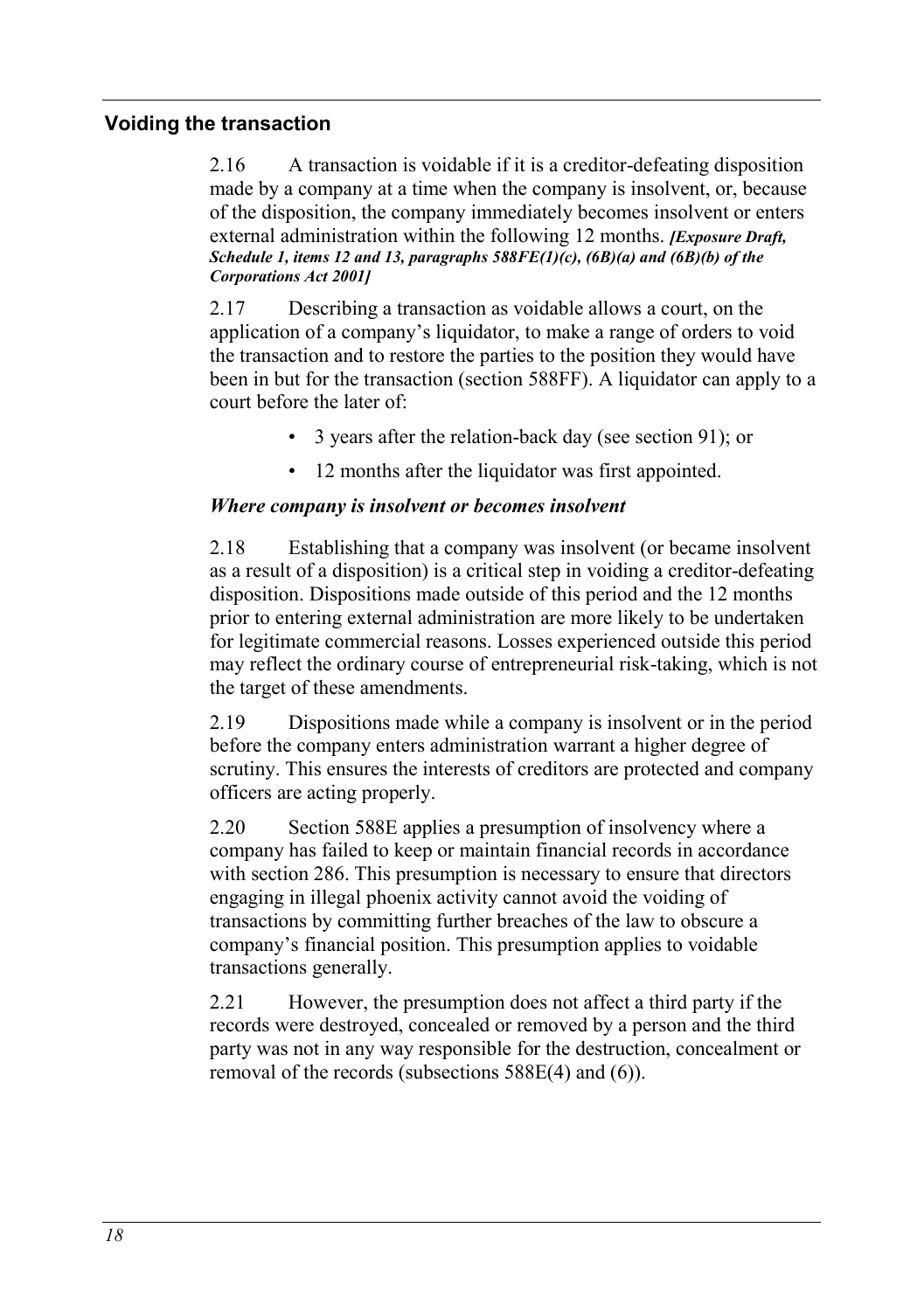### *Where company enters external administration after disposition*

2.22 The extension of the period in which a creditor-defeating disposition may be voidable to the 12 months prior to the company entering external administration is an important amendment to ensure liquidators can effectively challenge illegal phoenix activity. However, it is necessary for liquidators to demonstrate that the disposition contributed – directly or indirectly – to the company entering external administration within the 12-month period. *[Exposure Draft, Schedule 1, item 13, subparagraph 588FE(6B)(b)(iii) of the Corporations Act 2001]*

- 2.23 A company enters external administration:
	- on a day an administrator of the company is appointed under section 436A, 436B or 436C;
	- on the day a deed of company arrangement is executed;
	- on a day the winding up of the company is taken to have begun under section 513A or 513B; and
	- on a day a provisional liquidator is appointed.

2.24 Placing a company into administration shortly after it makes a voidable transaction is a common illegal phoenix activity. A persistent issue in the practical operation of the corporate insolvency law is the cost and uncertainty associated with establishing that a company was insolvent at a particular time. This cost can make it impractical for liquidators to pursue many recovery actions, frustrating the intention of the law.

2.25 Together with the presumption of insolvency where financial records are not maintained, this amendment is intended to significantly ease the burden on liquidators pursuing illegal phoenix activity and recovering assets for the benefit of company creditors.

### *Where a disposition is not voidable*

2.26 A creditor-defeating disposition transaction is not voidable (or is not subject to court orders under section 588FF) if the disposition:

- was for market value consideration;
- was made under a deed of company arrangement or scheme of arrangement;
- was made by the company's liquidator; or
- was made in connection with a course of action that satisfies the safe harbour in the corporations law.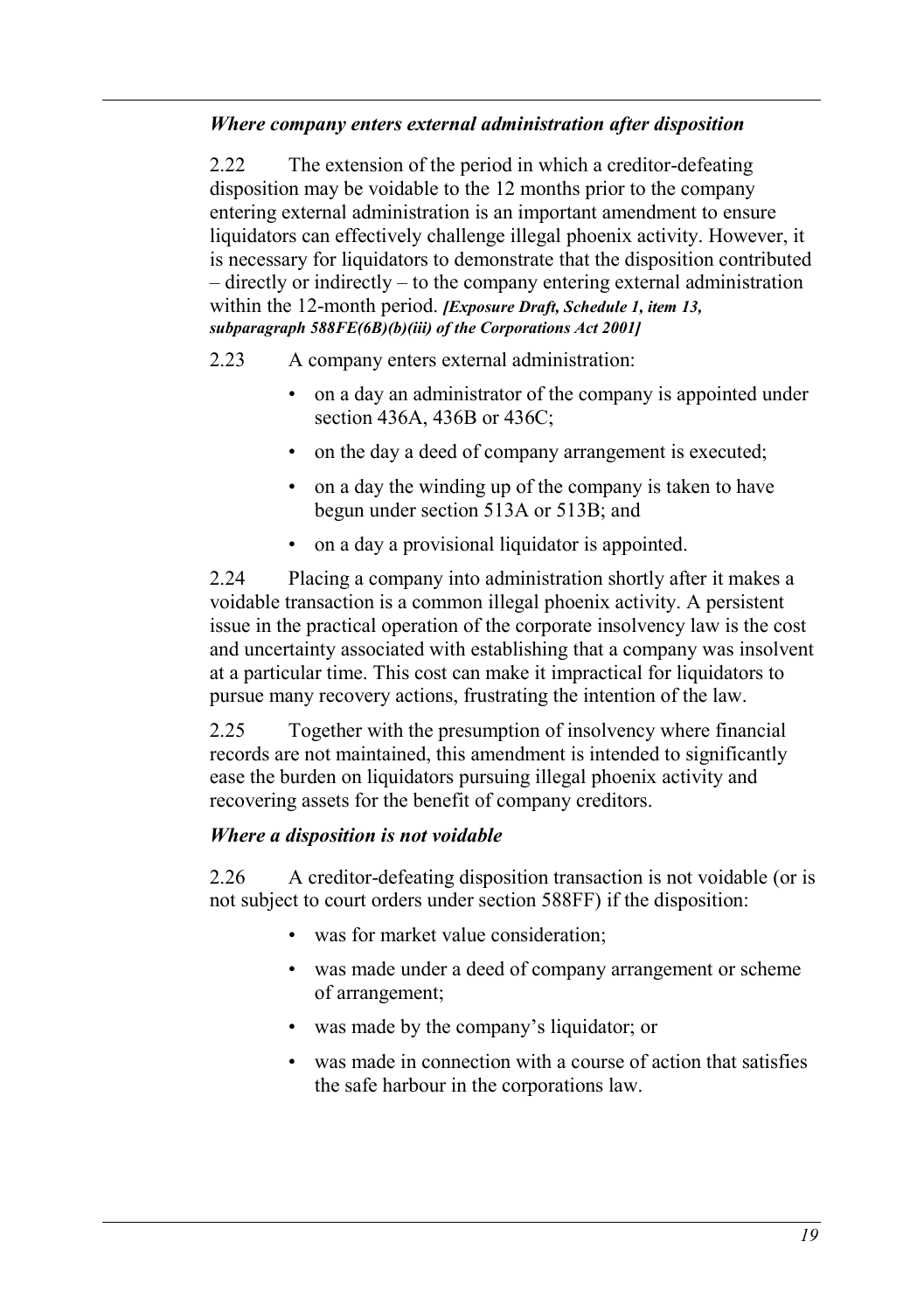#### *Market value consideration*

<span id="page-19-1"></span>2.27 A particular asset of the company not being available for division among creditors on winding up is not in and of itself evidence of a creditor-defeating disposition, provided the company received market value consideration for the disposition.

2.28 In response to a claim a particular disposition is voidable, it is a defence that the property disposed of was disposed of for market value consideration. In this context, market value means the price that would be paid in a hypothetical transaction between a knowledgeable and willing, but not anxious, seller to a knowledgeable and willing, but not anxious, buyer, who transact at arm's length. *[Exposure Draft, Schedule 1, item 17, subsection 588FG(9) of the Corporations Act 2001]*

<span id="page-19-2"></span>2.29 The market value of the property is assessed on two occasions: when the relevant agreement for the disposition is entered into and when the property is transferred. In simple cases, these two occasions may happen at the same time. For the defence to be available, the consideration provided for the transfer must equal or exceed the market value at one or both of the times it is tested.

<span id="page-19-0"></span>2.30 A person that has received property from a creditor-defeating disposition bears an evidential burden to adduce evidence that suggests a reasonable possibility that they paid at least market value for the disposition. *[Exposure Draft, Schedule 1, item 17, paragraph 588FG(9)(a) of the Corporations Act 2001]*

### **Example 2.2 Market value**

Contrast Industries Pty Ltd is a building supply company. In June 2019, it enters into a contract with Respectable Homes Pty Ltd for the supply of building materials for \$50,000 with a delivery date of 1 December 2019. The contract is negotiated on an arms' length basis.

Also in June 2019, Contrast Industries enters into a second contract for the supply of a similar quantity of building supplies to Shady Retreats Pty Ltd. However, this contract is for \$25,000.

In late 2019, there is a housing construction boom, increasing the price of building materials. In December 2019, the value of the building materials that Contrast Industries delivers to each of its customers is \$60,000.

In January 2020, Contrast Industries goes into liquidation with insufficient funds to pay its employees or other creditors.

The liquidator may not seek to void the sale to Respectable Homes because the market value of the contract is assessed to be \$50,000 at the time it was made. It does not matter that the disposition of the building materials was for less than market value at the time the disposition was made.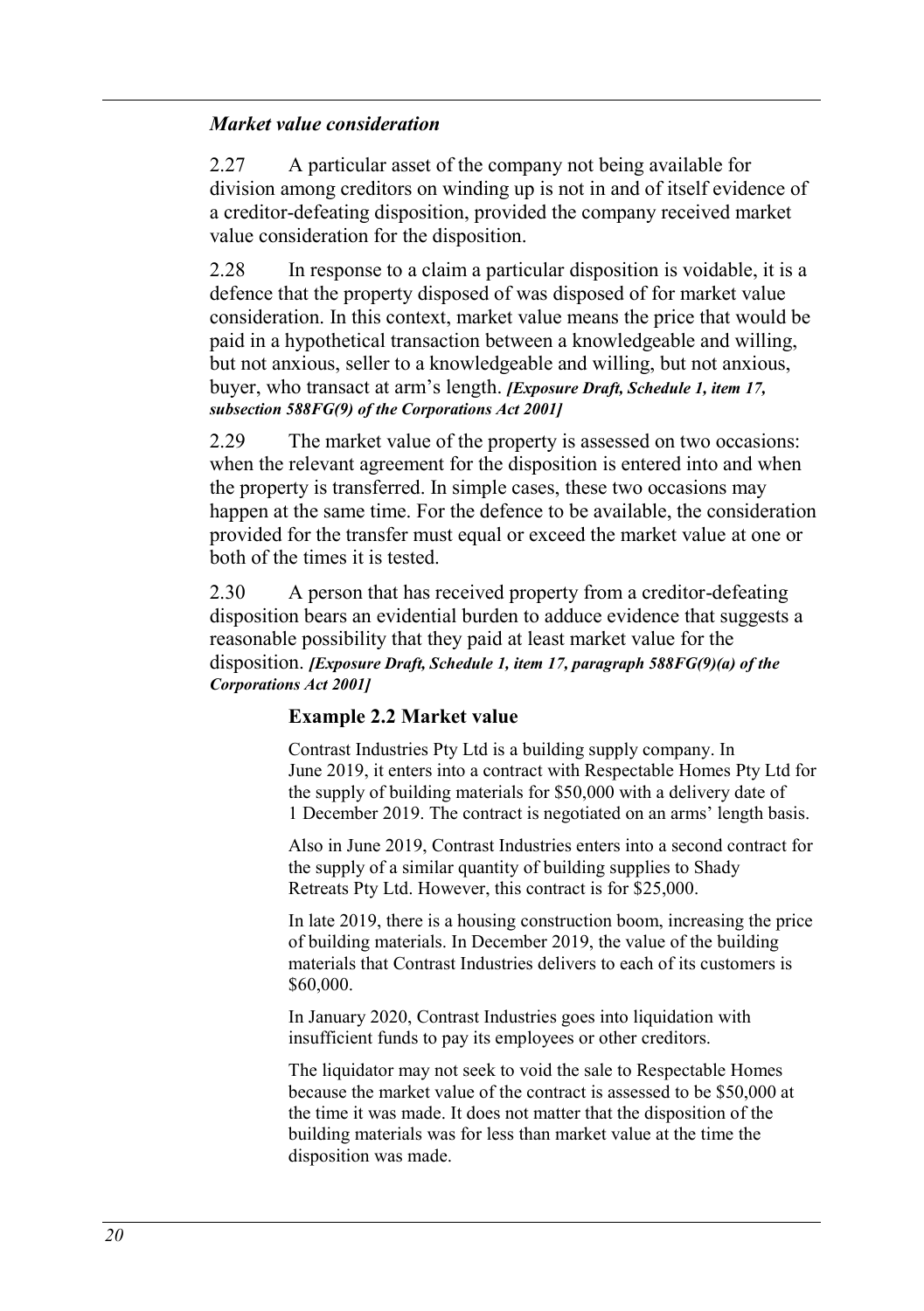The liquidator is able to seek a court order to void the sale to Shady Retreats because both the value of the contract and the value of the delivered goods were (at the relevant times) in excess of the \$25,000 paid in consideration.

### *Good faith*

2.31 Subsections 588FG(1) and (2) prevent a court making an order in relation to a voidable transaction if the order is prejudicial to the rights of a good faith receiver, or purchaser for value, without notice of company's insolvency, or impending insolvency.

2.32 In relation to the initial recipient of a creditor-defeating disposition, subsection 588FG(1) and (2) do not apply in relation to an order based solely on the transaction being a creditor-defeating disposition. This generally reflects that it is unnecessary to establish the company is insolvent if the company enters administration within 12 months of the disposition. Rather, it is intended the broader defence available if the disposition was for market value consideration applies to the exclusion of other similar defences. *[Exposure Draft, Schedule 1, item 17, subsection 588FG(7) of the Corporations Act 2001]* 

2.33 Subsections 588FG(1) and (2) will continue to apply if the order is also based on the transaction being voidable on some other ground.

2.34 A good faith test applies to subsequent purchasers for value. Where an initial creditor-defeating disposition is voidable, a subsequent transfer of the property is not protected merely because the subsequent transfer was for market value consideration. The subsequent purchaser's claim to the property will be voidable if that person acted in bad faith, for example because they knew the initial transfer was voidable or were wilfully blind to the likelihood that the initial transfer was voidable. *[Exposure Draft, Schedule 1, item 17, subsection 588FG(10) of the Corporations Act 2001]*

2.35 A subsequent purchaser's claim will continue to be voidable if it is also voidable under another category of voidable transaction.

### **Example 2.3 Good faith**

Further to [Example 2.2,](#page-19-0) Shady Retreats learns the liquidator of Contrast Industries in investigating its purchase of building materials. Shady Retreats transfers the building materials to Laundry Solutions Pty Ltd in January 2020 for market value: \$60,000.

The liquidator learns that Ian is the sole director of both Shady Retreats and Laundry Solutions. The liquidator can seek a court order to void Laundry Solutions' claim to the property because it is clear it had knowledge that the original transfer was voidable.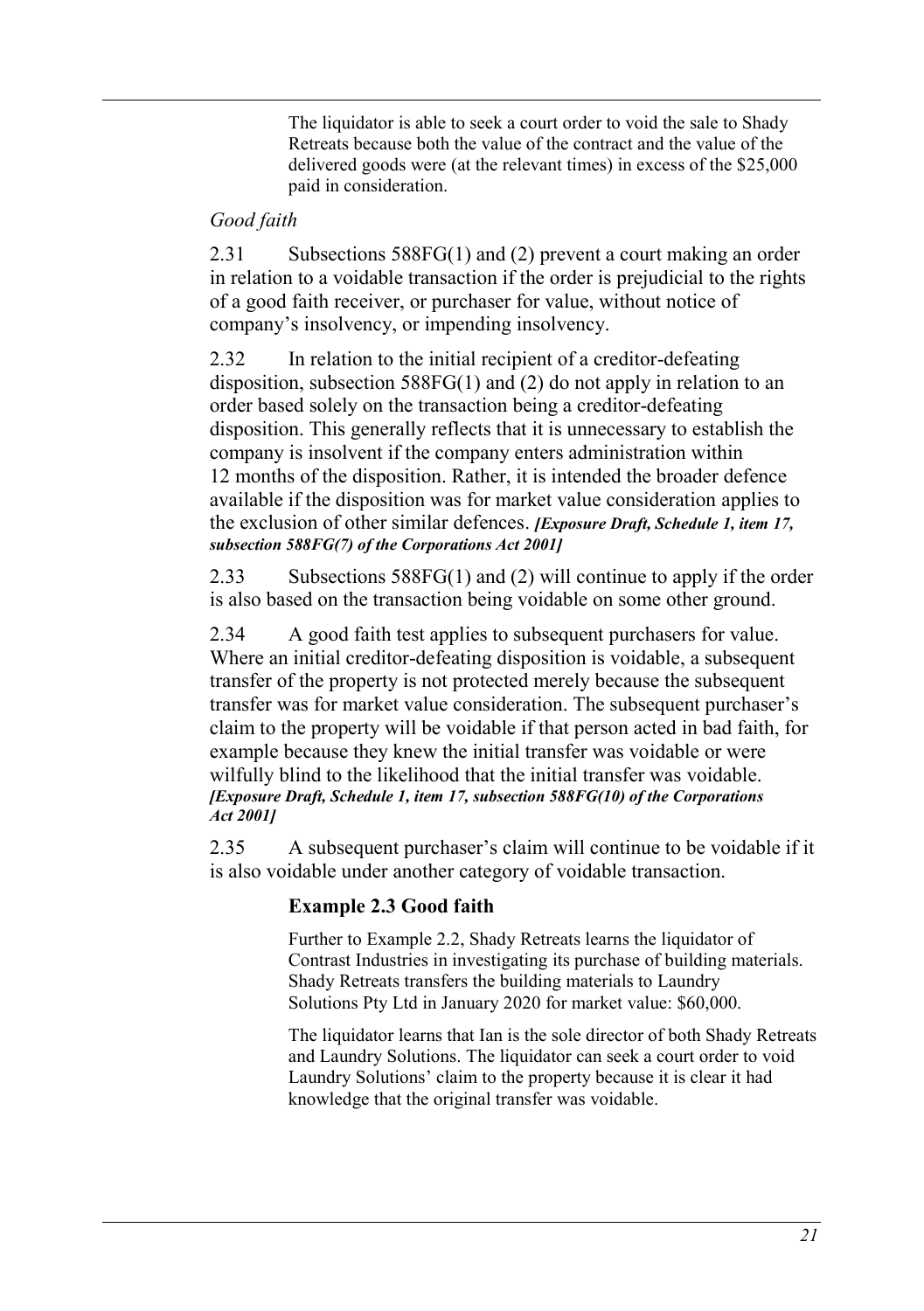### *Deeds of company arrangement and schemes of arrangement*

<span id="page-21-0"></span>2.36 A deed of company arrangement is a binding arrangement between a company and its creditors governing how the company's affairs will be dealt with, which may be agreed to as a result of the company entering voluntary administration. It aims to maximise the chances of the company, or as much as possible of its business, continuing, or to provide a better return for creditors than an immediate winding up of the company, or both (see section 435A).

2.37 Similarly, schemes of arrangement under Part 5.1 may be used to affect a legitimate restructure. These schemes are subject to creditor or member approval, and ASIC and judicial oversight.

<span id="page-21-1"></span>2.38 A creditor-defeating disposition does not form part of a voidable transaction if it is made under a deed of company arrangement or scheme of arrangement. Due to the oversight of creditors, ASIC and the Court (as appropriate), it is inappropriate to void a transaction entered into under the terms of these arrangements. *[Exposure Draft, Schedule 1, item 13, subparagraphs 588FE(6B)(c)(i) and (ii) of the Corporations Act 2001]*

### *Liquidator transactions*

<span id="page-21-2"></span>2.39 It is not intended that the amendments apply to transactions made by a liquidator (or provisional liquidator) exercising their duties to recover property for a company. The Government's 2016 reforms to the regulation of insolvency practitioners provide a sufficient safeguard against misconduct (see Schedule 2 to the *Corporations Act 2001*) and appropriate remedies if misconduct does occur. *[Exposure Draft, Schedule 1, item 13, subparagraphs 588FE(6B)(c)(iii) and (iv) of the Corporations Act 2001]*

### *The safe harbour*

2.40 The safe harbour in section 588GA currently protects directors from liability for debts incurred by an insolvent company in connection with a course of action that is reasonably likely to lead to a better outcome for the company than the immediate appointment of an administrator or liquidator.

2.41 A court cannot make an order under section 588FF for a voidable creditor-defeating disposition if section 588GA would apply to an officer of the company in relation to the disposition (see paragraphs [2.82](#page-31-0) t[o 2.86\)](#page-31-1). This does not prevent the transaction being described as voidable in the law but does prevent a court from actually voiding the transaction. *[Exposure Draft, Schedule 1, item 17, subsection 588FG(8) of the Corporations Act 2001]*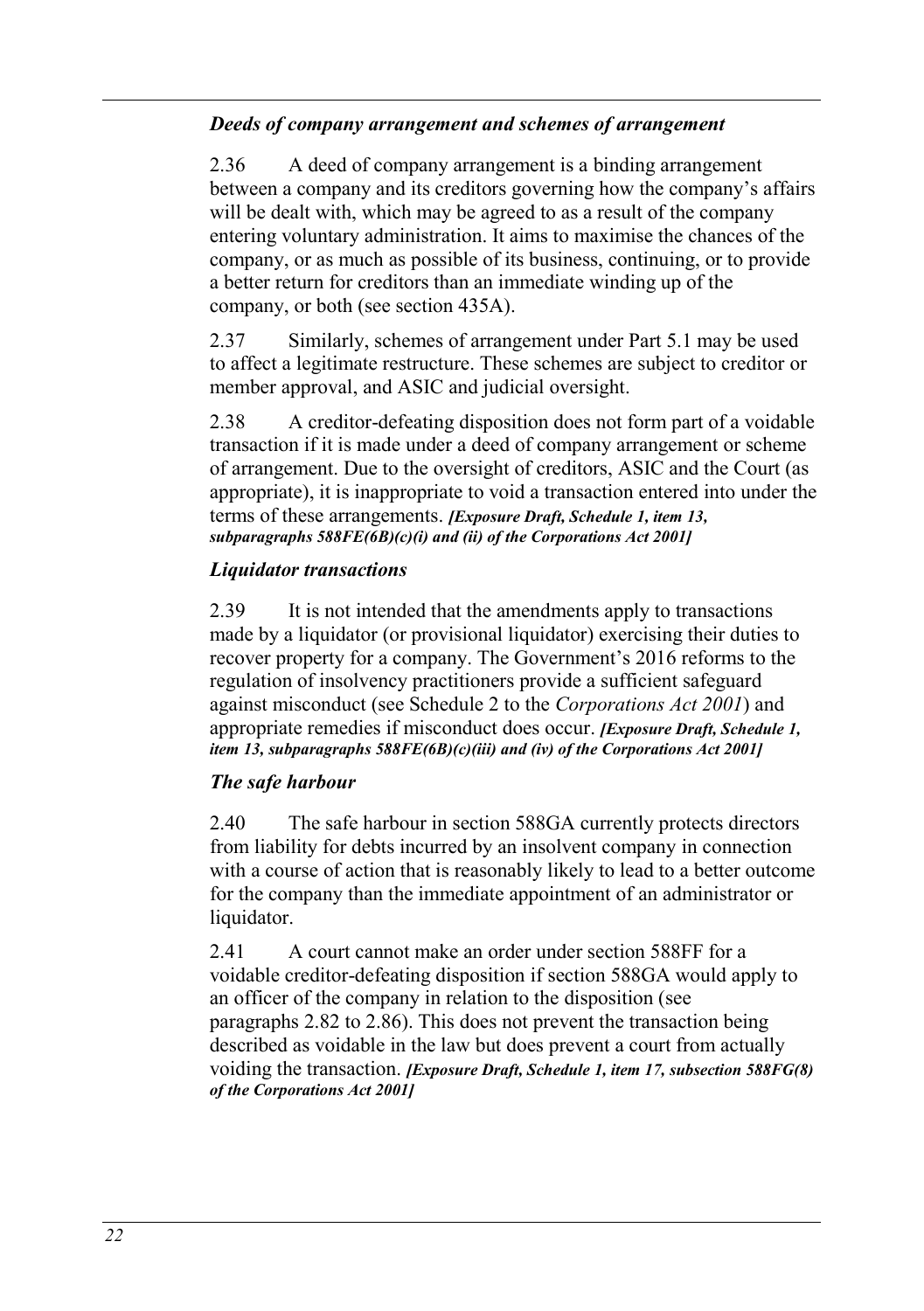### **Recovery by ASIC**

2.42 The amendments ensure ASIC has power to take effective action against illegal phoenix activity and protect the interests of legitimate creditors. This will:

- overcome difficulties faced by liquidators where the company has insufficient funds to cover the cost of court action; and
- will allow ASIC to intervene where a liquidator is not fulfilling its obligations to recover company property, for example because the liquidator is complicit in the illegal phoenix activity of a company director.

2.43 The amendments grant ASIC specific powers to make administrative orders to recover property the subject of voidable creditordefeating dispositions. ASIC may use these powers to recover property for a company in liquidation on its own initiative or on the application of a liquidator. *[Exposure Draft, Schedule 1, item 18, subsections 588FGAA (1) and (2) of the Corporations Act 2001]*

#### *Making the administrative order*

2.44 ASIC's powers are directed to the entities that receive the benefit of a voidable creditor-defeating disposition. This may include subsequent beneficiaries where the property has been transferred subsequent to the initial creditor-defeating disposition. ASIC may require a person to:

- return the property to the company for distribution to its creditors;
- pay an amount equal to the benefit the person received from the creditor-defeating disposition; or
- transfer property that was purchased with the proceeds of sale of a creditor-defeating disposition (or similar dealings).

#### *[Exposure Draft, Schedule 1, item 18, subsection 588FGAA(3) of the Corporations Act 2001]*

2.45 ASIC may not make an administrative order if the safe harbour would apply to the disposition or the initial disposition was for market value. Further, ASIC may not issue an administrative order against a subsequent good faith purchaser for value without notice. These requirements mirror the defences that apply to court orders discussed above. *[Exposure Draft, Schedule 1, item 18, subsection 588FGAA(4) of the Corporations Act 2001]*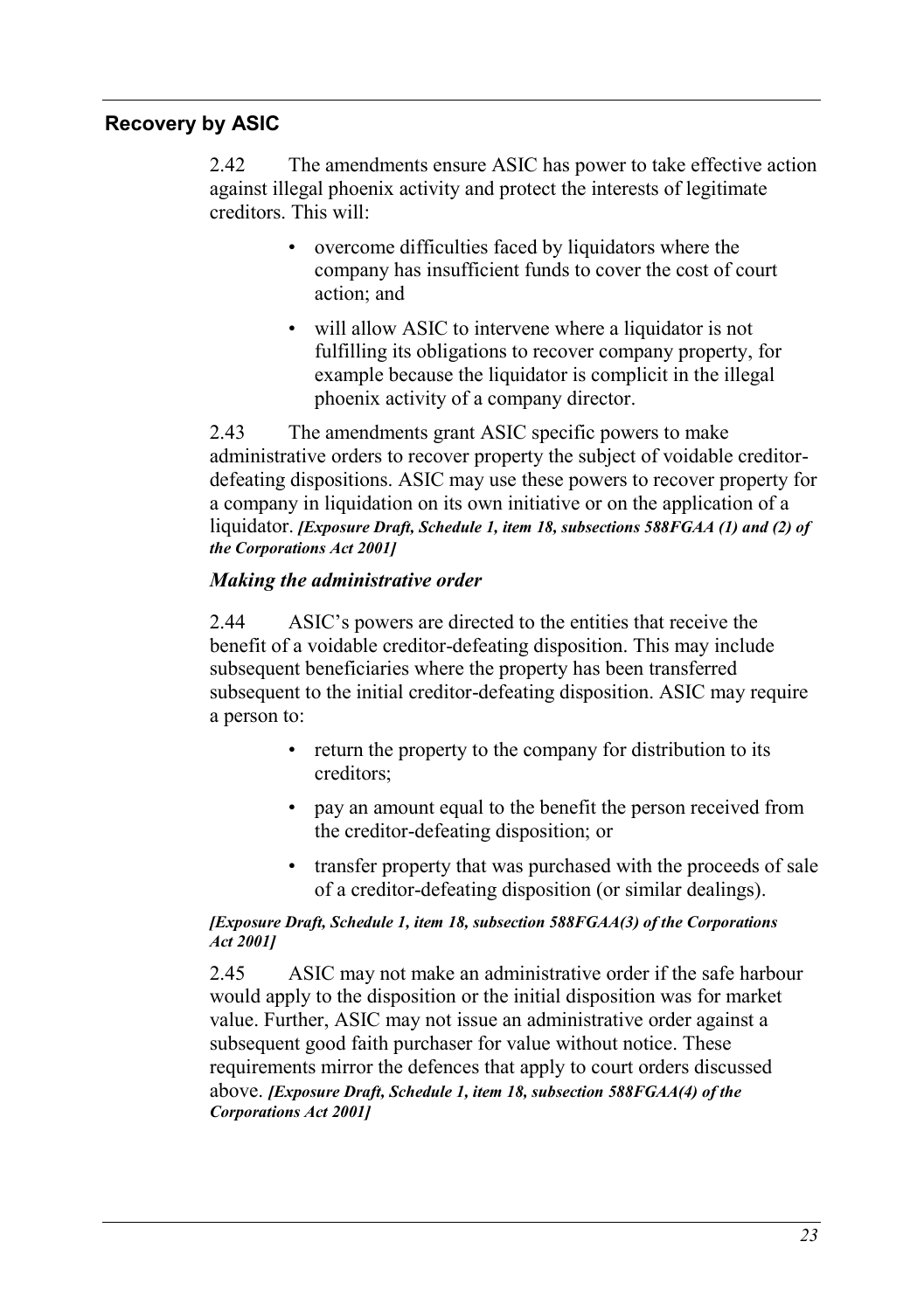2.46 Before ASIC may make an administrative order, it must consider the conduct of the company, its officers, any relationships between the company and the person who received the disposed property, and the circumstances, nature and terms of the disposition. *[Exposure Draft, Schedule 1, item 18, subsection 588FGAA(5) of the Corporations Act 2001]*

2.47 If ASIC is satisfied that an administrative order should be made, it must give copies of the order and the written reasons for the order to the person subject to the order and to the company's liquidator. If the administrative order requires the payment of an amount to the company, the order may set a time for the payment. *[Exposure Draft, Schedule 1, item 18, section 588FGAB of the Corporations Act 2001]*

2.48 ASIC may revoke an administrative order at any time. If it revokes an administrative order, ASIC must notify the person subject to the order. *[Exposure Draft, Schedule 1, item 18, subsection 588FGAA(6) of the Corporations Act 2001]*

#### *Compliance with administrative orders*

2.49 A person subject to an administrative order must comply with its terms. Conduct in contravention of an administrative order or a failure to do something required by the order is an offence. "Conduct" is defined in section 9 of the *Corporations Act 2001* as both acts and omissions. A contravention is subject to a penalty of up to 30 penalty units or imprisonment for up to six months, or both. *[Exposure Draft, Schedule 1, items 18 and 67, section 588FGAC and item 137A of the table in Schedule 3 to the Corporations Act 2001]*

2.50 If the administrative order relates to the payment of money, the company may recover the amount as a debt. If ASIC commences proceedings in relation to a person's failure to comply with an administrative order, the court may order the person to pay the amount to the company (in addition to paying the penalty to ASIC for noncompliance with the administrative order). *[Exposure Draft, Schedule 1, item 18, subsections 588FGAD(1) and (2) of the Corporations Act 2001]*

### **Example 2.4Non-compliance with administrative orders**

Super Lightspeed Pty Ltd disposes and sells its commercial unit to Nicholas in April 2019. Nicholas pays the purchase price of \$980,000 to Super Lightspeed. The commercial unit's market value is \$1,180,000. Super Lightspeed and Nicholas are unrelated parties.

On 1 September 2019, a liquidator is appointed for Super Lightspeed. Upon winding up of Super Lightspeed, the liquidator discovers that Nicholas has purchased the commercial unit below its market value. The liquidator makes an application to ASIC to make administrative orders against Nicholas for the amount of \$200,000.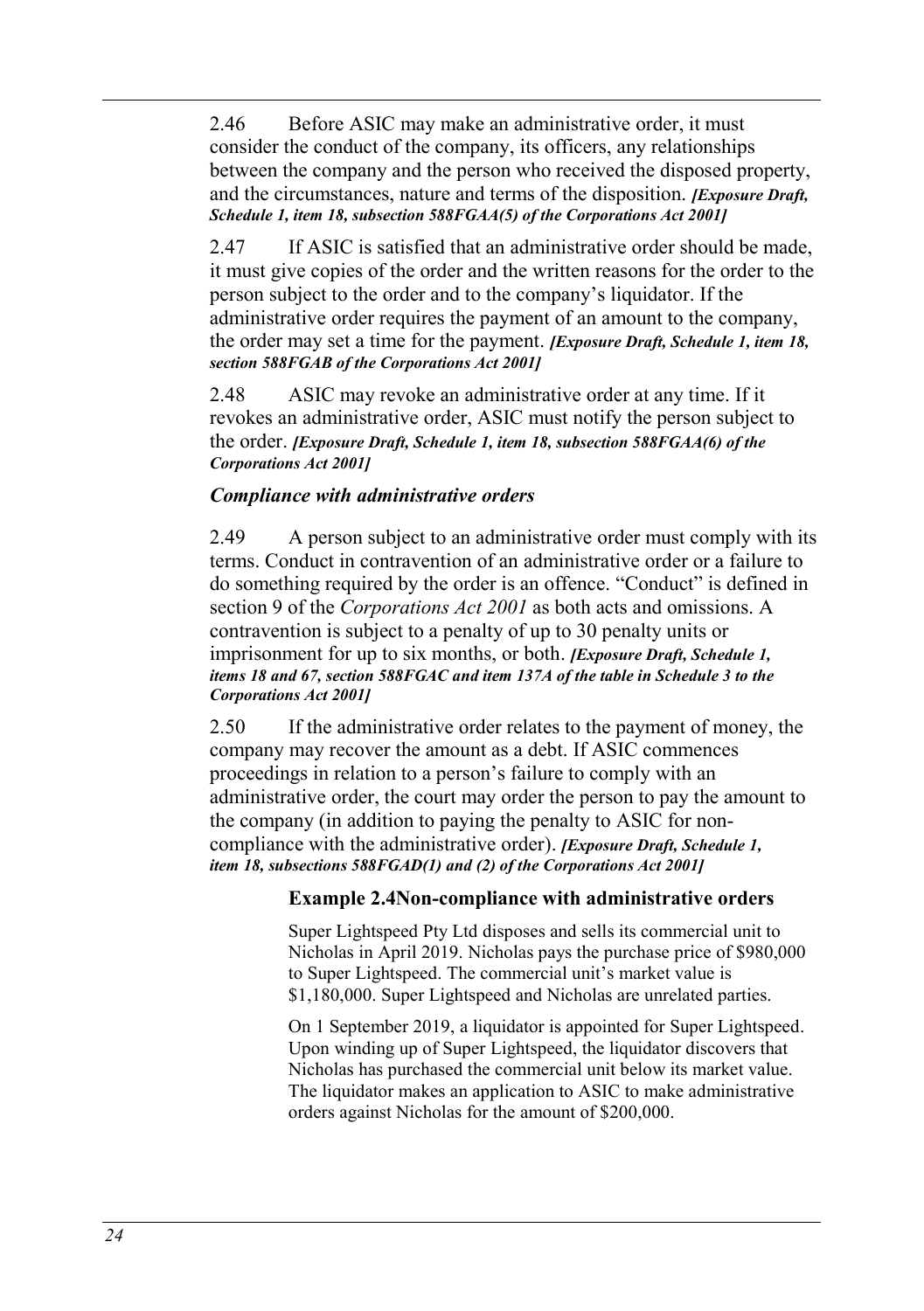On 28 September 2019, Nicholas receives an administrative order from ASIC ordering him to pay the amount of \$100,000 by 28 October 2019 and \$100,000 to Super Lightspeed by 28 January 2020. Nicholas fails to pay the amounts within the periods specified in the administrative order.

In February 2020, ASIC begins Court proceedings to enforce the order. The Court makes a judgment in ASIC's favour and orders Nicholas to transfer the \$200,000 to Super Lightspeed.

Nicholas may also face civil penalties or 6-months imprisonment, or both.

2.51 A person ordered to pay a company the present value of any property may instead transfer the property to the company. This applies where ASIC orders a person to return the benefit they obtained directly or indirectly from a voidable transaction, which may include property other than the property that was the subject of the initial creditor-defeating disposition. *[Exposure Draft, Schedule 1, item 18, subsection 588FGAD(3) of the Corporations Act 2001]*

### *Applications to set aside administrative orders*

2.52 A person may apply to the Court to have an administrative order set aside if the person believes the order has been made in error. Applications must be made within 60 days of the applicant receiving the notice or becoming aware of the administrative order. *[Exposure Draft, Schedule 1, item 18, section 588FGAE of the Corporations Act 2001]*

2.53 A person may also apply to the Administrative Appeals Tribunal in relation to ASIC's decision to issue an administrative order (section 1317B).

### **Offences and civil penalty provisions**

2.54 The amendments in Schedule 1 to the Exposure Draft make it an offence for a company officer or a facilitator such as a pre-insolvency adviser to cause a company to make a creditor-defeating disposition. The elements of the offences and the defences available largely mirror the elements and defences that apply to making a disposition voidable. Some additional specific elements and defences focus on the conduct of the officer or facilitator alleged to be responsible for the company making the disposition.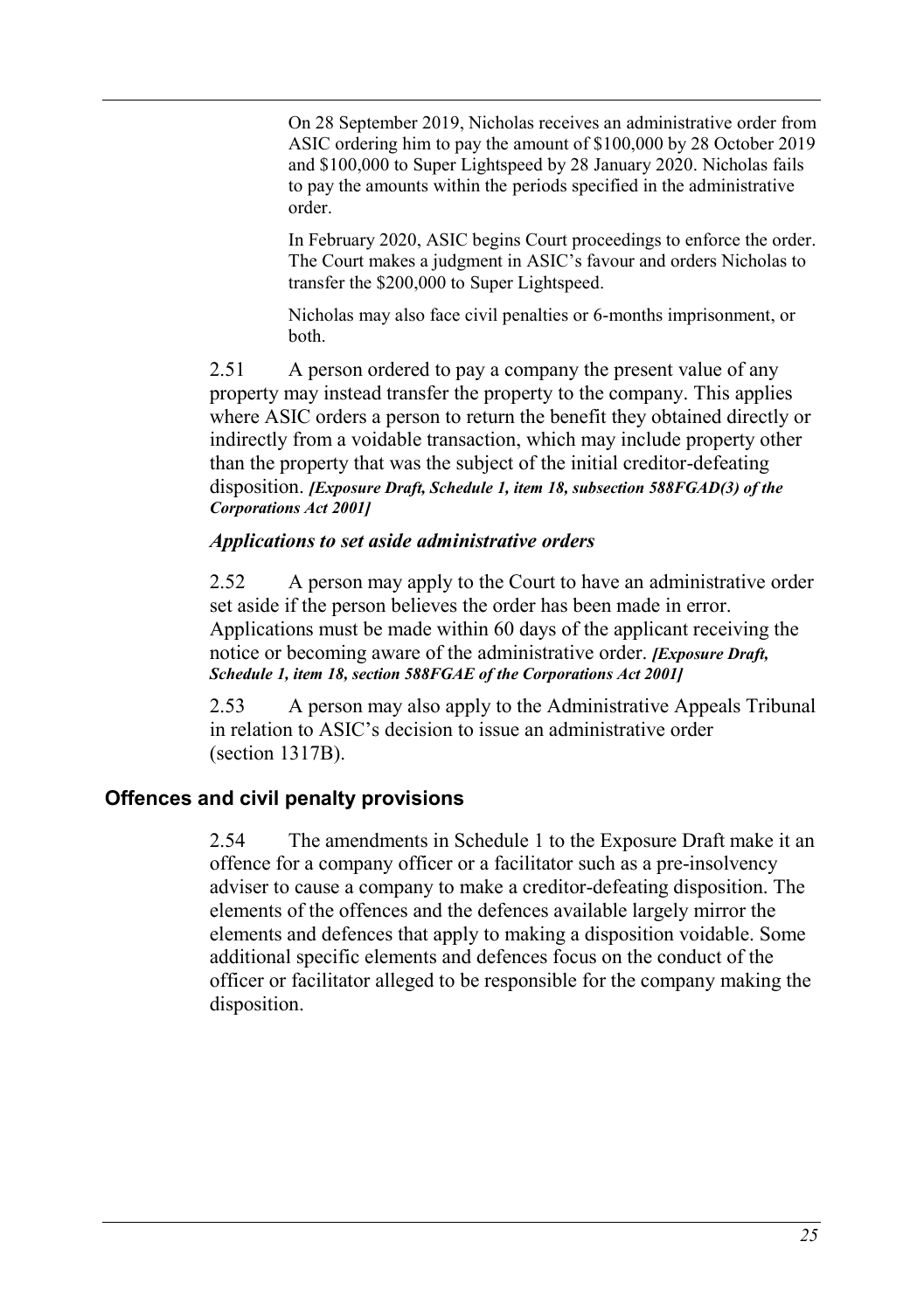2.55 In addition, the amendments create civil penalty provisions equivalent to each of the offence provisions. This results in four provisions providing penalties for prohibited creditor-defeating dispositions:

- a criminal offence applies to officers that engage in conduct that results in the company making a prohibited creditordefeating disposition;
- a civil penalty provision applies to officers that engage in conduct that results in a company making a disposition where a reasonable person would have known the disposition was a prohibited creditor-defeating disposition;
- a criminal offence applies to persons that procure, incite, induce or encourage a company to make a prohibited creditor-defeating disposition; and
- a civil penalty provision applies to a person that procures, incites, induces or encourages a company to enter into a disposition where a reasonable person would have known the disposition was a prohibited creditor-defeating disposition.

### *Officer's duty to prevent prohibited creditor-defeating dispositions*

### *Criminal offence*

2.56 An officer's culpability is assessed according to the conduct they intentionally engage in. This includes acts and omissions of the officer (section 9 of the *Corporations Act 2001*). *[Exposure Draft, Schedule 1, item 26, subsection 588GAA(1) of the Corporations Act 2001]*

### Recklessness as to creditor harm

<span id="page-25-0"></span>2.57 To be held criminally responsible, the officer must be reckless as to the result of their conduct: the result being the company making a creditor-defeating disposition. A person is reckless with respect to a result if they are aware of a substantial risk that the result will occur and, having regard to the circumstances known to them, it is unjustifiable to take the risk, or they know the result will occur (section 5.4 of the *Criminal Code*). The question whether taking a risk is unjustifiable is one of fact. *[Exposure Draft, Schedule 1, item 26, subsection 588GAA(1) of the Corporations Act 2001]*

2.58 A disposition is a creditor-defeating disposition if it prevents, hinders or significantly delays the disposed property becoming available to creditors (see paragraphs [2.11](#page-15-0) t[o 2.15\)](#page-16-0). *[Exposure Draft, Schedule 1, item 11, section 588FDB of the Corporations Act 2001]*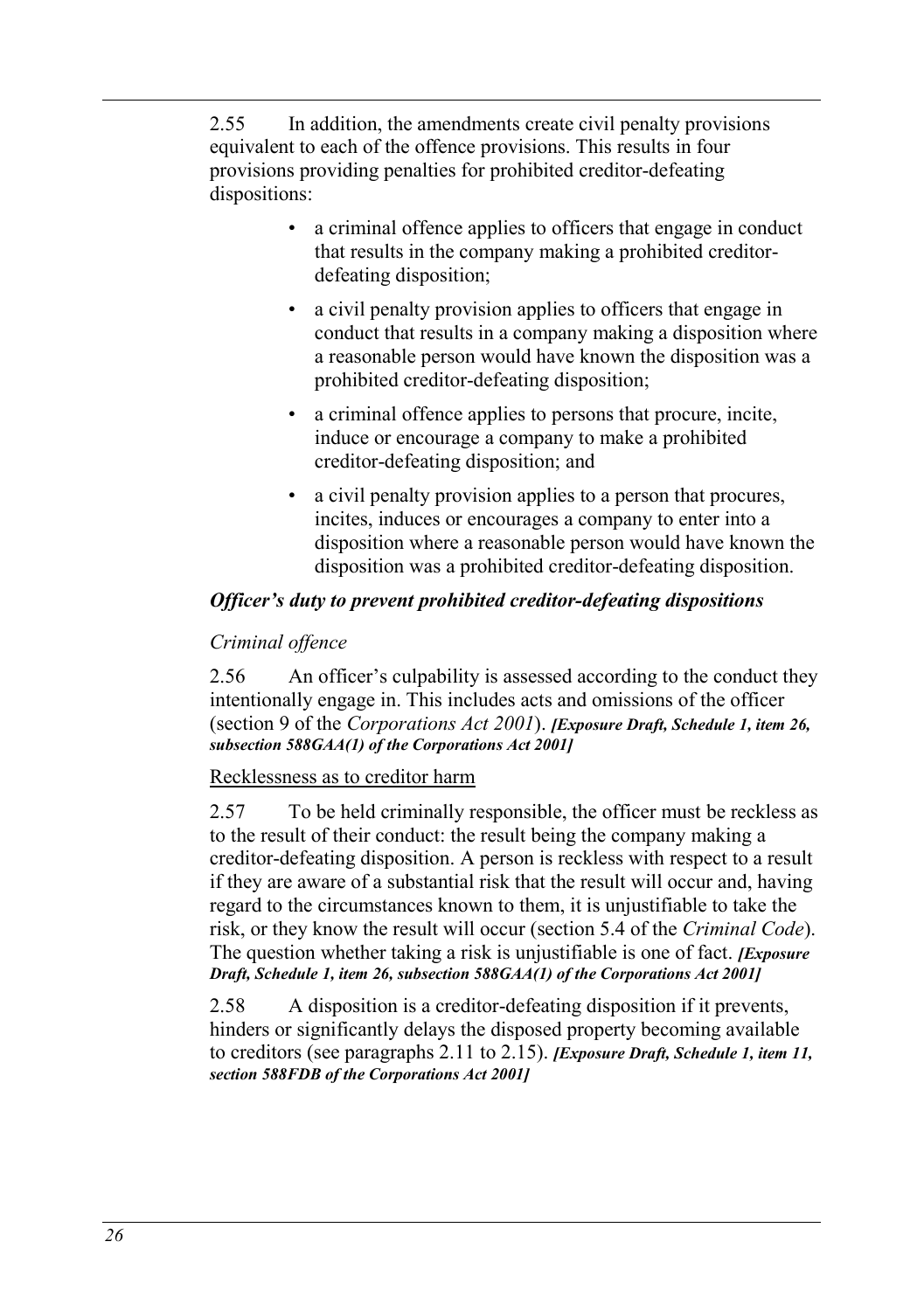Disposition made at particular time

2.59 In addition, it is necessary to establish the creditor-defeating disposition was made at a particular time. Consistent with the voidable transaction amendments (see paragraph [2.16\)](#page-17-0), a creditor-defeating disposition is prohibited if it is made:

- when the company is insolvent (or becomes insolvent because of the disposition); or
- within the 12 months prior to the company entering external administration (if the disposition contributed to the company entering external administration).

#### *[Exposure Draft, Schedule 1, item 26, paragraphs 588GAA(1)(a), (b) and (c) of the Corporations Act 2001]*

2.60 It is necessary to establish the defendant was reckless as to the existence of this circumstance (i.e. present insolvency) or the risk of the result (i.e. becoming insolvent or entering external administration), or had knowledge of it.

2.61 A person is reckless with respect to a circumstance if they are aware of a substantial risk that the circumstance exists or will exist and having regard to the circumstances known to him or her, it is unjustifiable to take the risk (section 5.4 of the *Criminal Code*; for reckless as to a result, see paragraph [2.57\)](#page-25-0).

### *Civil penalty*

2.62 The civil penalty provision applies in generally the same terms as the offence. However, the recklessness fault element that applies to the criminal offence is not required for the equivalent civil penalty provision.

2.63 To establish a contravention of a civil penalty provision, it is sufficient to establish a reasonable person would know the result of their conduct would be the company making a creditor-defeating disposition that prevents, hinders or significantly delays the disposed property becoming available to creditors. This is a negligence standard. *[Exposure Draft, Schedule 1, item 26, subsection 588GAA(2) of the Corporations Act 2001]*

2.64 In addition, the presumption of insolvency applies if the company failed to keep adequate financial records. However, this does not affect an officer if the records were destroyed, concealed or removed by another person and the officer was not in any way responsible (subsections 588E(4) and (6)). *[Exposure Draft, Schedule 1, item 4, paragraph 588E(1)(ea) of the Corporations Act 2001]*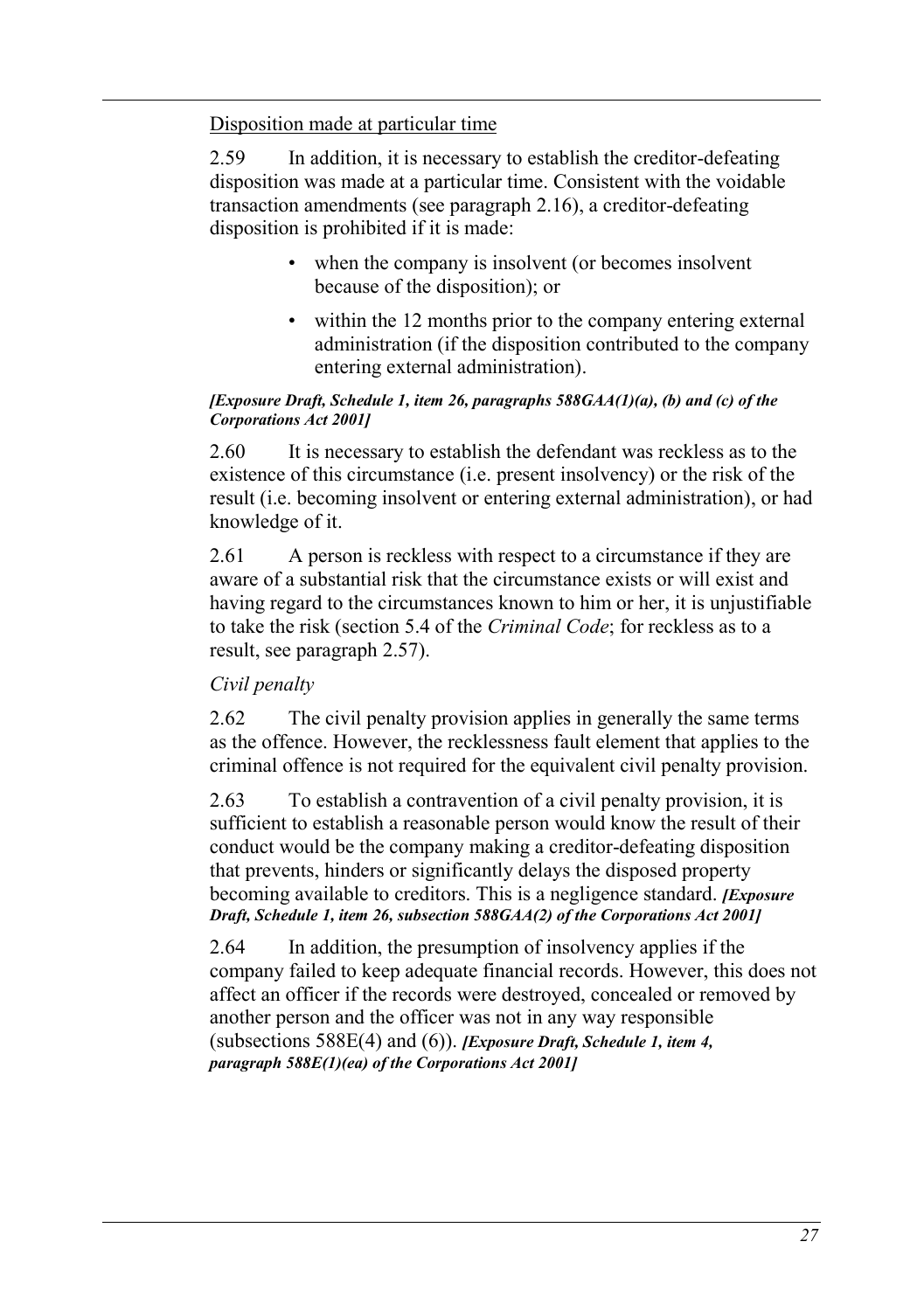2.65 If the presumption applies, the defendant will need to prove the solvency of the company to deny this element. The reversal of the onus of proof is appropriate because companies are under an obligation to maintain financial records and it is unreasonable for ASIC to be required to prove a fact that has been intentionally concealed by the defendant.

### *Summary*

2.66 The elements of the offence and civil penalty provision are summarised in [Table 2.1.](#page-27-0)

### <span id="page-27-0"></span>**Table 2.1 Officer's duty to prevent creditor-defeating dispositions – elements**

| <b>Physical element</b>                                                                                                                                                                                                                                                        | <b>Fault element</b><br>(offence) | <b>Fault element</b><br>(civil penalty)                 |
|--------------------------------------------------------------------------------------------------------------------------------------------------------------------------------------------------------------------------------------------------------------------------------|-----------------------------------|---------------------------------------------------------|
| The defendant engages in conduct                                                                                                                                                                                                                                               | Intent                            | Intent                                                  |
| The conduct results in a creditor-defeating<br>disposition                                                                                                                                                                                                                     | Recklessness                      | Negligence<br>(knowledge or<br>reasonable<br>knowledge) |
| The disposition is made when the<br>company is insolvent, or, because of the<br>disposition, immediately becomes<br>insolvent or enters external administration<br>within the following 12 months<br>(the presumption of insolvency may apply<br>in civil penalty proceedings) | Recklessness                      | Recklessness                                            |

2.67 Note that civil penalty provisions do not incorporate the equivalent fault elements from the *Criminal Code*. These fault elements apply according to the ordinary meaning of the elements of the provisions.

2.68 [Table 2.1](#page-27-0) makes it clear a different fault element applies to the physical element that the conduct results in a creditor defeating disposition. For a civil penalty, it is not necessary to demonstrate the defendant knew there was a substantial risk of the disposition being a creditor-defeating disposition. Rather, it is sufficient to demonstrate a reasonable person in the position of the defendant would have known that this was the case.

2.69 Defences to the offence and the civil penalty provision are discussed in paragraphs [2.75](#page-29-0) to [2.95.](#page-32-0)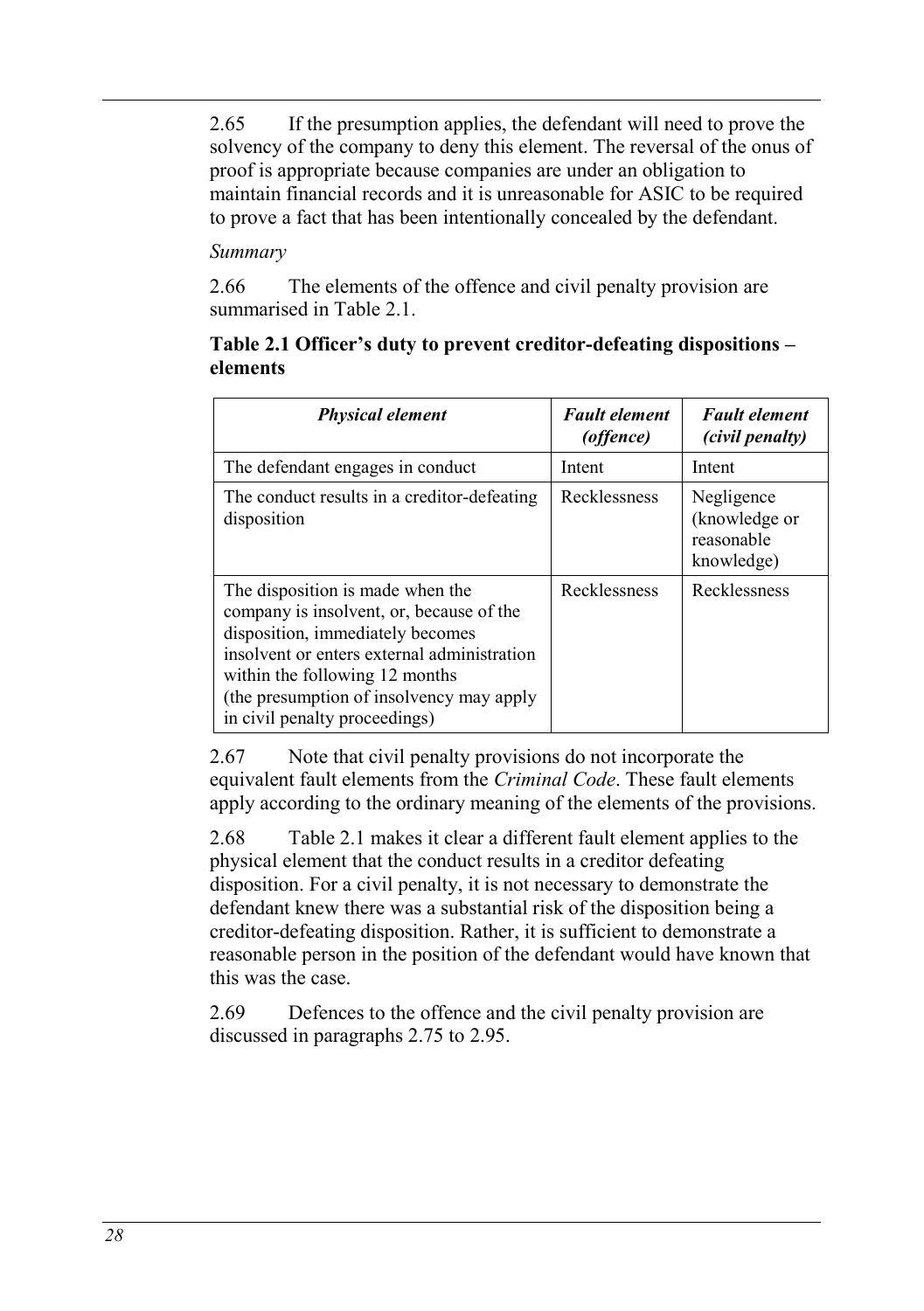### *Facilitators procuring creditor-defeating disposition*

2.70 The offence and civil penalty provisions for procuring a company to make a creditor-defeating disposition mirror the prohibition on conduct by officers. The difference is that a broader range of persons – both natural persons and legal persons – may be involved in a contravention. In addition, the basis for a person's culpability is specific conduct to procure, incite, induce or encourage the company to make the disposition. *[Exposure Draft, Schedule 1, item 26, subsections 588GAB(1) and (2) of the Corporations Act 2001]*

2.71 The purpose of this prohibition is to address the actions of unscrupulous facilitators and pre-insolvency advisers, and other entities that, while not formally responsible for the management of a particular company, are responsible for designing and implementing illegal phoenix schemes.

2.72 A body corporate may engage in conduct that results in a contravention of the offence provision. This requires establishing that an individual procured, incited, induced or encouraged a company to make a prohibited creditor-defeating disposition and that individual did so within the actual or apparent scope of his or her employment, or within his or her actual or apparent authority of the body corporate (section 12.2 of the *Criminal Code*). Under section 12.3 of the *Criminal Code*, it is also necessary to establish:

- the board of the body corporate or a high managerial agent knowingly or recklessly carried out the relevant conduct, or expressly, tacitly or impliedly authorised or permitted the commission of the offence; or
- a corporate culture existed within the body corporate that directed, encouraged, tolerated or led to non-compliance.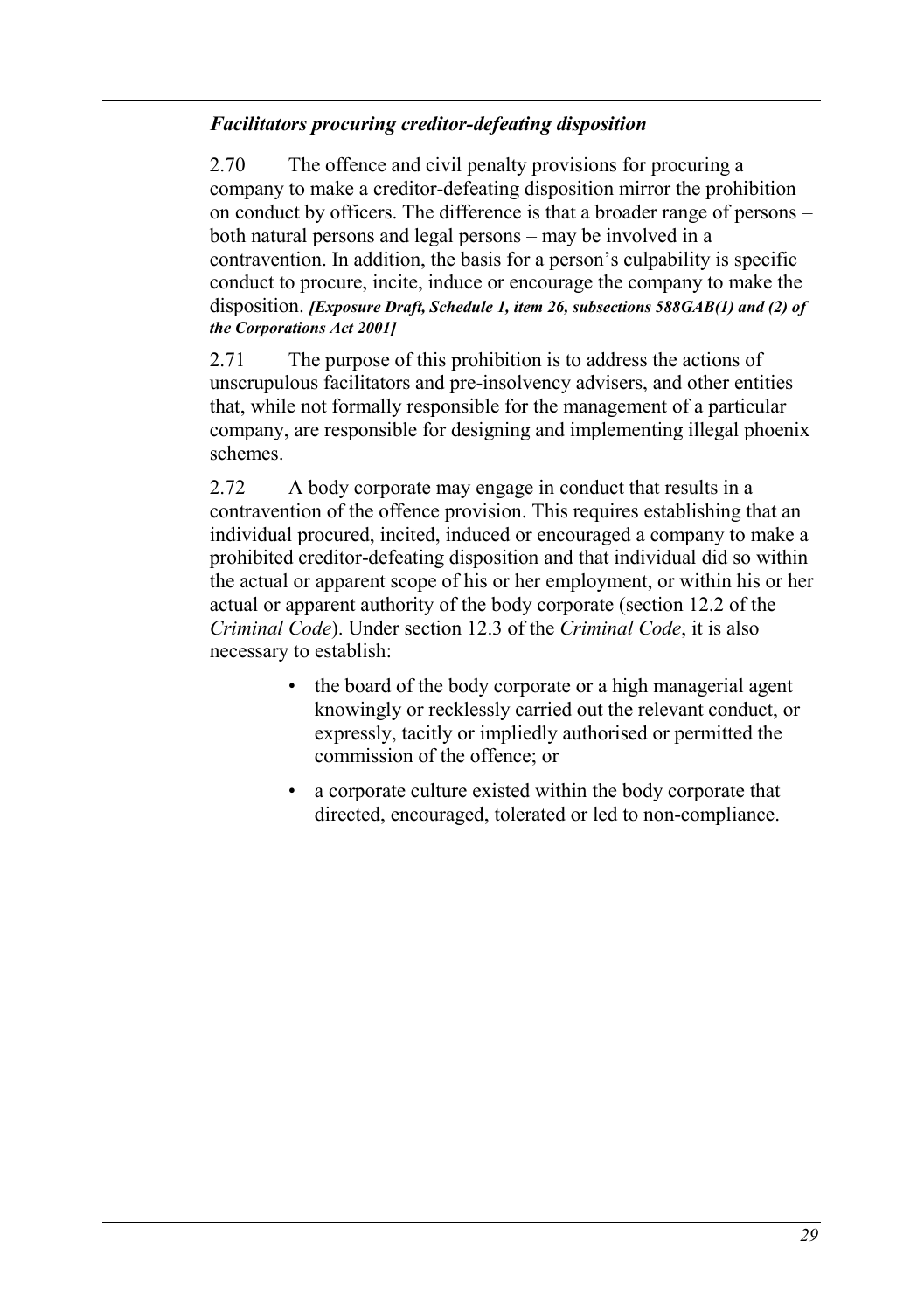2.73 The elements of the offence and civil penalty provision are summarised in [Table 2.2.](#page-29-1)

### <span id="page-29-1"></span>**Table 2.2 Facilitators procuring creditor-defeating dispositions – elements**

| <b>Physical element</b>                                                                                                                                                                                                                                                        | <b>Fault element</b><br>(offence) | <b>Fault element</b><br>(civil penalty)                 |
|--------------------------------------------------------------------------------------------------------------------------------------------------------------------------------------------------------------------------------------------------------------------------------|-----------------------------------|---------------------------------------------------------|
| The defendant procures a company to<br>make a disposition                                                                                                                                                                                                                      | Intent                            | Intent                                                  |
| The disposition is made and is a creditor-<br>defeating disposition                                                                                                                                                                                                            | Recklessness                      | Negligence<br>(knowledge or<br>reasonable<br>knowledge) |
| The disposition is made when the<br>company is insolvent, or, because of the<br>disposition, immediately becomes<br>insolvent or enters external administration<br>within the following 12 months<br>(the presumption of insolvency may apply<br>in civil penalty proceedings) | Recklessness                      | Recklessness                                            |

2.74 Note that civil penalty provisions do not incorporate the equivalent fault elements from the *Criminal Code*. These fault elements apply according to the ordinary meaning of the elements of the provisions.

### *Defences*

<span id="page-29-0"></span>2.75 The following defences apply uniformly to the criminal offence and the civil penalty provisions for both officers and other persons:

- the disposition was for market value consideration (see paragraphs [2.27](#page-19-1) to [2.29\)](#page-19-2); *[Exposure Draft, Schedule 1, item 26, paragraphs 588GAA(3)(b) and 588GAB(3)(b) of the Corporations Act 2001]*
- the disposition was made under a deed of company arrangement or scheme of arrangement (see paragraphs [2.36](#page-21-0) to [2.38\)](#page-21-1); *[Exposure Draft, Schedule 1, item 26, subparagraphs 588GAA(3)(a)(i) and (ii), and 588GAB(3)(a)(i) and (ii) of the Corporations Act 2001]*
- the disposition was made by the company liquidator (see paragraph [2.39\)](#page-21-2); *[Exposure Draft, Schedule 1, item 26, subparagraphs 588GAA(3)(a)(iii) and (iv), and 588GAB(3)(a)(iii) and (iv) of the Corporations Act 2001]*
- the disposition was made in connection with a course of action and the safe harbour applies to the defendant*.*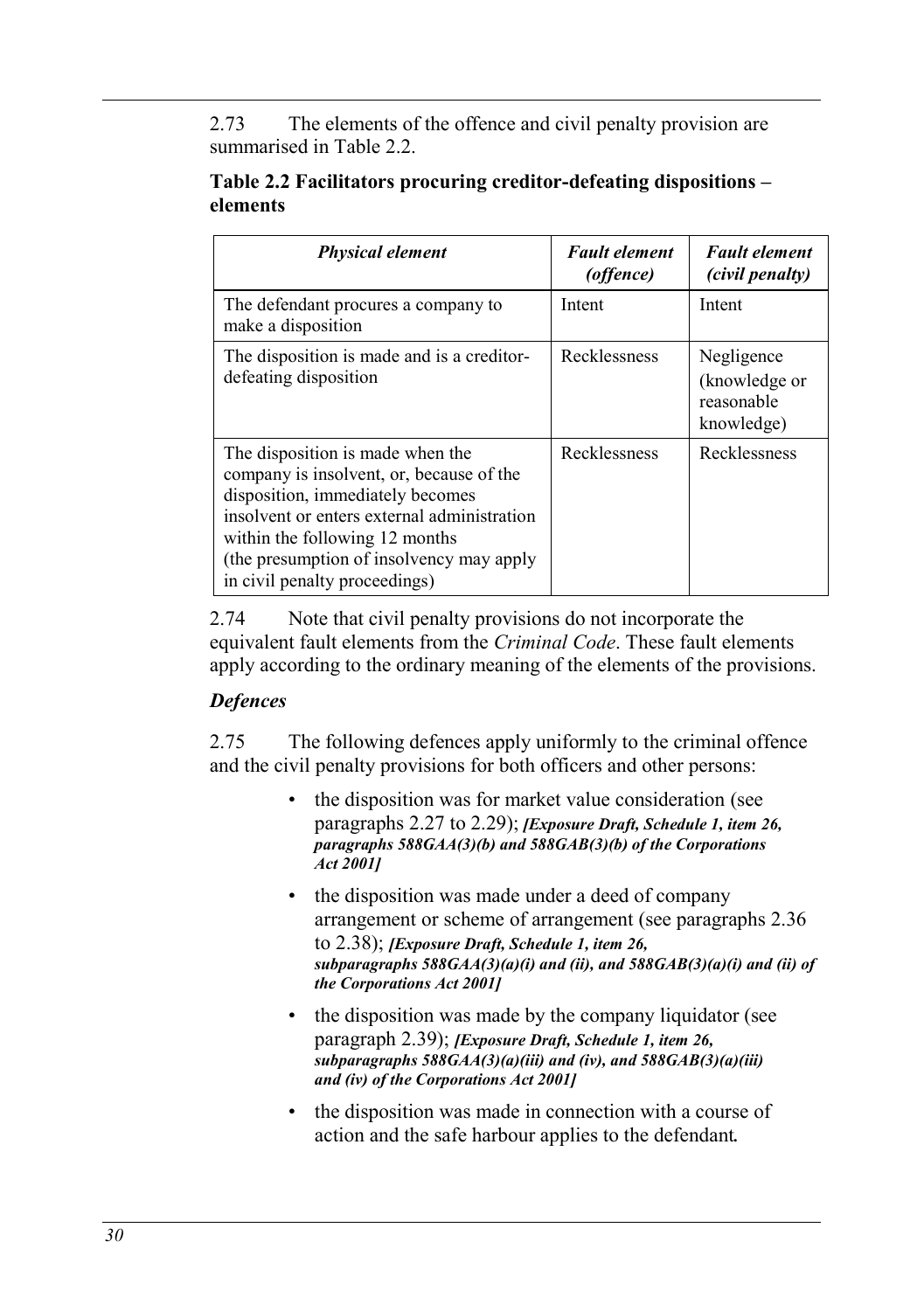2.76 In addition, it is a defence to a contravention of the new civil penalty provisions if:

- the defendant had reasonable grounds to expect the company was solvent at the time of the disposition (except where the company enters external administration because of the disposition within 12 months);
- the defendant took all reasonable steps to prevent the company making the disposition; or
- in the case of a defendant that is a director because of illness of some other good reason, the defendant did not take part in the management of the company at the relevant time.

2.77 These lists do not exclude other defences of general application available under the *Criminal Code*.

2.78 The first three defences – market value consideration, liquidator transactions, and dispositions under a deed of company arrangement or schemes of arrangements – apply to the nature of the disposition and are discussed earlier in this Chapter. The other defences relate specifically to the conduct of the defendant and are discussed below.

2.79 Defendants bear an evidential burden in relation to each of the defences. An evidential burden means the burden of adducing or pointing to evidence that suggests a reasonable possibility that the matter exists or does not exist (subsection 13.3(6) of the *Criminal Code*). If a defendant satisfies an evidential burden, the prosecution in a criminal matter may disprove the existence of the defence by establishing its non-existence beyond reasonable doubt (subsections 13.1(2) and 13.2(1) of the *Criminal Code*).

2.80 This evidential burden is appropriate as these matters are peculiarly in the mind of a defendant. In the case of defendants that are company officers, these matters also relate to matters that the officer ought to have considered in fulfilling their duties to the company.

2.81 For example, a director bears an evidential burden in relation to the market value defence because the director responsible for a disposition should be aware of the pricing considerations that ought to have applied to the disposition if it were a legitimate transaction made by a director acting in good faith and in the interests of the company. For example, a director may satisfy an evidential burden by adducing evidence that the disposition was made on an arms' length basis, that a credible valuation supported the sale price or that a similar legitimate transaction was made for similar consideration.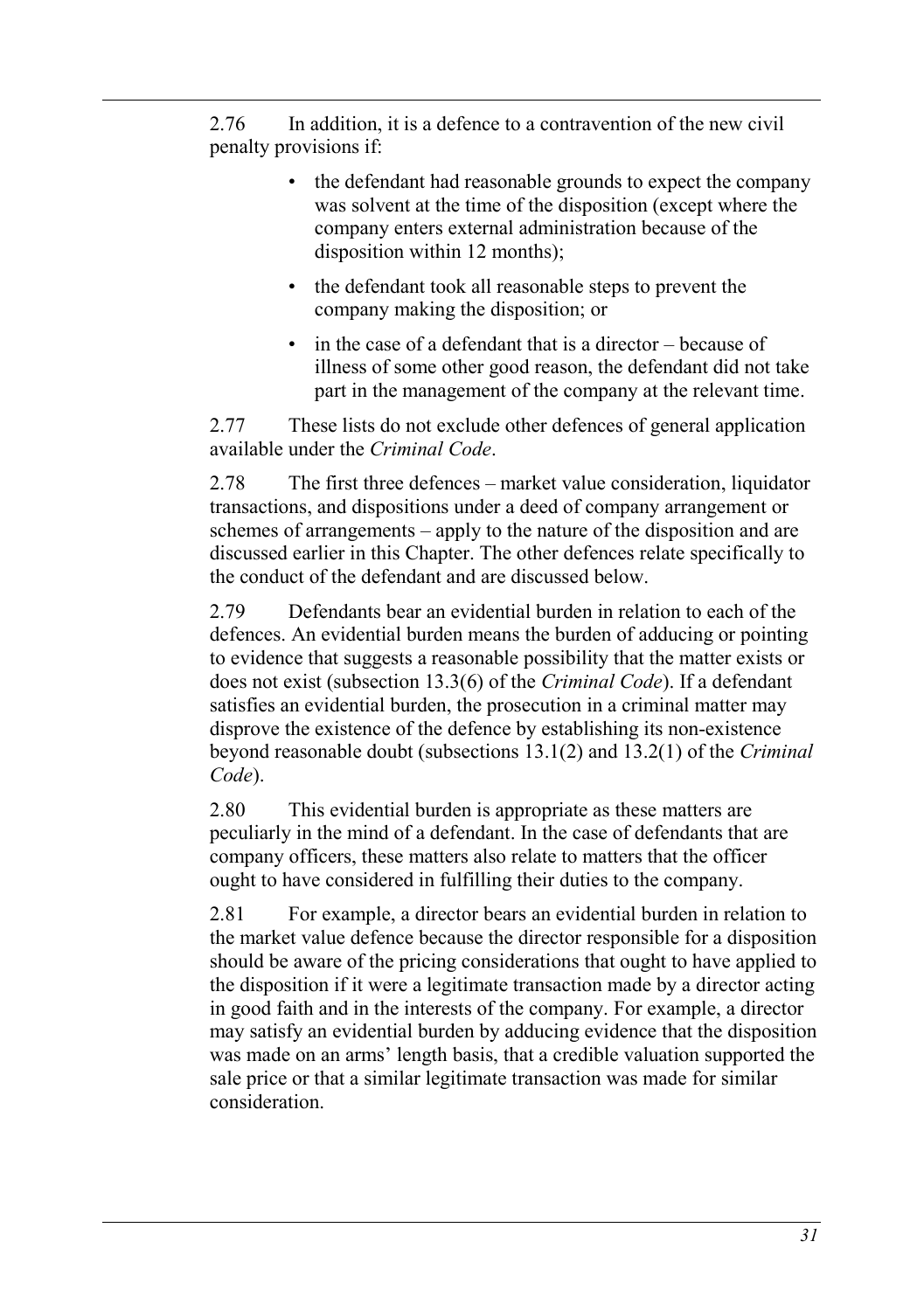*The safe harbour*

<span id="page-31-0"></span>2.82 The safe harbour is an important defence available if the disposition is made in connection with a course of action that is reasonably likely to lead to a better outcome for the company than proceeding immediately to voluntary administration or winding up. The defence is a personal defence and depends on the actions the specific defendant took to develop the company's course of action, and their other conduct. *[Exposure Draft, Schedule 1, items 27 and 28, subsection 588GA(1) of the Corporations Act 2001]*

2.83 As with the other defences, a defendant bears an evidential burden in relation to the safe harbour. *[Exposure Draft, Schedule 1, item 29, subsection 588GA(3) of the Corporations Act 2001]*

2.84 There are circumstances that make the safe harbour unavailable. The first is where a company is failing to pay the entitlements of its employees by the time they fall due. The second is where a company has not complied or is not complying with its taxation reporting obligations. In both these cases, a person will not be eligible for the safe harbour protection. *[Exposure Draft, Schedule 1, items 30 and 31, subsection 588GA(4) of the Corporations Act 2001]*

2.85 The safe harbour is not available if the person fails to substantially comply with their obligations to assist an administrator, liquidator or controller in a formal insolvency. *[Exposure Draft, Schedule 1, items 32 and 33, subsection 588GA(5) of the Corporations Act 2001]*

<span id="page-31-1"></span>2.86 Similarly, subsections 588GB(1) and (2) prevent a director from relying on books or information as evidence for the application of the safe harbour where these materials have not been provided to a liquidator, administrator or controller as required. *[Exposure Draft, Schedule 1, item 34, subsection 588GB(7) (paragraph (a) of the definition of 'relevant proceeding') of the Corporations Act 2001]*

*Expectation of solvency on reasonable grounds*

<span id="page-31-2"></span>2.87 A defence is available for a civil penalty contravention if a defendant had reasonable grounds to expect, and did expect, the company was solvent and would remain solvent despite making the disposition. *[Exposure Draft, Schedule 1, items 35, 36 and 37, subsections 588H(1) and (2) of the Corporations Act 2001]*

2.88 An expectation of solvency must be supported by facts that point to a high degree of certainty. A mere hope, possibility or suspicion that the company is solvent is insufficient. A person who is unaware whether the company is solvent – particularly a person who, because of their position, could not know – cannot rely on the defence.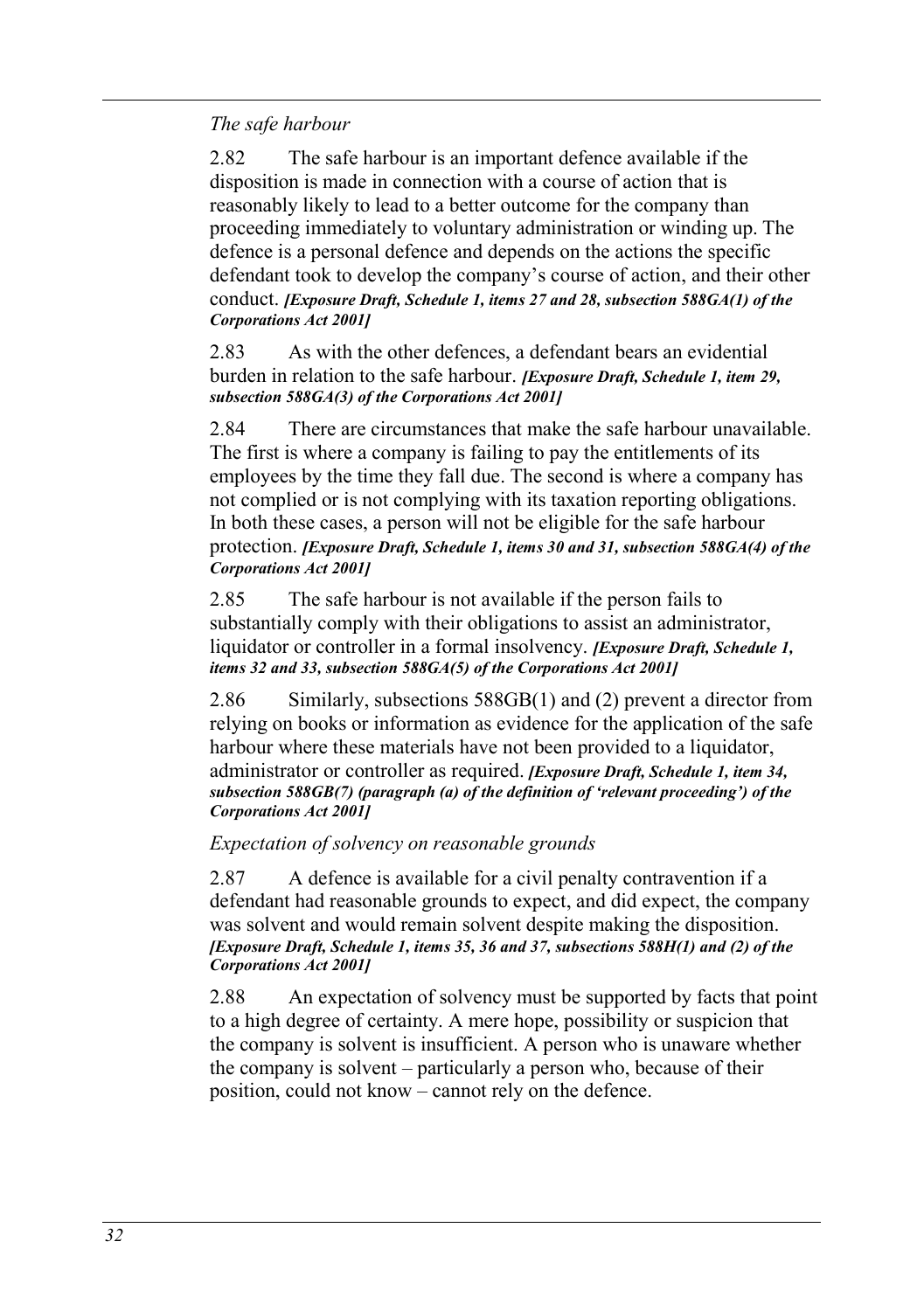2.89 A defendant may rely on a competent and reliable person responsible for providing information to the defendant about the company's solvency. The defendant must have reasonable grounds to believe the person is competent and reliable. *[Exposure Draft, Schedule 1, items 38 and 39, subsection 588H(3), of the Corporations Act 2001]*

2.90 The defence does not apply where the company entered external administration because of the disposition within 12 months of the disposition. *[Exposure Draft, Schedule 1, item 40, subsection 588H(3A) of the Corporations Act 2001]*

### *Reasonable steps defence*

2.91 A defence is available for a civil penalty contravention to a person that takes all reasonable steps to prevent the company making the creditor-defeating disposition. This may include a non-executive director voting unsuccessfully against the disposition or, in the case of a company that is insolvent, attempting to place the company into administration or liquidation. *[Exposure Draft, Schedule 1, items 35 and 43, subsections 588H(1) and (5) of the Corporations Act 2001]*

2.92 The elaboration of this defence in subsection 588H(6) relates specifically to insolvent trading cases and does not necessarily apply to contraventions of the creditor-defeating disposition prohibitions. *[Exposure Draft, Schedule 1, item 44, subsection 588H(6) of the Corporations Act 2001]*

### *Illness or other good reason*

2.93 A defence is available to a director for a civil penalty contravention if, for a good reason, the director did not take part in the management of the company at the relevant time. *[Exposure Draft, Schedule 1, items 35 and 41, subsections 588H(1) and (4) of the Corporations Act 2001]*

2.94 The primary scenario covered by this defence is illness where the director is temporarily absent from their duties to participate in the management of the company. Other examples are where an administrator or receiver has assumed control of the company's affairs.

<span id="page-32-0"></span>2.95 The defence does not otherwise excuse the responsibility of a passive director to prevent the company making a creditor-defeating disposition. The defence does not displace the duty of every director to take an active part in the affairs of the company, and guide and monitor its management. This duty is implicit in the statutory duty of care and diligence.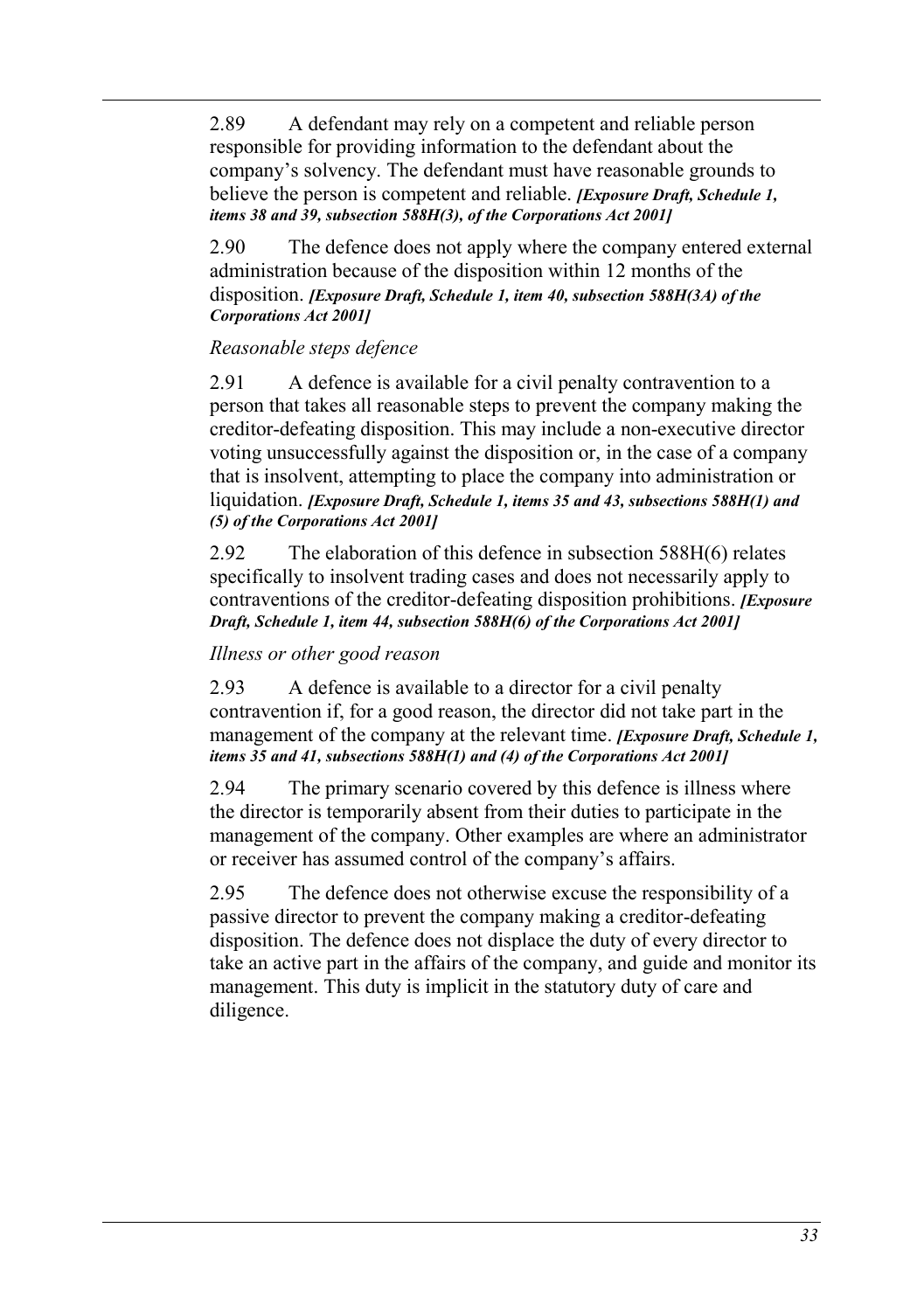#### *Penalties*

- 2.96 Penalties for a contravention of the new offence provisions are:
	- 4,500 penalty units or three times the benefit gained, or imprisonment for 10 years, or both (for individuals); and
	- 45,000 penalty units or three times the benefit gained or 10 per cent of the annual turnover of the entity (for corporations).

#### *[Exposure Draft, Schedule 1, item 68, items 138A and 138B of the table in Schedule 3 to the Corporations Act 2001]*

2.97 Once a declaration has been made that a person has breached a civil penalty provision, ASIC can seek a pecuniary penalty order (section 1317G) of up to \$200,000 or a disqualification order (section 206C). *[Exposure Draft, Schedule 1, item 66, items 6A and 6B of the table in section 1317E of the Corporations Act 2001]*

### **Compensation for breach of offence and civil penalty provisions**

2.98 Amendments are made to Division 4 in Part 5.7B of the *Corporations Act 2001* to allow liquidators – and in some cases creditors – to recover compensation from officers and facilitators who have contravened a creditor-defeating disposition offence or civil penalty provision.

2.99 Compensation may be sought against a person who has been found to have contravened a civil penalty provision or an offence in relation to a creditor-defeating disposition. Compensation is available for damage suffered by the company's creditors and may be awarded in the same proceedings that determined the offence or civil penalty. *[Exposure Draft, Schedule 1, items 45 to 49, sections 588J and 588K of the Corporations Act 2001]*

2.100 Compensation may also be sought against a person that has contravened an offence or civil penalty provision but has not been convicted or been subject to a civil penalty order. In these cases, proceedings must be brought within six years of the start of the company's winding up. *[Exposure Draft, Schedule 1, item 50, subsection 588M(1A) of the Corporations Act 2001]*

2.101 A declaration, conviction or finding made by a court in relation to a person's contravention of the offence of civil penalty provisions may be relied on in proceedings for compensation from the same person. *[Exposure Draft, Schedule 1, item 54, subparagraphs 588Q(b)(iv) to (vi) of the Corporations Act 2001]*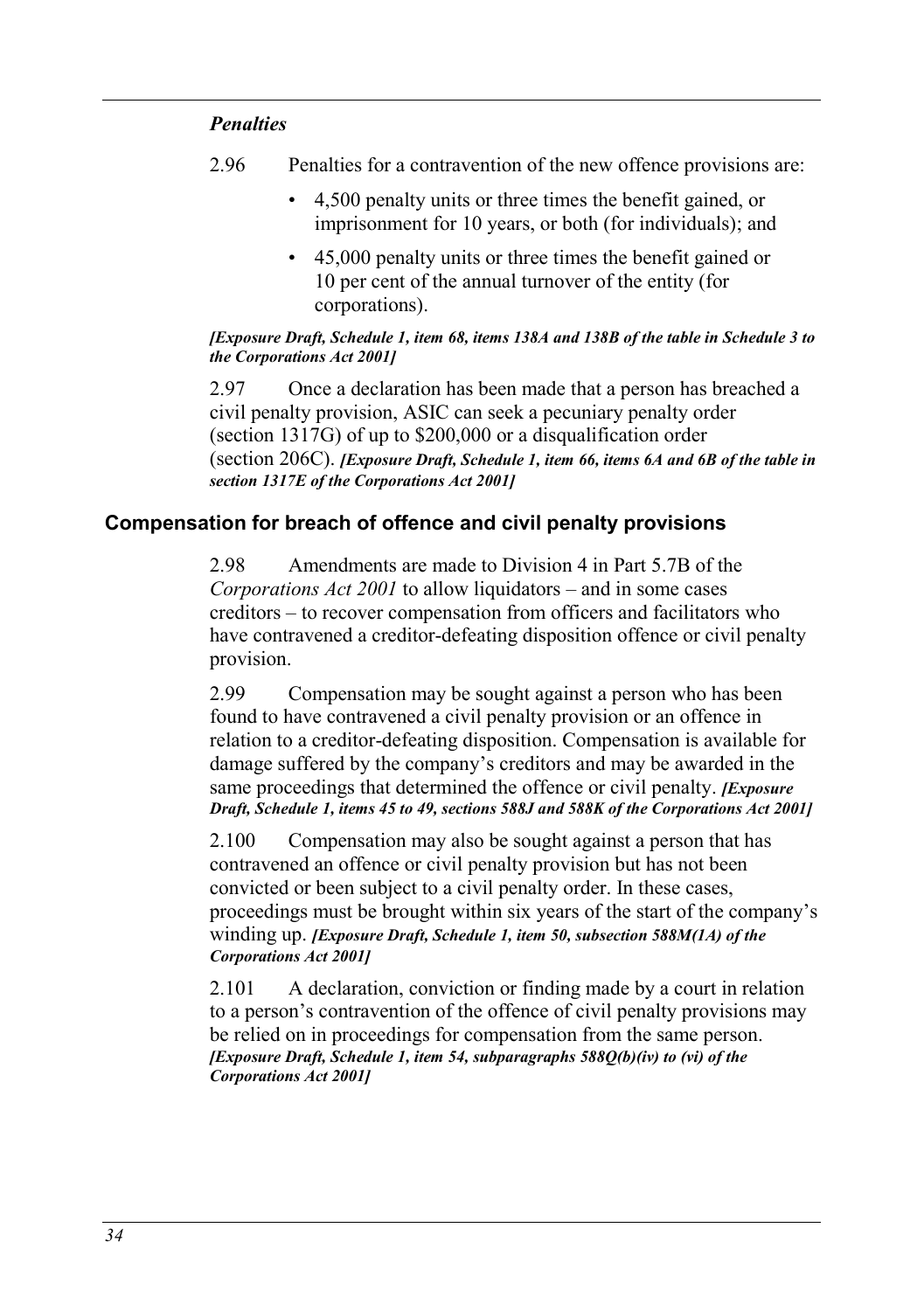#### *Preventing double recovery*

<span id="page-34-0"></span>2.102 Amendments are made to ensure creditors cannot obtain compensation to the extent compensation is obtained under another provision of the *Corporations Act 2001* such as Part 5.8A. Part 5.8A protects employee entitlements and allows for compensation to be paid by persons who enter agreements or transactions to avoid companies paying employee entitlements. *[Exposure Draft, Schedule 1, items 51 to 53, and 65, section 588N and paragraph 596AD(b) of the Corporations Act 2001]*

<span id="page-34-1"></span>2.103 To the same end, contingent amendments are made to take into account the changes being progressed as part of the forthcoming Corporations Amendment (Strengthening Protections for Employee Entitlements) Bill 2018, a draft of which was released for public consultation on 12 June 2018. Contingent amendments commence differently (or not at all) depending on the sequence in which Bills pass the Parliament and commence.

2.104 Parallel amendments are intended to be made to the definition of the term 'linked'. The Exposure Draft makes two amendments to the term, one that amends the existing definition for the purpose outlined in paragraph [2.102](#page-34-0) and another amendment that incorporates both the first amendment and the amendment made by the other Bill. If the other Bill has commenced first, both amendments in the Exposure Draft apply simultaneously. If the Exposure Draft commences first, the second and final amendment in the Exposure Draft applies on the commencement of the other Bill, incorporating both amendments. *[Exposure Draft, Schedule 1, items 2 and 77, section 9 (definition of 'linked') of the Corporations Act 2001, and section 2 of the Exposure Draft]*

2.105 Amendments are made to subsection 596AI(1), which will be repealed under the other Bill. These amendments are unnecessary and do not commence at all if that Bill commences first. *[Exposure Draft, Schedule 1, items 75 and 76, subsection 596AI(1) of the Corporations Act 2001, and section 2 of the Exposure Draft]*

2.106 An amendment is made to insert a provision into section 596AB that becomes unnecessary when the other Bill commences. Another amendment is made repealing that provision when the other Bill commences. If the other Bill commences first, the provision is inserted and repealed instantly and does not operate. *[Exposure Draft, Schedule 1, items 64 and 78, subsection 596AB(5) of the Corporations Act 2001, and section 2 of the Exposure Draft]*

<span id="page-34-2"></span>2.107 Other amendments are made to provisions inserted by the other Bill. These amendments are only necessary and only commence after both Bills have otherwise commenced. *[Exposure Draft, Schedule 1, items 79, 80 and 81, subsection 596AC(5), and paragraphs 596AG(1)(b), (ba), (bb) and (c) of the Corporations Act 2001, and section 2 of the Exposure Draft]*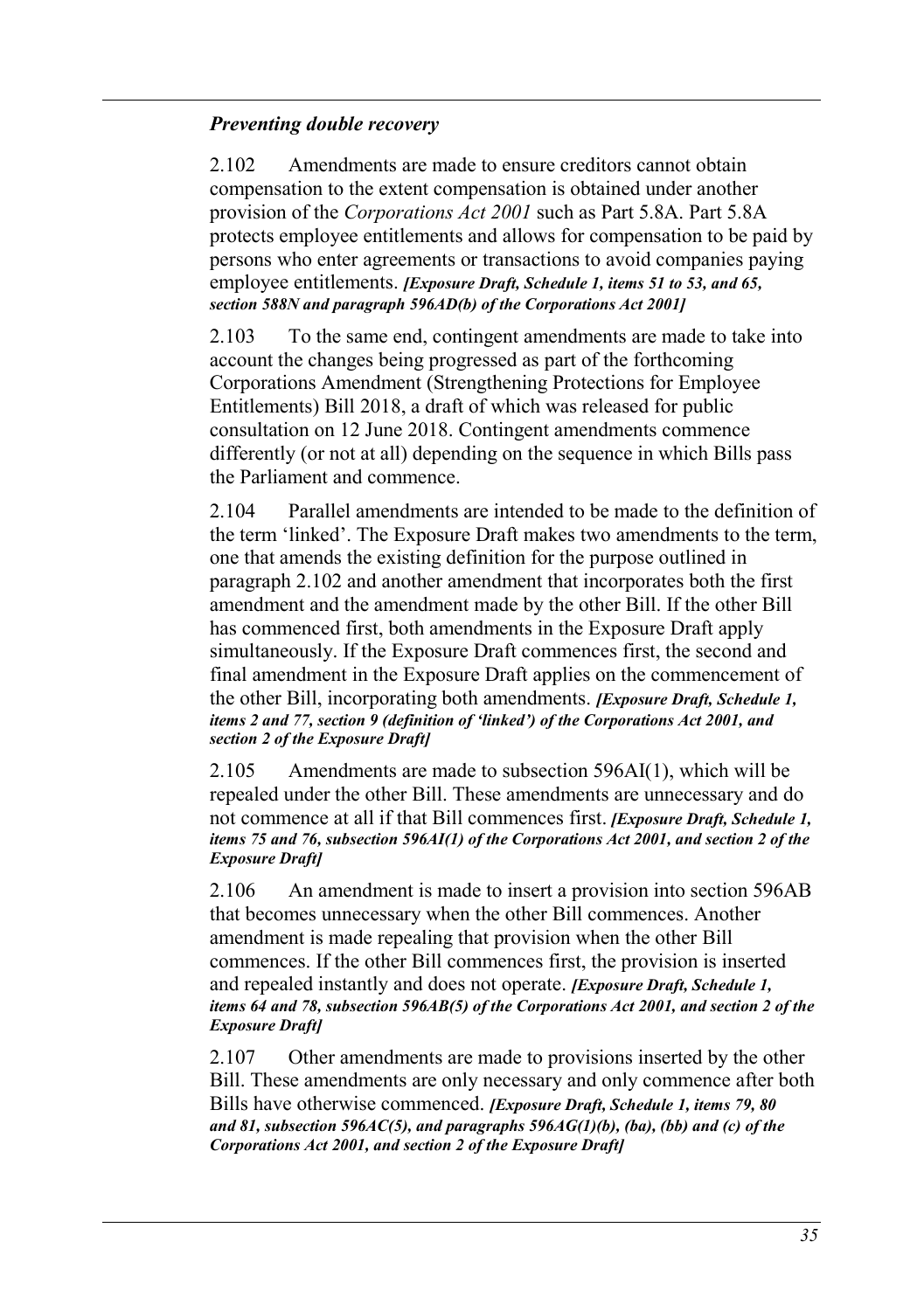#### *Proceedings by creditors for compensation*

2.108 Creditors generally require the consent of a liquidator to bring their own proceedings for compensation. *[Exposure Draft, Schedule 1, items 55 and 56, section 588R of the Corporations Act 2001]*

2.109 A creditor may give a liquidator notice of their intention to bring proceedings and seek the liquidator's consent. This must be done at least six months after the winding up began. *[Exposure Draft, Schedule 1, items 57 and 58, section 588S of the Corporations Act 2001]*

2.110 The liquidator may refuse to grant the consent within three months of receiving the creditor's notice. The liquidator must provide a written statement of their reasons for the refusal

2.111 After the end of the three-month period, the creditor may seek leave of the court to commence proceedings without the liquidator's consent. If the liquidator has provided a statement of reasons, the creditor must file the reasons with the court. *[Exposure Draft, Schedule 1, item 59, subsection 588T(2) of the Corporations Act 2001]*

2.112 In any event, a creditor cannot commence proceedings for compensation for a creditor-defeating disposition if:

- the liquidator has sought a court order under section 588FF for the disposition;
- ASIC has issued an order for the disposition;
- the liquidator has applied to ASIC for an order in relation to the disposition; or
- the liquidator has intervened in an application for a civil penalty order against a person for the disposition.

*[Exposure Draft, Schedule 1, items 60 to 63, subsection 588U(1) of the Corporations Act 2001]*

### **Consequential amendments**

2.113 An amendment is made to allow a set of general presumptions to apply when ASIC considers making an order to recover property, and in court proceedings to set aside an ASIC order. This includes the presumption of insolvency where adequate financial records have not been maintained. *[Exposure Draft, Schedule 1, item 3, paragraphs 588E(1)(aa) and (ab) of the Corporations Act 2001]*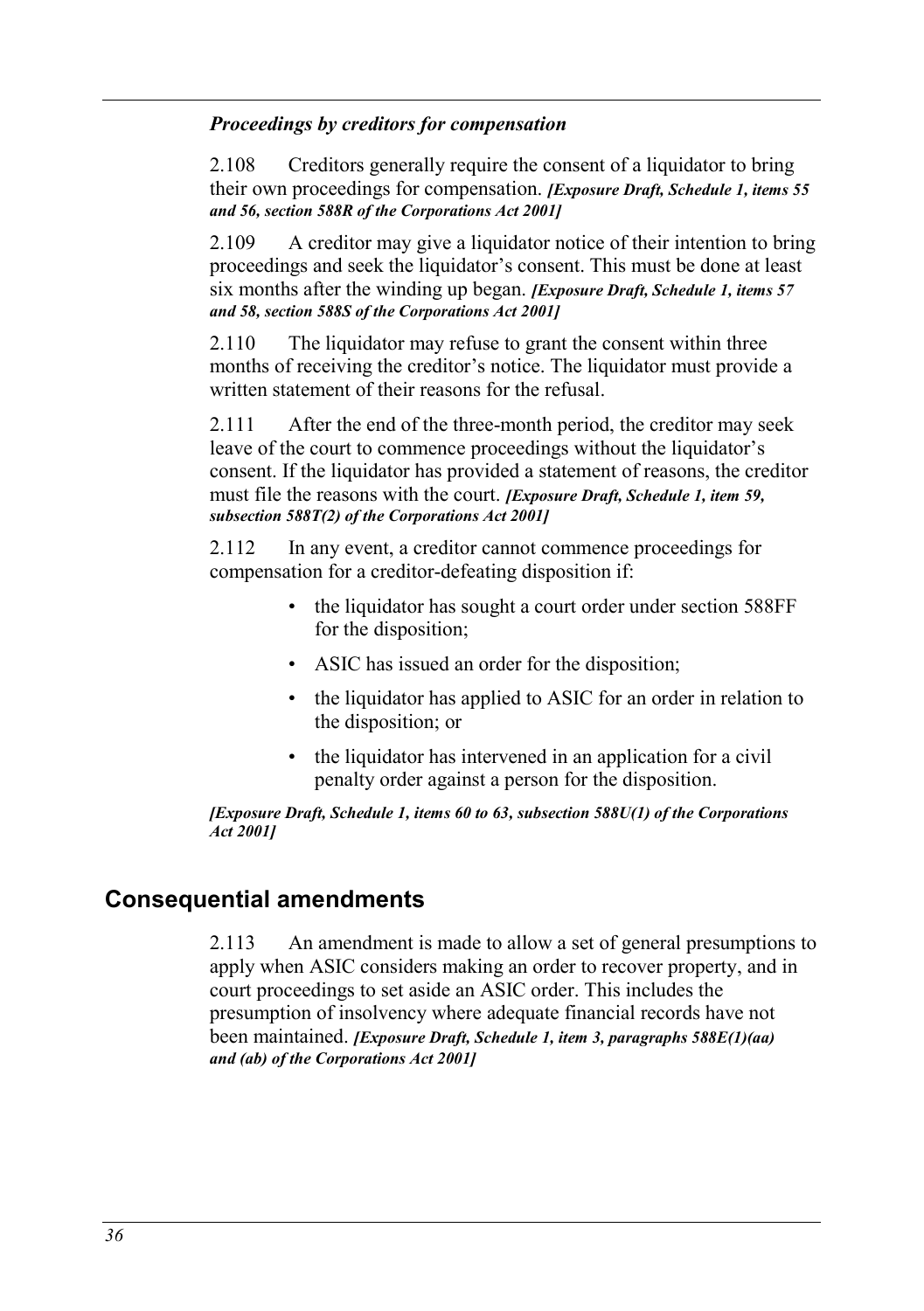2.114 Amendments are made to ensure findings made in one civil proceeding can be relied on in another civil proceeding where appropriate, including in relation to the new types of proceedings created in these amendments. These presumptions do not apply to criminal proceedings. *[Exposure Draft, Schedule 1, items 5 to 9, paragraphs 588E(8)(a), (aa), (b) and (da), and (8A)(a) of the Corporations Act 2001]*

2.115 Section 588FGA grants the Commissioner of Taxation an indemnity against the directors of a company if a court makes an order under section 588FF against the Commissioner for the payment of certain tax liabilities by the company. An amendment is made to grant the same indemnity if an equivalent order is made by ASIC. *[Exposure Draft, Schedule 1, items 19, subsection 588FGA(1) of the Corporations Act 2001]*

2.116 Section 588FGB provides defences against an indemnity granted under section 588FGA. An amendment is made to align the expectation of solvency defence with the same defence that applies to contraventions of the creditor-defeating disposition civil penalty provision (see paragraph [2.87\)](#page-31-2) in cases where the indemnity relates to a creditordefeating disposition. *[Exposure Draft, Schedule 1, items 20, subsection 588FGB(4A) of the Corporations Act 2001]*

2.117 Section 588FH allows a liquidator to recover from a related entity of a company a debt that the entity owed that is discharged because of certain voidable transactions of the company. A court must take any amount recovered under this section into account when making orders under section 588FF. An amendment is made to require ASIC to also take any recovery into account when making its orders. *[Exposure Draft, Schedule 1, item 21 and 22, subsection 588FH(3) of the Corporations Act 2001]* 

2.118 Section 588FI prevents the double recovery of an unfair preference where the preferred creditor has put the company in the same position as if the unfair preference had not been entered into. Subsection 588FI(2) prevents a court from making an order under section 588FF prejudicing the right or interest of the creditor. An amendment is made to prevent ASIC from making a similar order. *[Exposure Draft, Schedule 1, items 23 and 24, paragraph 588FI(1)(b) and subsection 588FI(2A) of the Corporations Act 2001]*

2.119 The amendments in Schedule 1 add a number of new provisions to the existing insolvency law. To assist users of the law, a number of new headings are inserted for both the new provisions and for existing provisions. *[Exposure Draft, Schedule 1, items 10, 11, 14 to 18, 25, 26, 35, 40 and 42,* 

*headings to Division 3, Subdivisions A, B, C, D and E in Division 2, and Subdivisions A, B and C in Division 3 of Part 5.7B, and the headings to subsections 588FG(1), (2) and (7), and 588H(1), (2), (4) and (5) of the Corporations Act 2001]*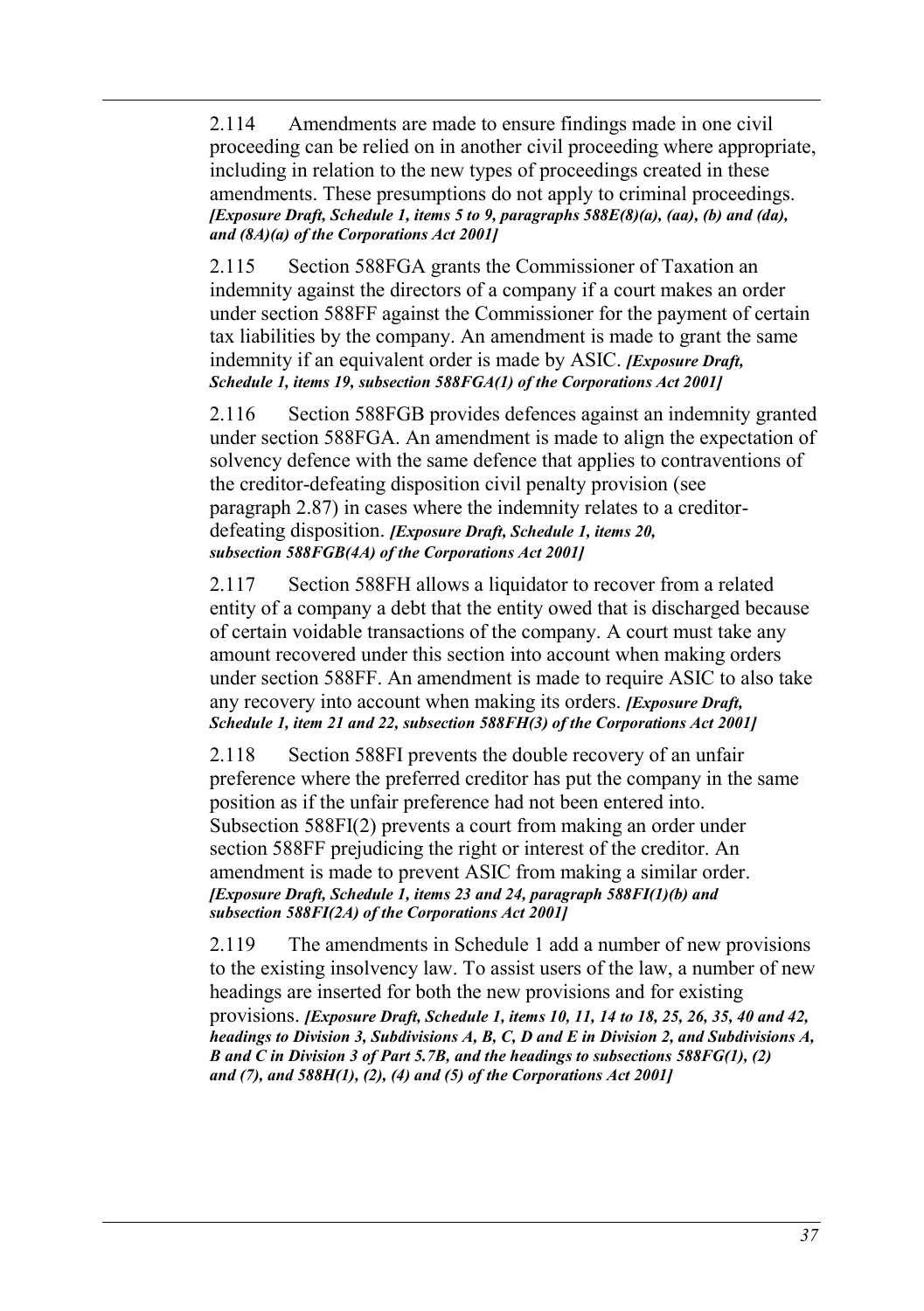2.120 Amendments are made to other legislation to ensure that statutory and judicial managers appointed to a prudentially regulated entity are not subject to the new offences and their transactions are not voidable. This is consistent with the exemption these managers have from the insolvent trading prohibition and existing categories of voidable

transactions. *[Exposure Draft, Schedule 1, items 69 to 74, subparagraph 14CA(b)(iv) and subsection 14C(3) of the Banking Act 1959, subparagraph 62ZOL(b)(iv) and subsections 62ZM(3) and 62ZOK(3) of the Insurance Act 1973, and paragraph 179AL(b)(iv) and subsections 179(3) and 179AK(3) of the Life Insurance Act 1995]*

# **Application provisions**

2.121 The amendments in Schedule 1 to the Exposure Draft generally commence and apply from the day after Royal Assent. Some contingent amendments designed to prevent the double recovery of compensation may commence at a later time or not at all (see paragraphs [2.103](#page-34-1) to [2.107\)](#page-34-2). *[Exposure Draft, section 2]*

2.122 The amendments to section 588H notionally affect the defences to the insolvent trading civil penalty provision. These amendments apply to debts incurred, and dispositions made, after commencement. *[Exposure Draft, Schedule 2, item 5, subsection 1650(1) of the Corporations Act 2001]*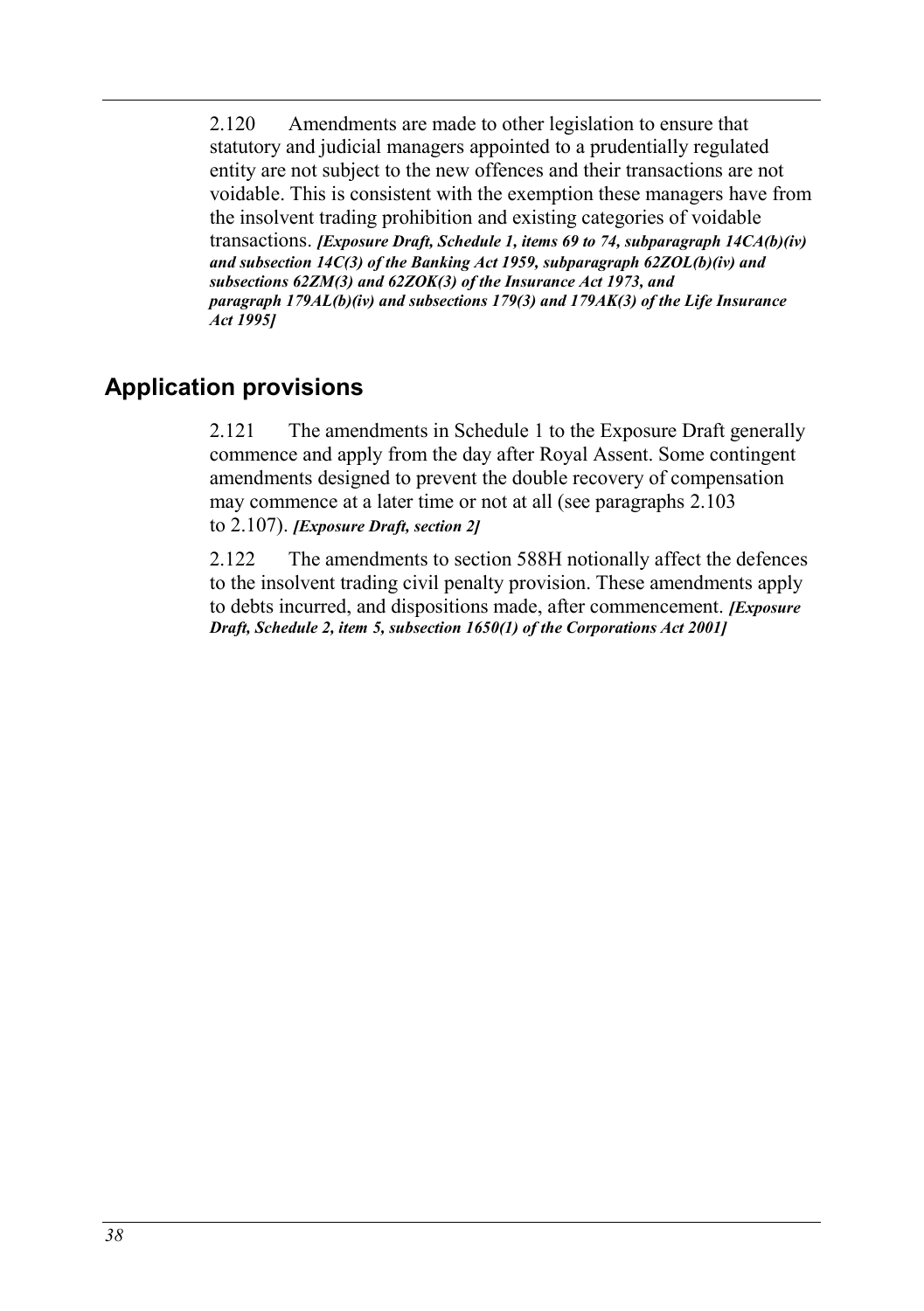# *Chapter 3 Improving the accountability of resigning directors*

# **Outline of chapter**

3.1 Schedule 2 to the Exposure Draft ensures directors are held accountable for misconduct by preventing directors from improperly backdating resignations or ceasing to be a director when this would leave the company with no directors. This will reduce the incidence of illegal phoenix activity and its effect on employees, creditors and government revenue.

# **Context of amendments**

3.2 Divisions 1 and 3 of Part 2D.3 of the *Corporations Act 2001*  regulate the appointment and removal of directors. These provisions also contain replaceable rules that may be replaced by provisions of a company's constitution (section 135).

3.3 A proprietary company must have one Australian-resident director over the age of 18 (sections 201A and 201B). A company may generally appoint a person as a director by a resolution passed in a general meeting (replaceable rule section 201G).

3.4 A director may unilaterally resign in writing (replaceable rule section 203A). A company may also remove a director through a resolution (replaceable rule section 203C for proprietary companies).

3.5 A director may also be removed by a resolution of members (section 203D in the case of public companies and replaceable rule section 203C in the case of proprietary companies).

3.6 Under subsection 205B(5), a company must notify ASIC within 28 days if a person is appointed as a director or stops being a director. The company's obligation to notify ASIC of a director's resignation may be satisfied by the resigning director notifying ASIC themselves (section 205A and paragraph  $205B(6)(b)$ ).

3.7 Contraventions of the reporting obligation in subsection 205B(5) are governed by the general penalty provisions in Division 2 of Part 9.4, the penalties in Schedule 3 (relevantly 60 penalty units or imprisonment for 1 year, or both) and Chapter 2 of the *Criminal Code*.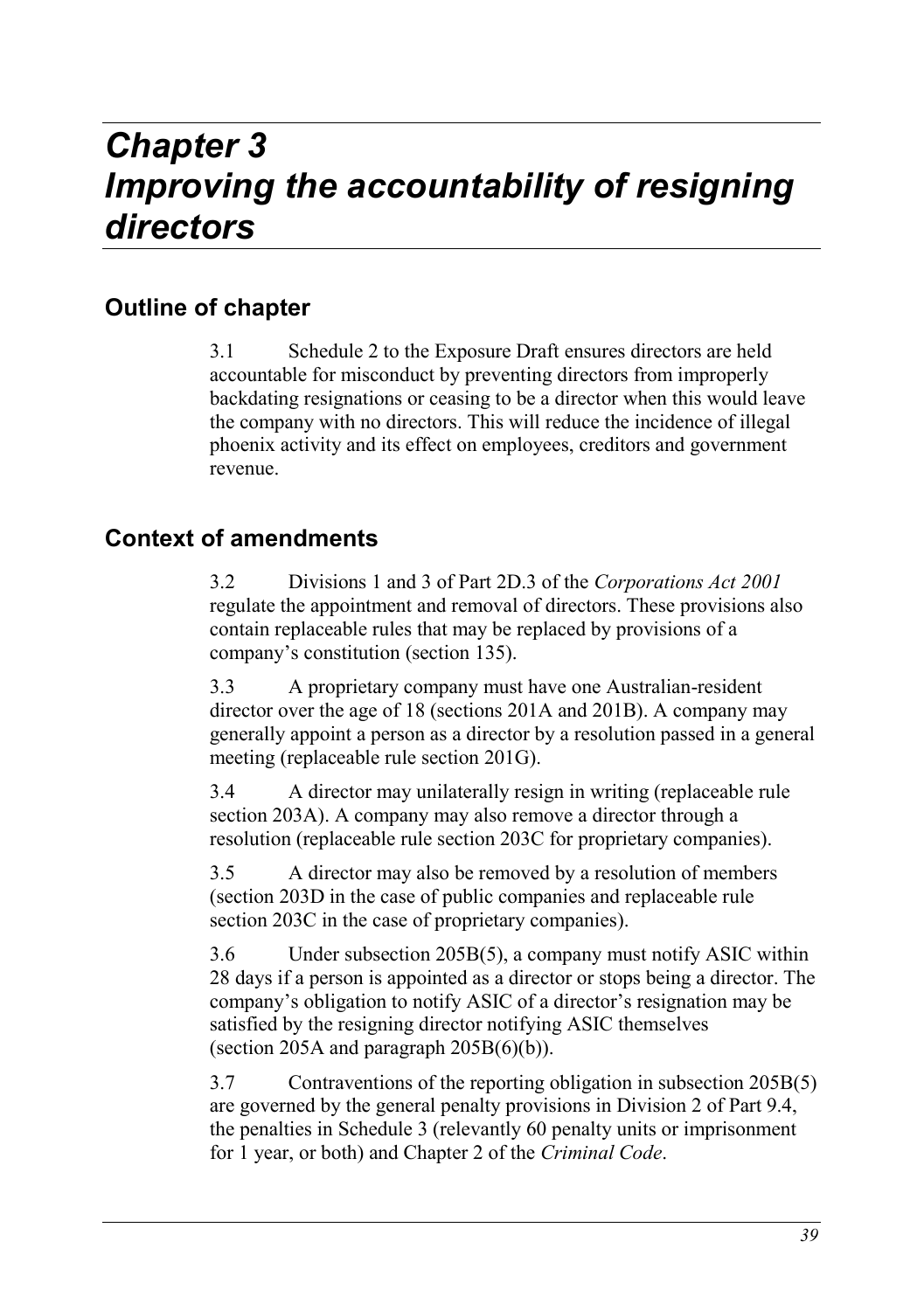3.8 Although the company is under the obligation to comply with subsection 205B(5), directors or a company secretary (as appropriate) are vicariously liable for a contravention (section 188). Contravention of section 188 is a civil penalty provision under section 1317E and is subject to penalties of up to \$3,000.

3.9 In addition, subsection 1308(2) makes it an offence to supply false or misleading information to ASIC.

### **Implications for illegal phoenix activity**

3.10 Company directors engaging in illegal phoenix activity have opportunities to exploit deficiencies in these laws to obscure their role in company decisions and to shift accountability to other directors. In egregious cases, a phoenix operator may seek to shift accountability to a 'straw director' who has no real involvement in the company, may have little or no knowledge of their appointment and is often of limited financial means, frustrating recovery and enforcement efforts. 'Straw directors' may also be deceased persons or entirely fictitious.

3.11 The lodgement of a notice with ASIC that a director has resigned by necessity occurs after the fact, and a discrepancy can arise where a director alleges that a resignation notice was provided to the company, but the company has not communicated this to ASIC.

3.12 A former director may also cause the company to backdate the effective date of their resignation to implicate a new director in offending conduct.

3.13 Finally, in some instances, a company director may abandon a company by resigning without another director in place to provide oversight of the company. The abandoned company is unable to notify ASIC of the resignation or appoint a replacement director, and may continue to be registered for some time with unpaid debts before creditors or ASIC take steps to wind it up.

## **Summary of new law**

3.14 Schedule 2 to the Exposure Draft prevents the backdating of resignation in breach of the 28-day rule in section 205B unless ASIC or the Court is satisfied the change took place on the purported date.

3.15 Abandonment of companies by a resigning director or directors, leaving the company without a natural person's oversight, is also prevented.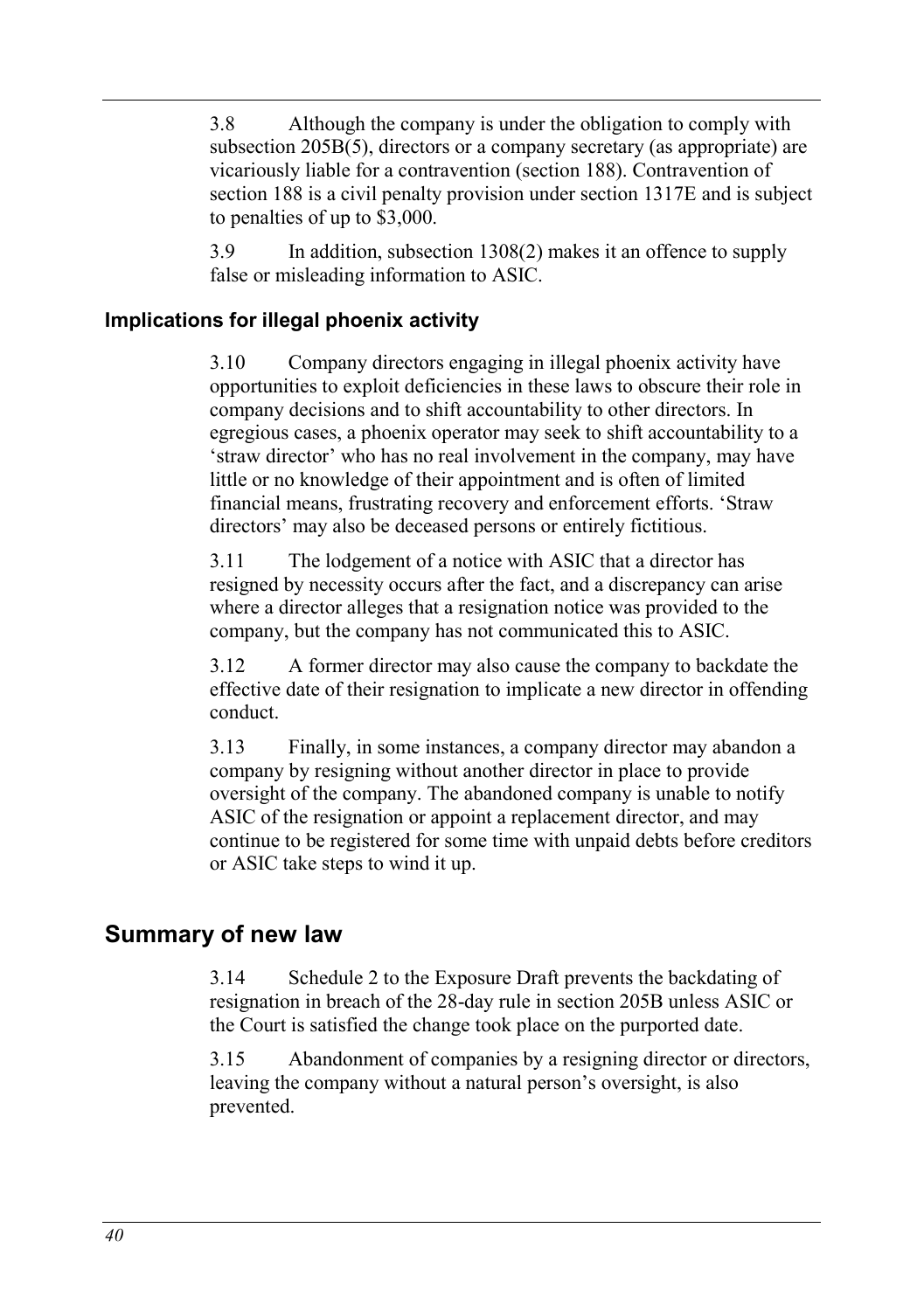# **Comparison of key features of new law and current law**

| New law                                                                                                                                                                                                                                                                                                                                                  | <b>Current</b> law                                                                                                                                                                          |
|----------------------------------------------------------------------------------------------------------------------------------------------------------------------------------------------------------------------------------------------------------------------------------------------------------------------------------------------------------|---------------------------------------------------------------------------------------------------------------------------------------------------------------------------------------------|
| If the resignation of a director is<br>reported to ASIC more than 28 days<br>after the purported resignation, the<br>resignation takes effect from the day<br>it is reported to ASIC.<br>A company or a director may apply to<br>ASIC or the Court to give effect to<br>the resignation notwithstanding the<br>delay in reporting the change to<br>ASIC. | Directors may resign at any time in<br>writing, subject to the company's<br>constitution.<br>The company (or the former director)<br>must notify ASIC within 28 days of<br>the resignation. |
| A director may not resign from a<br>company if doing so would leave the<br>company without a director (unless<br>the company is being wound up).                                                                                                                                                                                                         |                                                                                                                                                                                             |
| A director may not be removed by a<br>resolution of members of a<br>proprietary company if doing so<br>would leave the company without a<br>director (unless the company is being<br>wound up).                                                                                                                                                          | A director may be removed by a<br>resolution of company members,<br>subject to a proprietary company's<br>constitution.                                                                     |

## **Detailed explanation of new law**

### **Preventing inappropriate backdating of director resignations**

3.16 If a resignation of a director is reported to ASIC more than 28 days after the purported resignation, the resignation takes effect from the day it is reported to ASIC. *[Exposure Draft, Schedule 2, item 2, subsection 203AA(1) of the Corporations Act 2001]*

3.17 This amendment also applies to alternative directors who resign prior to the end of their term of appointment. *[Exposure Draft, Schedule 2, item 2, note to subsection 203AA(1) of the Corporations Act 2001]*

#### <span id="page-40-0"></span>**Example 3.1 Inappropriate backdating of director resignations**

Bill is the sole director of Artificial Constructions Pty Ltd, a building company that is insolvent. On 10 July 2019, Artificial Constructions borrows \$50,000 it claims is for the purpose of finalising the construction of a small apartment complex.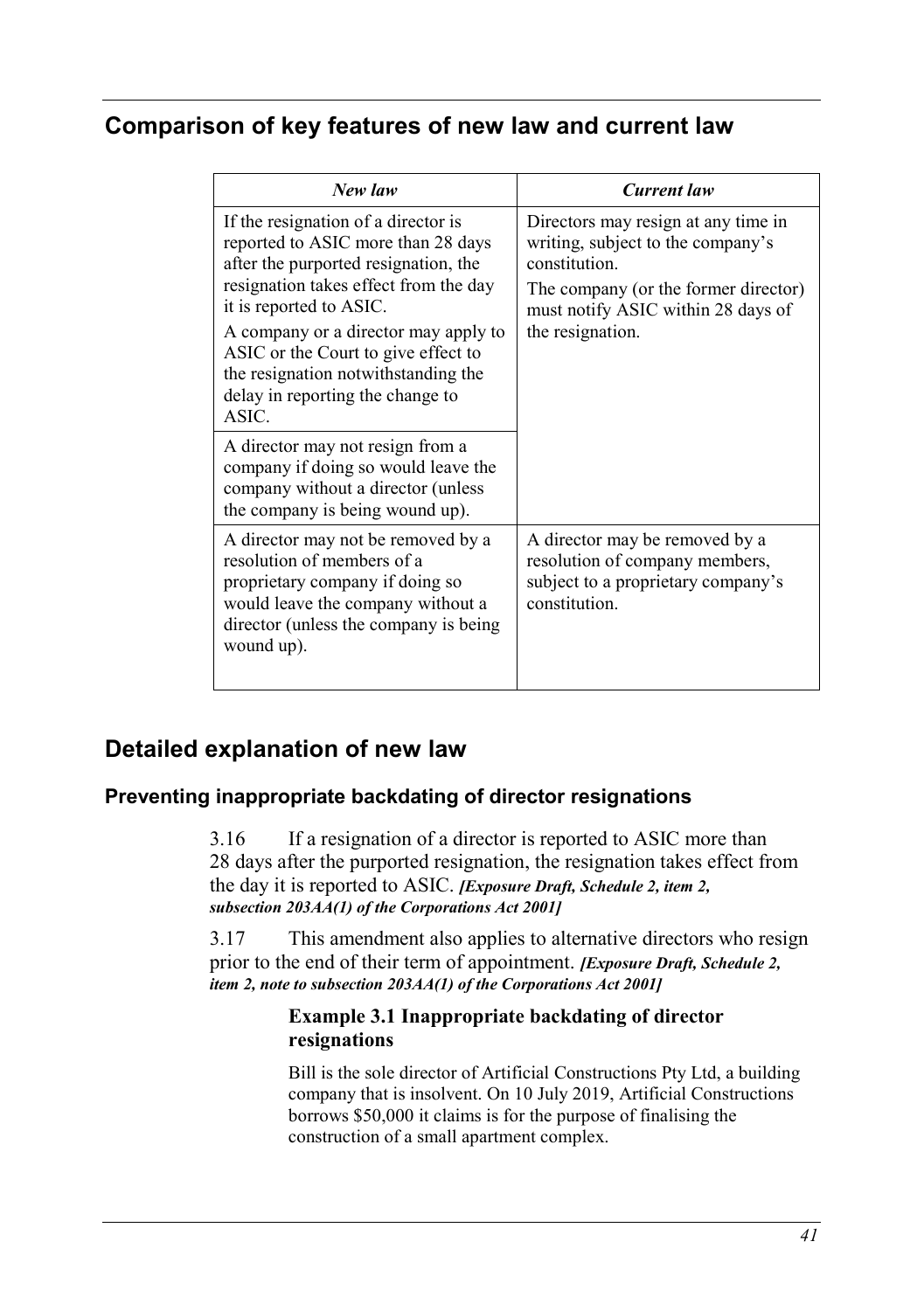On 15 July, Artificial Constructions transfers the \$50,000 and other assets to another company, Artificial Constructions (No. 2) Pty Ltd, of which Bill is also a director.

On 20 October 2019, the creditors of Artificial Constructions commence proceedings to have a liquidator appointed to the company.

On 1 November 2019, Artificial Constructions lodges a notice with ASIC that Bill resigned from the company and was replaced by Theo on 1 July 2019. Bill claims that he should not be held accountable for the misconduct that occurred in July 2019 as he was not a director.

However, Bill's resignation is taken to be effective from 1 November 2019. Bill can be prosecuted for breaching his duty as a director to prevent the company from trading while insolvent and for causing the company to make a creditor-defeating disposition.

#### *Applications to ASIC and the Court*

3.18 Either the former director or the company may apply to ASIC or the Court to backdate a resignation that is lodged after the 28-day period. The applicant must satisfy ASIC or the Court (as appropriate) that the director did in fact resign on the purported date. *[Exposure Draft, Schedule 2, item 2, subsection 203AA(2) of the Corporations Act 2001]*

3.19 If the application is made to the Court, the applicant must satisfy the Court that it is just and equitable to make the order to backdate the resignation. *[Exposure Draft, Schedule 2, item 2, subsection 203AA(3) of the Corporations Act 2001]*

3.20 If the application is made to ASIC, ASIC must take into account the conduct and representations of the applicant, including the reasons for the delayed notification, when determining whether to allow the resignation to be backdated. *[Exposure Draft, Schedule 2, item 2, subsection 203AA(4) of the Corporations Act 2001]*

3.21 If the application is made to ASIC, it must be made within 56 days of the purported date of the director's resignation. Applications to the Court can be made within 12 months of that date. *[Exposure Draft, Schedule 2, item 1, subsection 203AA(5) of the Corporations Act 2001]*

#### **Example 3.2 Application to Court**

Further to [Example 3.1,](#page-40-0) Bill cannot apply to ASIC to backdate the effective date of his resignation because the company provided the notification to ASIC after the end of the 56-day period.

Bill applies to the Court to have the effective date of his resignation backdated. Bill cannot adduce clear evidence to substantiate his position that he resigned on 1 July 2019. ASIC responds to the application and adduces evidence that Bill was still involved in the management of the company during July 2019.

The Court refuses the application.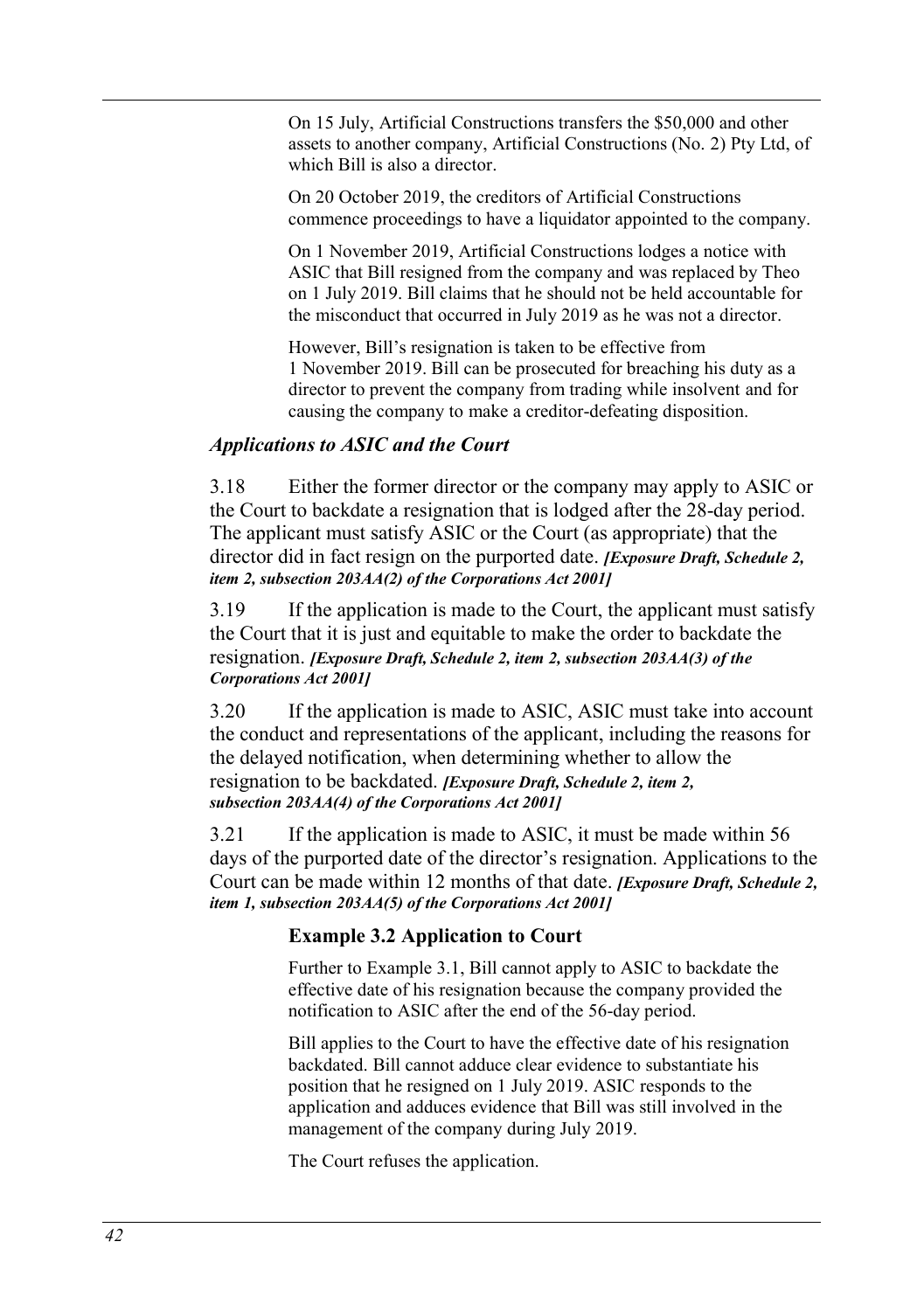3.22 If the Court makes an order to backdate the effective date of a director's resignation, the applicant must provide a copy of the order to ASIC within two business days. Non-compliance is a strict liability offence subject to 60 penalty units or imprisonment for 1 year, or both. This is consistent with the strict liability offence for failing to notify ASIC of the resignation on time under subsection 205B(5). *[Exposure Draft, Schedule 2, items 2 and 4, subsections 203AA(6) and (7), and item 40A of the table in Schedule 3 to the Corporations Act 2001]*

3.23 If the applicant is a company, its secretary or directors may be subject to a civil penalty for a failure of the company to provide a copy of a Court order to ASIC. It is a defence if the secretary or director (as appropriate) took all reasonable steps to ensure the company provided the copy of the Court order to ASIC. *[Exposure Draft, Schedule 2, item 1, paragraph 188(1)(ea) of the Corporations Act 2001]*

### **Preventing the abandonment of companies**

3.24 A director may not resign if the resignation would leave the company without a director.*[Exposure Draft, Schedule 2, item 2, subsections 203AA(8) and 203AB(1) of the Corporations Act 2001]*

3.25 There are often circumstances where there will be a legal impediment under a company constitution to appointing a replacement director before the outgoing director can leave office. To accommodate temporary absences of a director, the amendment applies at the end of the day on which the director purports to resign. If another director is appointed the same day as the resignation, the resignation is effective.

3.26 The end of day test also applies in situations where multiple directors resign on the same day. In this case, all the resignations will be ineffective unless at least one director is appointed to the company at the end of the day.

3.27 Similar restrictions apply to the power of a proprietary company's members to remove a director by resolution. This is necessary to address the potential for a single member proprietary company to resolve to remove the director. *[Exposure Draft, Schedule 2, item 3, subsection 203CA(1) of the Corporations Act 2001]*

3.28 A single director may resign or be removed if the company is being wound up at the time. Division 1A in Part 5.6 of the *Corporations Act 2001* outlines the times when a winding up is taken to have begun. *[Exposure Draft, Schedule 2, items 2 and 3, subsections 203AB(2) and 203CA(2) of the Corporations Act 2001]*

3.29 These amendments do not prevent a sole director being removed because they are disqualified from being a director.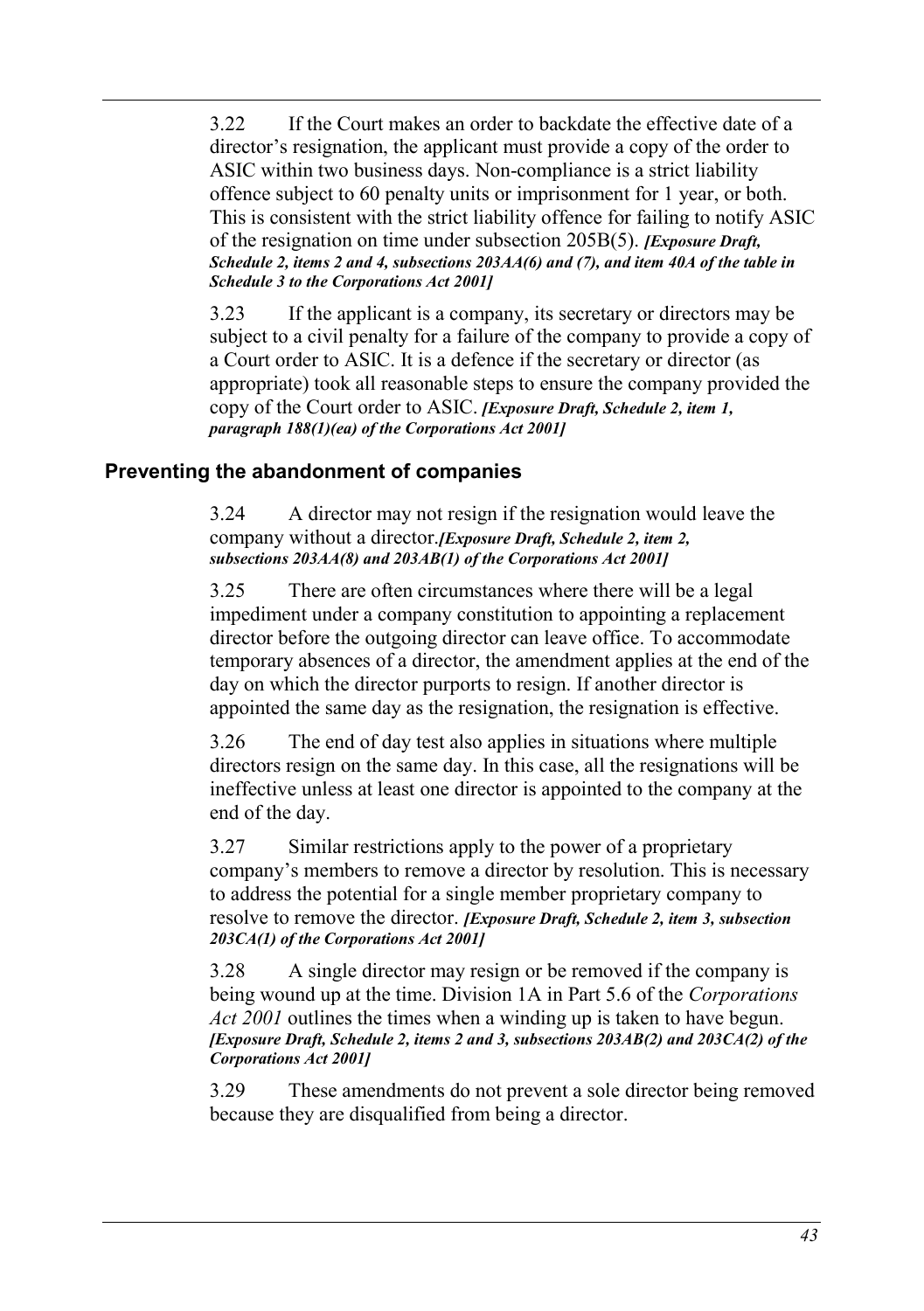# **Application provisions**

3.30 The amendments commence on the day following Royal Assent. *[Exposure Draft, section 2]*

3.31 The amendments apply to director resignations and resolutions to remove directors taking effect on or after commencement. *[Exposure Draft, Schedule 2, item 5, subsections 1650(2) and (3) of the Corporations Act 2001]*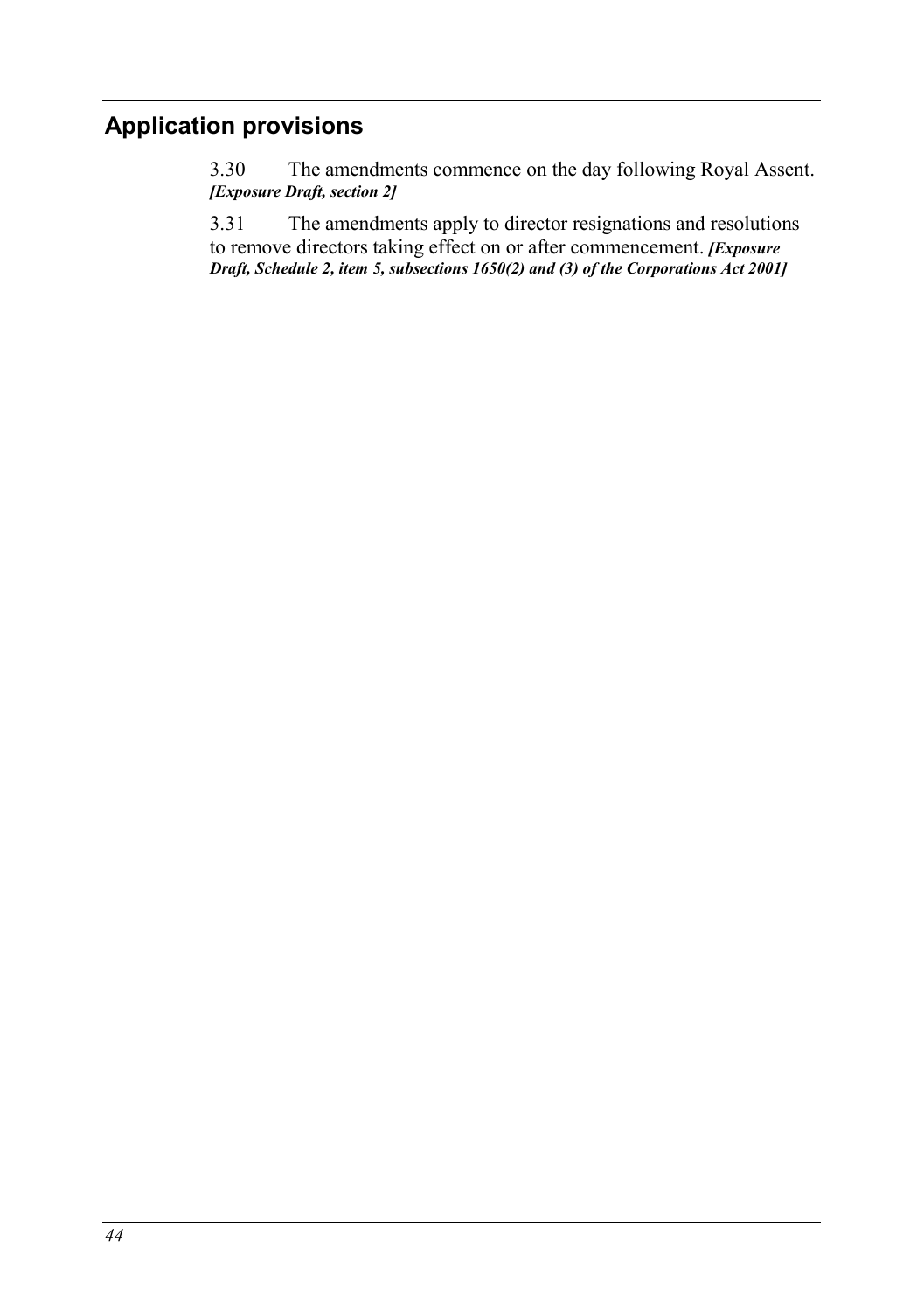# **Outline of chapter**

4.1 Schedule 3 to the Exposure Draft allows the Commissioner to collect estimates of anticipated GST liabilities and make company directors personally liable for their company's GST liabilities in certain circumstances.

4.2 Schedule 3 also applies to LCT and WET as these taxes are jointly administered with the GST.

# **Context of amendments**

### **The estimates regime**

4.3 The estimates regime (Division 268 in Schedule 1 to the TAA 1953) enables the Commissioner to estimate unpaid amounts of PAYG withholding and superannuation guarantee charge, and to recover the amount of those estimates from taxpayers.

4.4 The estimates regime is a valuable compliance tool available to the Commissioner where a taxpayer has failed to report information. A taxpayer becomes liable to pay an estimate when the Commissioner provides a notice of the estimate (section 268-20).

4.5 The estimate liability is distinct from the underlying liability of the taxpayer to pay the withholding amount or superannuation guarantee charge. However, the discharge of one liability discharges the other.

4.6 The Commissioner may reduce or revoke an estimate (section 268-35) or the taxpayer may cause the estimate to be reduced or revoked by providing a sworn statement – a statutory declaration or an affidavit – that the underlying liability (if any) is lower than estimated (section 268-40). Reductions (and revocations) take effect as if the estimate was always of the reduced amount (or did not exist) (section 268-55).

4.7 The GIC applies to PAYG estimates that remain unpaid after 7 days of the notice being provided (section 268-75). This liability is also distinct from the GIC applying to the underlying liability under section 16-80, although discharging one liability discharges the other (and similar interest liabilities) (section 268-80).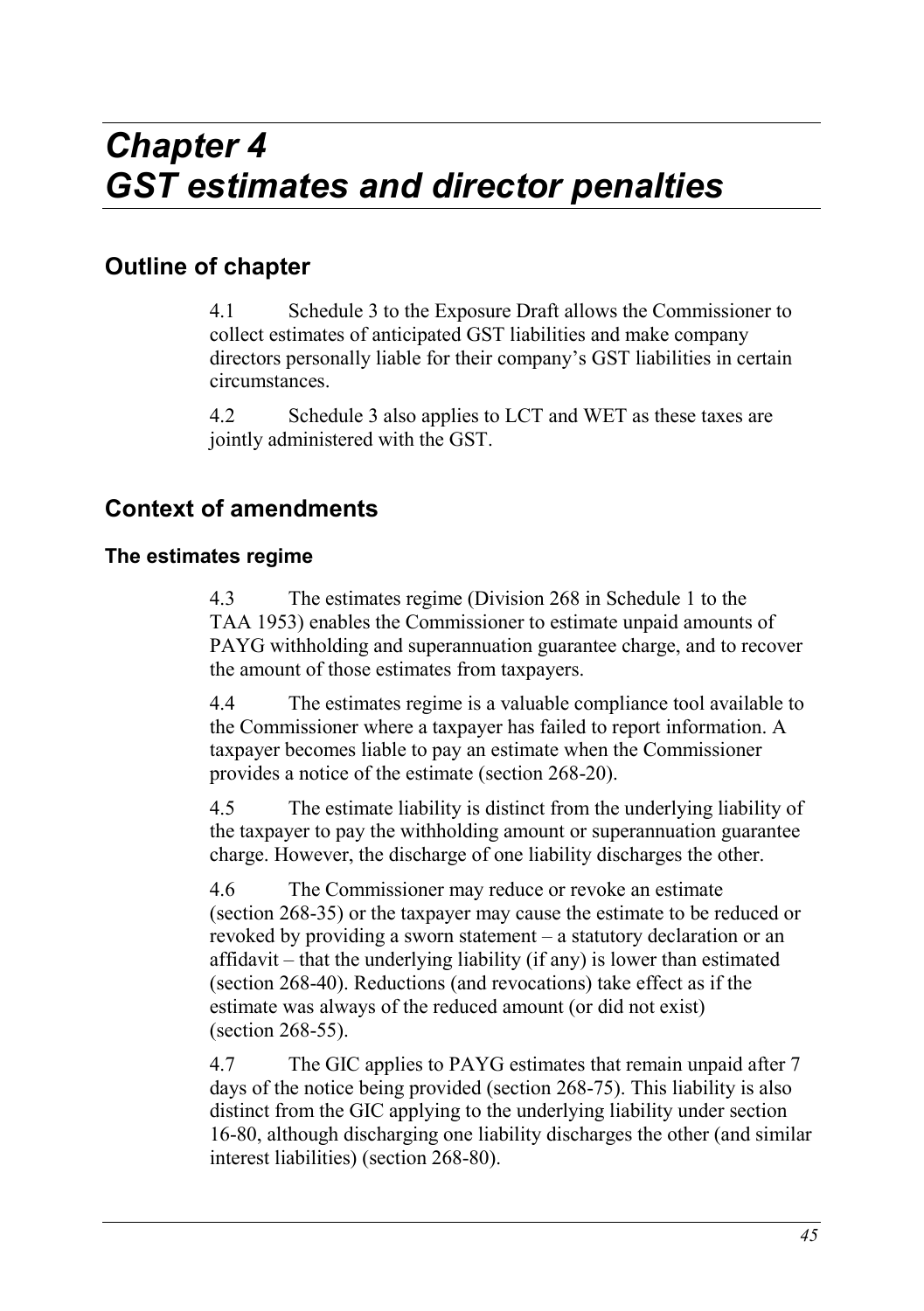4.8 The GIC does not accrue on superannuation guarantee charge estimates (paragraph  $268-75(1)(b)$ ), although it does accrue on the underlying charge under section 49 of the *Superannuation Guarantee (Administration) Act 1992*.

### **Director penalties**

4.9 The director penalty regime (Division 269 in Schedule 1 to the TAA 1953) allows the Commissioner to make directors of a company personally liable for specified taxation liabilities of the company in certain circumstances of non-payment by the company.

4.10 Under section 269-10, the director penalty regime applies to a company's liabilities to pay to the Commissioner:

- PAYG withholding amounts;
- superannuation guarantee charges; and
- estimates of PAYG withholding liabilities and superannuation guarantee charges.

4.11 Directors are under a general obligation to ensure the company either satisfies the above liabilities, or recognising the company may be insolvent, goes into administration or is wound up (section 269-15). The obligation begins on an initial day specified in relation to each category of underlying company liability. The obligation continues to apply to directors that cease to be directors after the initial day.

4.12 Directors are subject to a penalty if their obligation is unfulfilled by the due date. New directors that are appointed after the due date, become subject to the penalty if the obligation remains unsatisfied for a further 30 days (section 269-20).

4.13 Directors are subject to a penalty equal to the amount of the company's unpaid obligations but the penalty may not be collected before the Commissioner issues a director penalty notice and a further 21 days elapse (section 269-25). Payment of either the penalty or the company's underlying liability satisfies both obligations (section 269-40). Directors may also seek to recover any penalty they have paid under a right of indemnity (section 269-40).

### *Remission of penalties*

4.14 A penalty is generally remitted if the director complies with their obligation by placing the company into administration or beginning to wind it up before or within the 21-day notice period (section 269-30). This remission is subject to a number of different conditions in subsection 269-30(2). Where the conditions are not satisfied, the penalty is said to be 'locked down'.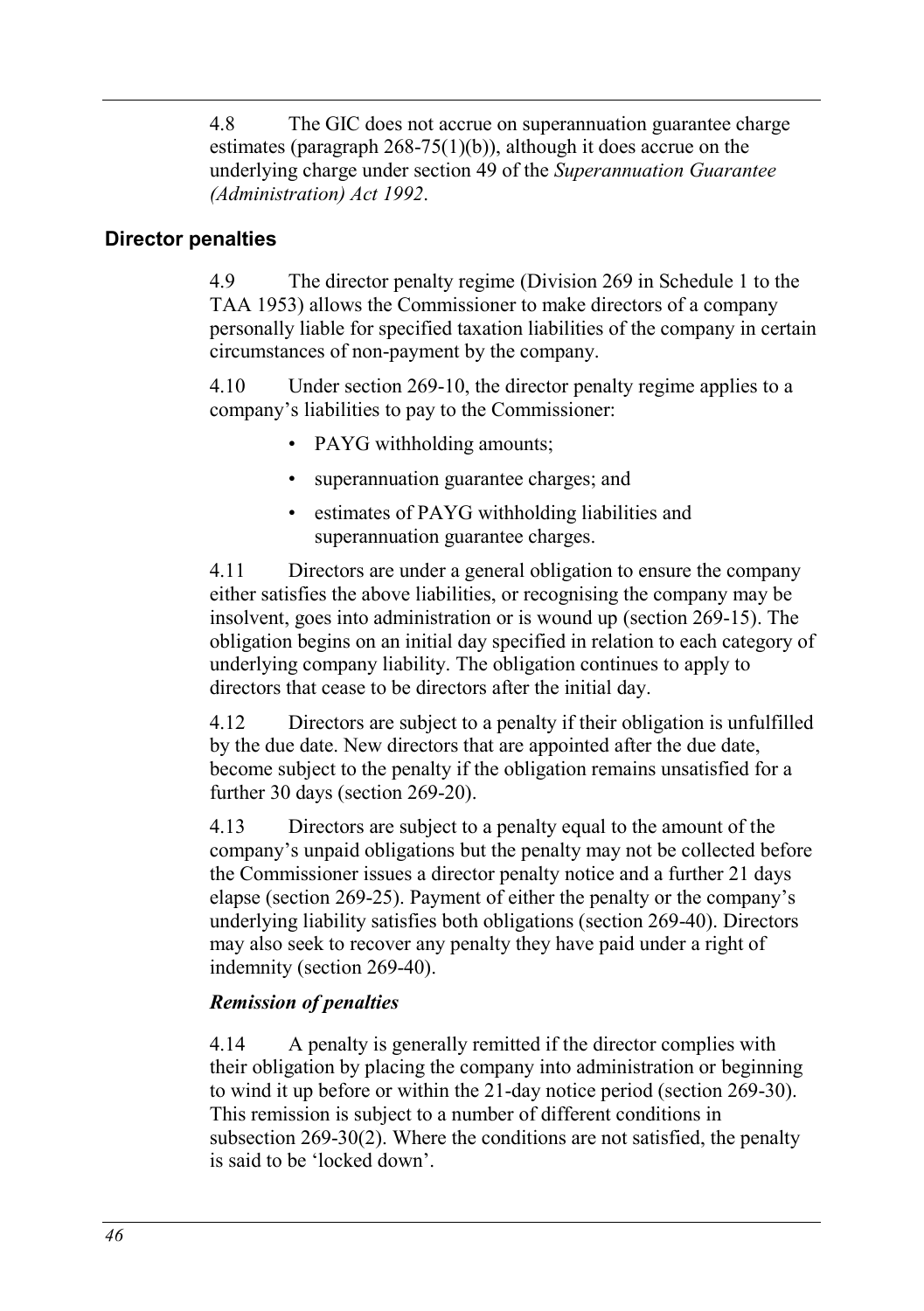4.15 The table in subsection 269-30(2) specifies a date (the lockdown date in column 2) before which the director may avoid the full penalty. If the company enters administration or begins to be wound up after this date, the extent to which the director's penalty is remitted is limited or abolished. The extent to which the penalty is locked down in this way is specified in column 3 of the table.

4.16 For example, where the director's obligation in respect of a PAYG withholding estimate is satisfied because the company is placed into administration or wound up (rather than the company paying the liability), the director will still be subject to a penalty if the administration or winding up commenced more than three months after the due date for the payment of the company's underlying liability.

### *Defences*

4.17 A number of defences against the penalty exist in section 269-35 and are based on the reasonableness of the conduct of the director and, in some cases, the company.

### **Other changes to the director penalty regime**

4.18 The Government is progressing two amendments to the director penalty regime through the Parliament. The amendments in Schedule 5 to the Treasury Laws Amendment (2018 Measures No. 4) Bill 2018 would provide:

- that a director's obligations in relation to ensuring their company pays an estimate of superannuation guarantee charge or withholding liability commences at the same time as their obligations in relation to ensuring the company pays the underlying liability to which the estimate relates (rather than the date the company is given notice of the estimate); and
- for the removal of the three-month rule which applies before director penalties with respect to unpaid superannuation guarantee charge liabilities (and estimates of these liabilities) become 'locked down' and can no longer be remitted (subsection 269-30(2)). The three-month rule will be retained for PAYG withholding liabilities and associated estimates.

4.19 For the purposes of this Exposure Draft, it is assumed the amendments in Schedule 5 to that Bill will commence before the amendments in Schedule 3 to the Exposure Draft. While this is relevant to the technical interaction of the provisions, the policy outcomes achieved under Schedule 5 to that Bill are independent of the policy outcomes achieved by this Exposure Draft.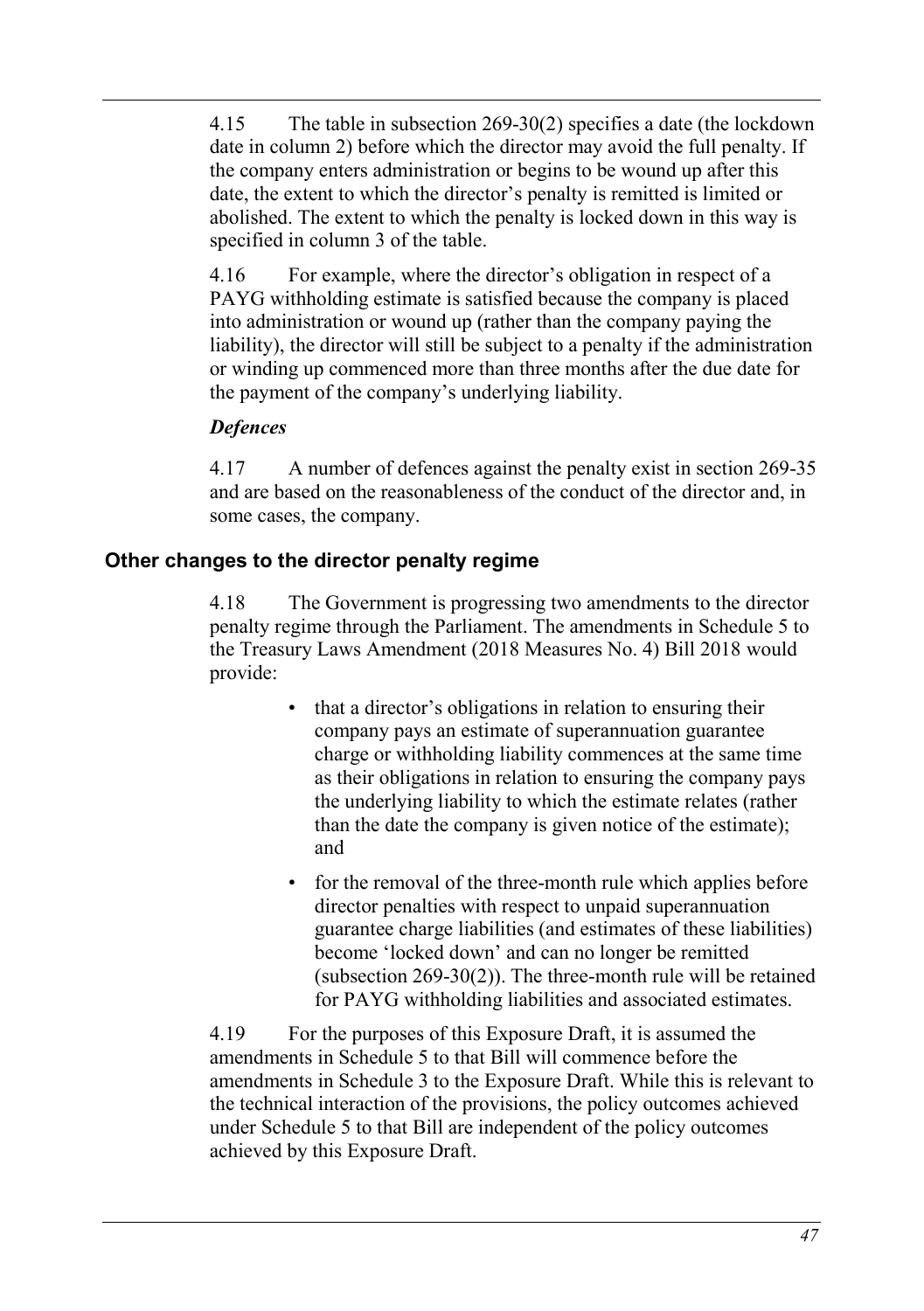### **Collection of GST and other liabilities**

4.20 An entity's liability to pay GST (or entitlement to a refund) is linked to the entity's assessed net amount for a tax period (Divisions 33 and 35 of the GST Act). An entity's net amount for a tax period is the amount of GST imposed on the entity's taxable supplies less the entity's input tax credits, taking into account any adjustments (sections 17-5 and 17-10 of the GST Act).

<span id="page-47-0"></span>4.21 A net amount includes any applicable LCT and WET (section 17-5(2) of the GST Act). The provisions under Subdivision 21-A of the *A New Tax System (Wine Equalisation Tax) Act 1999* and Subdivision 13-A of the *A New Tax System (Luxury Car Tax) Act 1999* allow for those taxes (and associated credits and adjustments) to be administered by the GST system.

4.22 An entity is only liable to pay a net amount to the Commissioner when the net amount is assessed (becoming an 'assessed net amount'). GST operates under a full self-assessment system – an entity is deemed to have received an assessment when it lodges its return for a tax period (section 115-15 in Schedule 1 to the TAA 1953). Entities must lodge returns in accordance with Division 31 of the GST Act.

4.23 Non-compliant entities are able to undercut prices knowing that they do not intend to pay the GST collected, giving them a competitive advantage over compliant companies. Ensuring GST liabilities are collected is necessary to level the playing-field in the market and to help build confidence in the competitive process.

<span id="page-47-1"></span>4.24 Illegal phoenix activity poses a particular risk to the integrity of the GST's input tax credit system through claiming excess input tax credits, resulting in an excessive refund. When the excess is discovered, the Commissioner must amend the relevant GST assessment and pursue the excess as a debt (see subsection 35-5(2) of the GST Act). The collection of this debt – as with GST debts more generally – may be obstructed by illegal phoenix activity.

### **Summary of new law**

4.25 Schedule 3 to the Exposure Draft extends the estimates and director penalty regimes to GST liabilities, including LCT and WET. This will address illegal phoenix behaviour, including the non-payment of GST liabilities.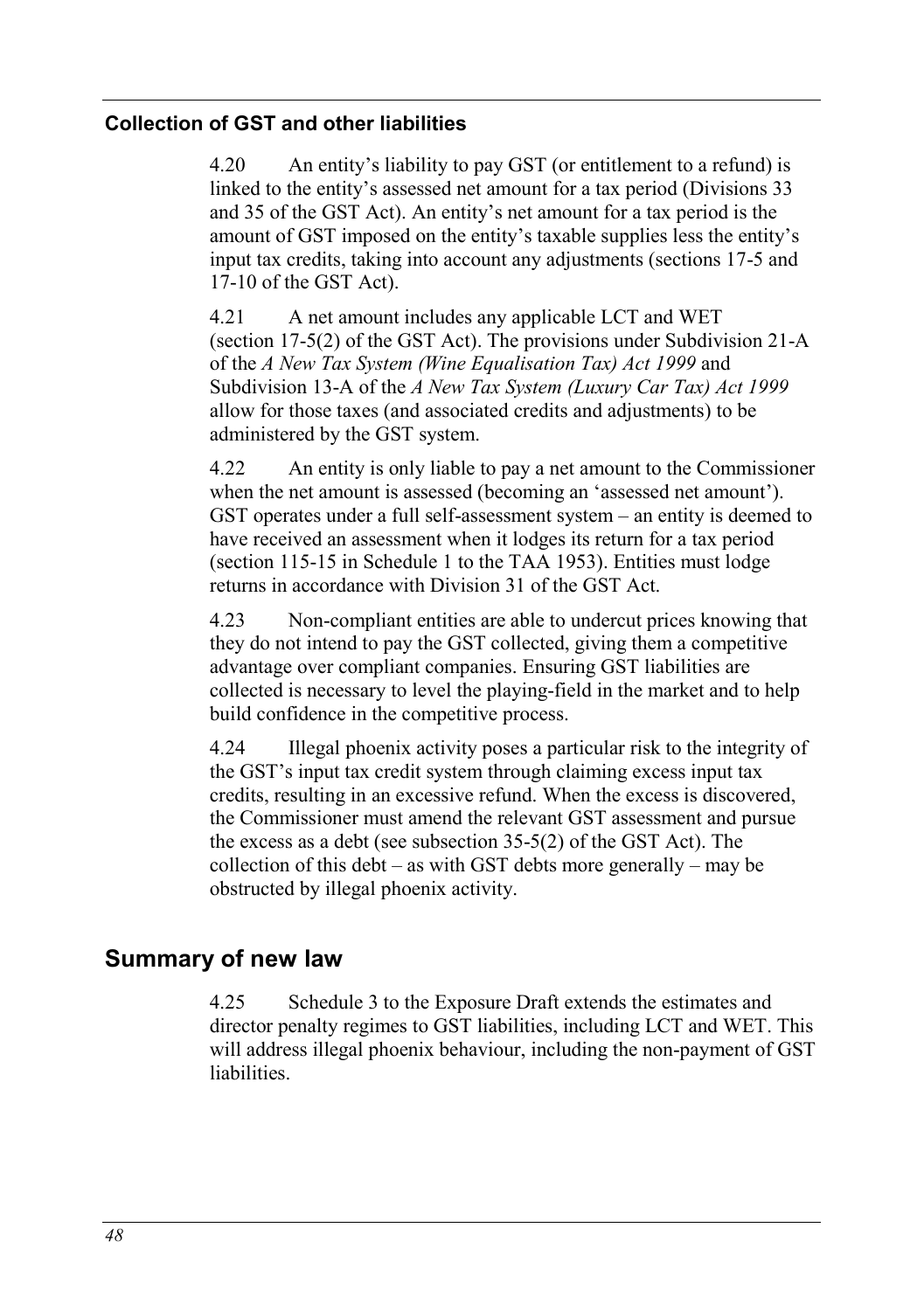# **Comparison of key features of new law and current law**

| New law                              | Current law                           |
|--------------------------------------|---------------------------------------|
| The Commissioner can also collect    | The Commissioner can collect          |
| estimates of anticipated GST         | estimates of PAYG withholding and     |
| liabilities, including LCT and WET   | superannuation guarantee charge       |
| liabilities.                         | liabilities.                          |
| The Commissioner can also impose     | The Commissioner can impose           |
| director penalties on company        | director penalties on company         |
| directors to collect outstanding GST | directors to collect outstanding      |
| liabilities, including LCT and WET   | PAYG withholding and                  |
| liabilities, and estimates of those  | superannuation guarantee liabilities, |
| liabilities.                         | and estimates of those liabilities.   |

# **Detailed explanation of new law**

### **Estimates**

4.26 The scope of the estimates regime in Division 268 in Schedule 1 to the TAA 1953 is expanded to allow the Commissioner to make estimates of an entity's net amount under the GST Act. *[Exposure Draft, Schedule 3, item 5, paragraph 268-10(1)(c) in Schedule 1 to the TAA 1953]*

4.27 Any estimate of a net amount will necessarily include any applicable LCT and WET (see paragraph [4.21\)](#page-47-0).

4.28 If the Commissioner makes an estimate of an entity's net amount, the entity is liable to pay the amount of the estimate to the Commissioner.

4.29 Because an entity is not under an obligation to pay a net amount until it has been assessed, an amendment is made to Division 268 to deem net amounts to be payable. This deeming rule only applies for the purposes of Division 268 and does not otherwise allow the Commissioner to collect the amount without a valid assessment being issued.

4.30 The deeming rule allows the provisions of the estimates regime that operate with respect to an underlying liability – PAYG withholding and superannuation guarantee charge liabilities in the current  $law - to$ apply to net amounts in a similar way. *[Exposure Draft, Schedule 3, item 6, paragraphs 268-10(1B)(a) and (d) in Schedule 1 to the TAA 1953]*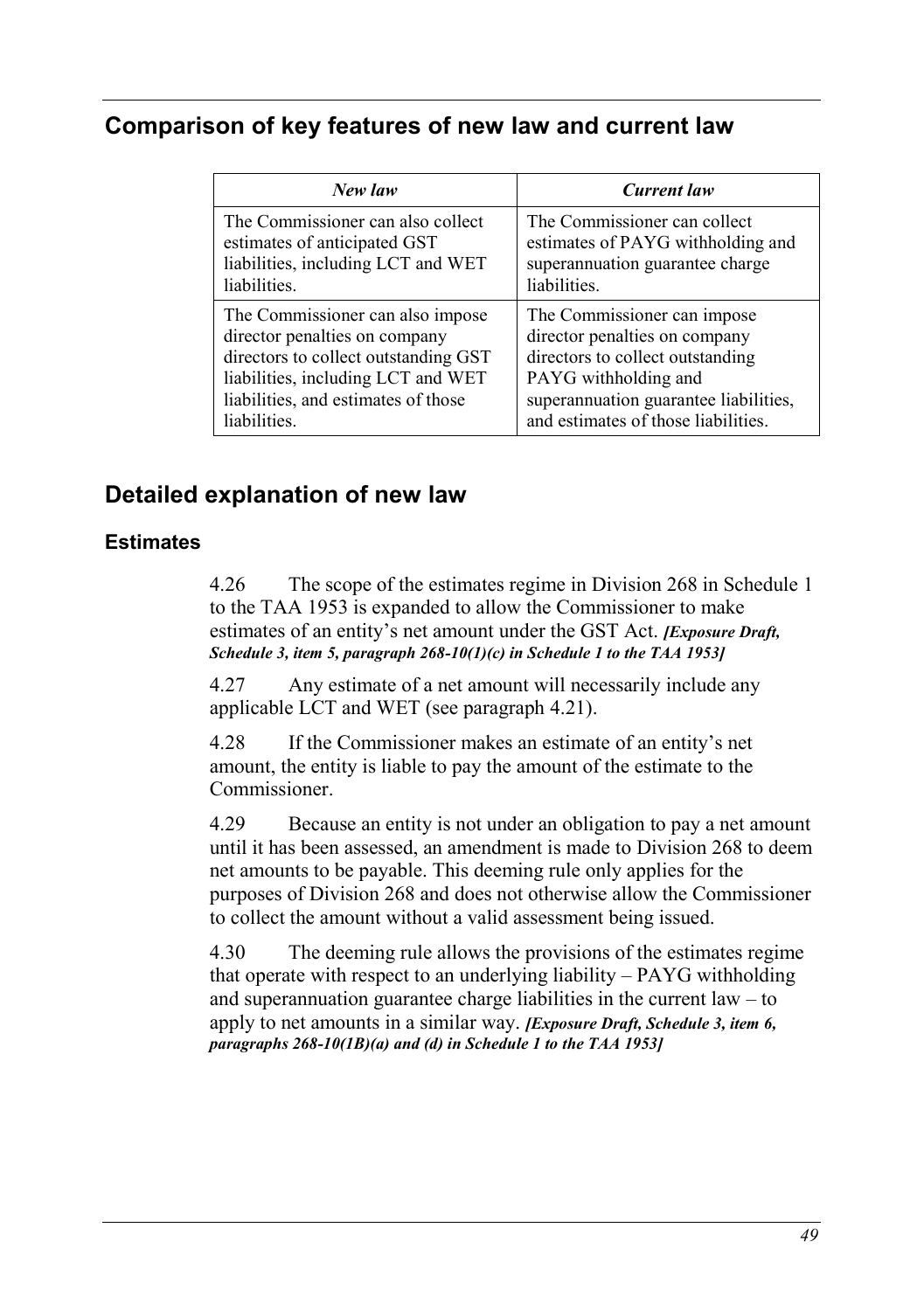4.31 For example, subsections 268-30(1) and (2) provide that a liability to pay an estimate is provable in bankruptcy if the relevant underlying liability is also provable. By deeming the net amount to have arisen and to be payable on the GST lodgement due date, the estimate will be provable in bankruptcy if that date is prior to the date of bankruptcy (see subsection 82(1) of the *Bankruptcy Act 1966*).

4.32 The net amount is deemed to arise and be payable on the day the entity was required to lodge its GST return. *[Exposure Draft, Schedule 3, item 6, paragraphs 268-10(1B)(b) and (c) in Schedule 1 to the TAA 1953]*

#### *Paying an estimate (or an assessed net amount)*

4.33 The nature of the net amount is also relevant for the purposes of section 268-20, which provides that discharging a liability to pay an estimate discharges the underlying liability to the same extent, and vice versa.

4.34 The amendments ensure that a payment towards an estimate of a net amount is also applied to a liability to pay an assessed net amount, whether that assessment has been made or not. Similarly, if an assessment has been made of a net amount and a liability arises, a payment towards that liability (including a payment of a director penalty) is also applied to the estimate liability. *[Exposure Draft, Schedule 3, item 8, subsection 268-20(4A) in Schedule 1 to the TAA 1953]*

### <span id="page-49-0"></span>**Example 4.1 Estimate liability paid – no assessed net amount**

Peter has failed to lodge his GST return in relation to a tax period. The Commissioner makes an estimate of Peter's net amount in the amount of \$20,000.

Peter pays \$10,000 to partially discharge the estimate liability. The estimate liability is reduced to \$10,000. Peter does not have a liability to pay an assessed net amount. The \$10,000 is held-over until Peter lodges his GST return.

After making the initial \$10,000 payment Peter lodges his outstanding GST return. Based on the information in the return, Peter is assessed as having an assessed net amount of \$25,000 owing to the Commissioner. The held-over \$10,000 is applied to the liability to pay the assessed net amount, the balance of which is reduced to \$15,000.

### <span id="page-49-1"></span>**Example 4.2 Estimate liability paid – assessment issued**

Further to [Example 4.1,](#page-49-0) Peter makes an additional payment of \$5,000 towards the estimate liability. The estimate liability is reduced to \$5,000. The balance of the liability to pay the assessed net amount is reduced to \$10,000.

### **Example 4.3 Assessed net amount liability paid**

Further to [Example 4.2,](#page-49-1) Peter pays \$10,000 to fully discharge the liability to pay the assessed net amount.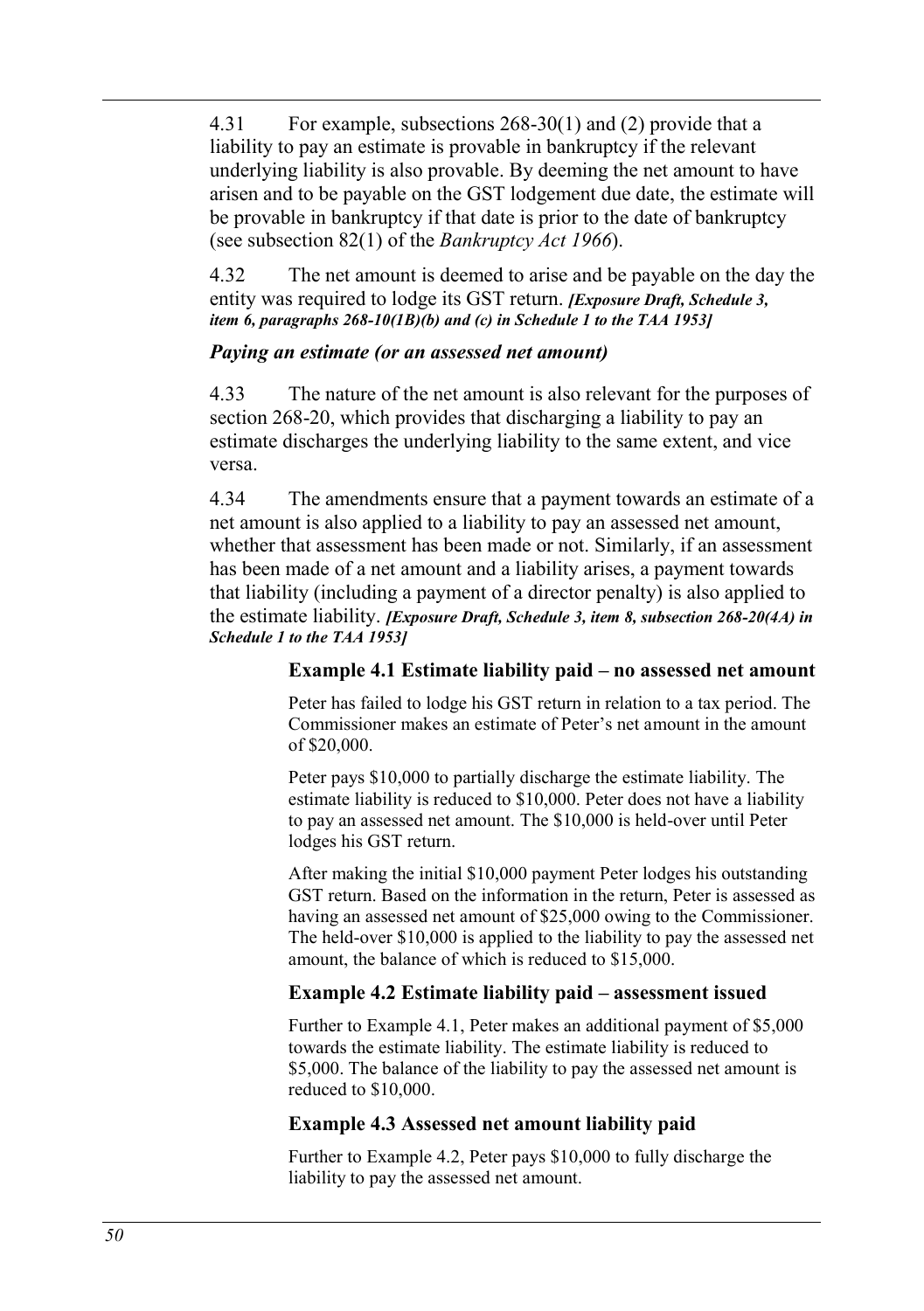This amount is applied to Peter's estimate liability but, because the amount is greater than that liability, only the amount of outstanding estimate liability (\$5,000) is applied (subsection 268-20(5)), reducing the balance of liability to nil. Peter has now satisfied his obligations.

4.35 The examples above do not take into account the impact of the GIC on either liability. GIC applies to an estimate of a net amount if it remains undischarged after seven days following the entity's receipt of the estimate notice. Where GIC applies, it accrues from the day the GST return was due (section 268-75). Payments of GIC follow the same principle in that they are also applied against any GIC attached to an underlying assessed net amount liability. *[Exposure Draft, Schedule 3, item 10, subsection 268-80(1A) in Schedule 1 to the TAA 1953]*

#### *Reducing an estimate*

4.36 An entity may reduce the amount of an estimate by making a sworn statement that the entity's net amount for the tax period is less than the estimate (or that it did not have a net amount) (section 268-40).

4.37 The sworn statement must set out the following facts in relation to the tax period:

- the entity's net amount;
- the entity's taxable supplies and creditable acquisitions (within the meaning of the GST Act);
- the entity's assessable dealings and wine tax credit entitlements (if any, within the meaning of the *A New Tax System (Wine Equalisation Tax) Act 1999*);
- the steps the entity took to comply with its obligations under Division 31 and 33 of the GST Act.

#### *[Exposure Draft, Schedule 3, item 11, subsection 268-90(2B) in Schedule 1 to the TAA 1953]*

### **Director penalties**

4.38 The scope of the director penalty regime in Division 269 in Schedule 1 to the TAA 1953 is expanded to allow the Commissioner to impose director penalties in relation to companies' unsatisfied liabilities to pay assessed net amounts under the GST Act. *[Exposure Draft, Schedule 3, item 14, item 6 of the table in subsection 269 10(1) in Schedule 1 to the TAA 1953]*

4.39 Any assessed net amount will necessarily include any applicable LCT and WET (see paragraph [4.21\)](#page-47-0).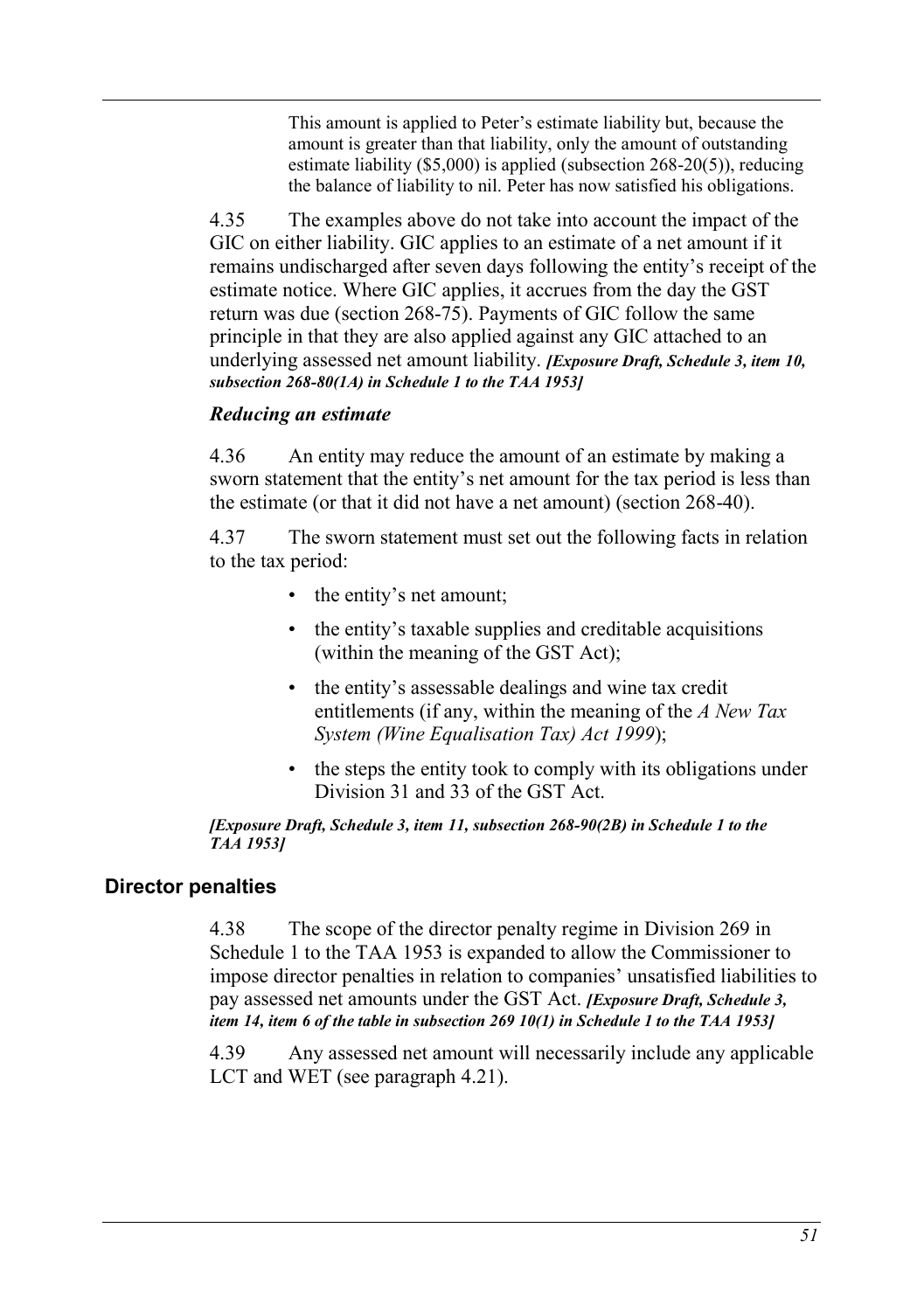4.40 Company directors are under an obligation to ensure their company complies with its obligation to pay an assessed net amount liability (or, recognising the company may be insolvent, goes into administration or begins to be wound up) (section 269-15). The obligation on the directors begins on the day the relevant tax period ends (the initial day). Directors that cease to be directors after this date are subject to the obligation, even if they cease to be directors before the due date.

4.41 As with the other categories of director penalties, the penalty arises when the director's obligation is unsatisfied on the due date, in this case, the day the company is required to pay the assessed net amount (or 30 days after the appointment of a director appointed after that day) (section 269-20).

4.42 However, the penalty is only recoverable following a period of 21 days beginning when the Commissioner issues a director penalty notice to a director (section 269-25).

4.43 The amount of the penalty is the company's unpaid liability to pay the assessed net amount (subsection 269-20(5)).

### <span id="page-51-0"></span>**Example 4.4 Director penalties**

Emma and Julie are directors of Swift Supply Pty Ltd.

Swift Supply is required to pay and report GST on a quarterly basis under section 27-5 of the GST Act. Swift Supply is required to lodge its return for the quarter ending 30 June 2019 by the due date of 28 July 2019 (section 31-8 of the GST Act).

Swift Supply lodges its return more than three months late on 1 November 2019. The return gives rise to a liability for Swift Supply to pay an assessed net amount of \$100,000. The due date for the payment is 28 July 2019 (section 33-3 of the GST Act).

Emma and Julie are under an obligation to ensure Swift Supply pays the liability, enters administration or begins to be wound up. The obligation begins on the initial day, the day the tax period ended (30 June 2019).

Julie resigns from Swift Supply on 20 July 2019. This does not affect her obligation in relation to the company's liability.

Swift Supply is never in a position to pay the liability. As such, both Emma and Julie were required to place the company into administration or begin winding it up. This does not happen on or before the due date of 28 July 2019 and the director penalties begin to apply from this date.

The Commissioner issues director penalty notices to Emma and Julie on 1 February 2020. The Commissioner may begin recovery proceedings on or after 23 February 2020.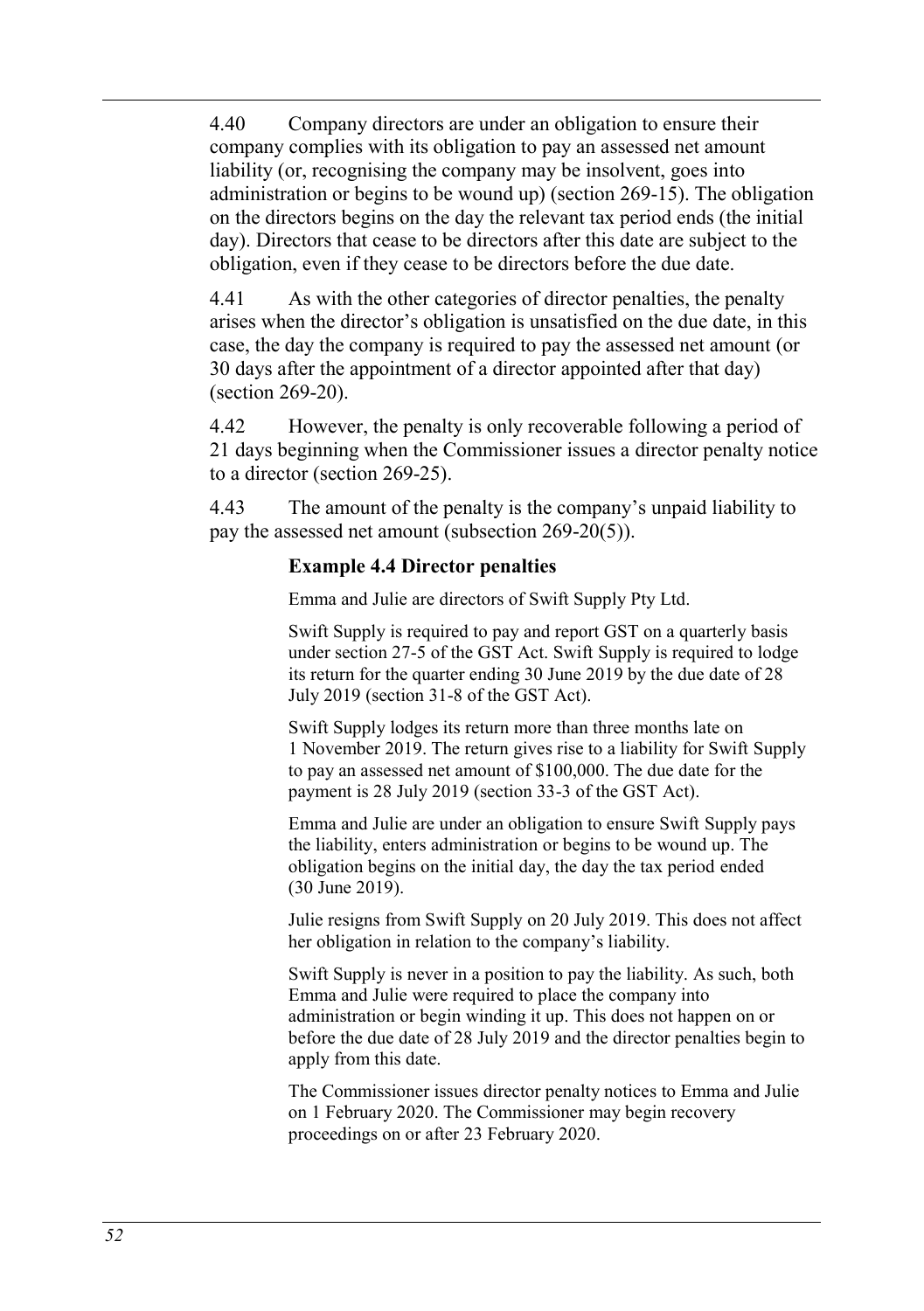#### *Remission of penalty*

4.44 The penalty may be remitted if the director complies with the obligation before the director penalty notice is issued or within 21 days of the day the notice is issued (subsection 269-30(1)).

4.45 However, if the director complies with the obligation by placing the company into administration or beginning to wind up the company, the full amount of the penalty is only remitted if this is done within three months of the relevant due date. The end of the three-month period is the lockdown date for the penalty.

4.46 Where the company enters administration or begins to be wound up after the lockdown date, only the amount of the company's liability that was reported to the Commissioner within the three months before the due date is remitted. If the assessed net amount is based on a return lodged after the lockdown date, a default assessment or an amended assessment issued by the Commissioner, this may result in the penalty being locked down in whole or in part and not being remitted. *[Exposure Draft, Schedule 3, item 16, item 5 of the table in subsection 269-30(2) in Schedule 1 to the TAA 1953]*

4.47 If a director is appointed to the company during or after the three-month period, the full amount of the director's penalty can be remitted within three months of their appointment. *[Exposure Draft, Schedule 3, item 17, subsection 269-30(3) in Schedule 1 to the TAA 1953]*

#### **Example 4.5 Remission of penalties**

Further to [Example 4.4,](#page-51-0) Kerrie is appointed as a director of Swift Supply on 15 November 2019 and is immediately under the obligation to ensure Swift Supply pays the liability, enters administration or is wound-up. The penalty arises for Kerrie after 30 days on 15 December 2019.

The Commissioner also issues a director penalty notice to Kerrie on 1 February 2020.

Emma and Kerrie place Swift Supply into administration on 10 February 2020.

The original directors, Emma and Julie, may seek to have their penalties remitted because their obligation is satisfied on 10 February 2020, before the end of the 21-day period on 22 February. However, because Swift Supply entered administration more than three months after the company's due date of 28 July, the penalty is locked down. The entire amount of the penalty is locked down because the company's GST return for the June quarter was more than three months late.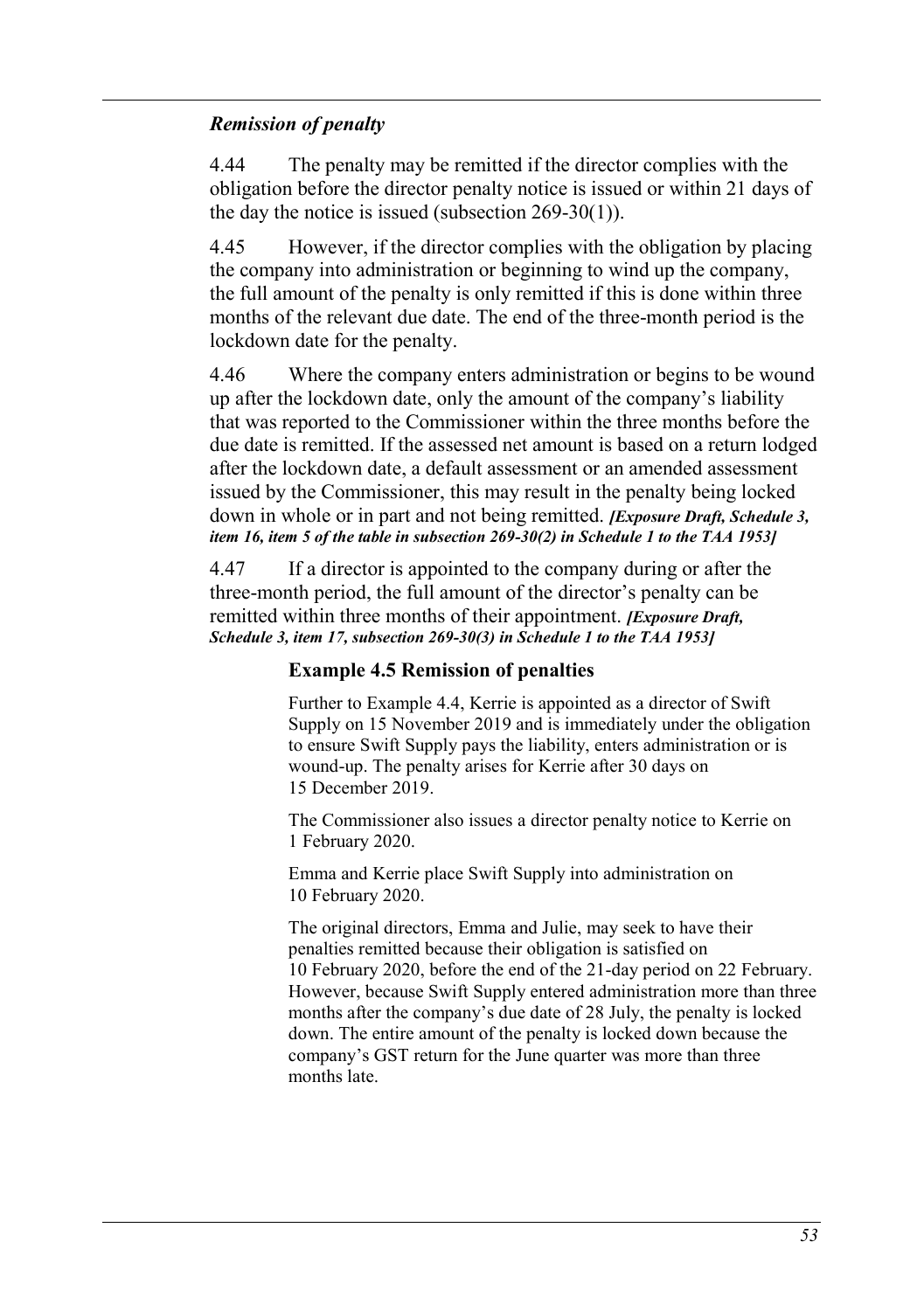As a new director, Kerrie is entitled to a full remission of the penalty because Swift Supply entered administration:

- within 21 days of the director penalty notice being issued to Kerrie; and
- within three months of Kerrie being appointed a director.

4.48 If a director complies with their obligation because the company pays the outstanding assessed net amount liability, the full penalty is remitted, regardless of when this occurs.

### *Defences*

4.49 The defences currently in Division 269 apply in relation to penalties for unpaid assessed net amounts (section 269-35). These include the defences that the director was unable to comply with the obligation due to illness or other good reason, or that the director took all reasonable steps to comply with the obligation.

4.50 An amendment is made to allow a director to claim a defence to the extent the penalty was due to the company adopting a reasonably arguable position and the company took reasonable care in connection with applying the GST Act. *[Exposure Draft Schedule 3, items 18 and 19, subsection 269-35(3A) in Schedule 1 to the TAA 1953]*

### *Application to estimates of net amounts*

4.51 Because of the amendments to the Division 268, Division 269 applies to estimates of net amounts.

4.52 The initial day for the directors' obligation in relation to the company's liability to pay an estimate of a net amount is the day the relevant tax period ended. This aligns with the initial day for assessed net amounts. *[Exposure Draft, Schedule 3, item 15, paragraph 269-10(5)(ba) in Schedule 1 to the TAA 1953]*

4.53 The entire amount of a penalty associated with an estimate of a net amount is locked down and cannot be remitted if the obligation is satisfied by the company entering administration or beginning to be wound up more than three months after the day the company was required to lodge its GST return. *[Exposure Draft, Schedule 3, item 16, item 6 of the table in subsection 269-30(2) in Schedule 1 to the TAA 1953]*

4.54 Other than the features described above, Division 269 applies to these estimates in the same way it applies to other company liabilities that are subject to the director penalty regime.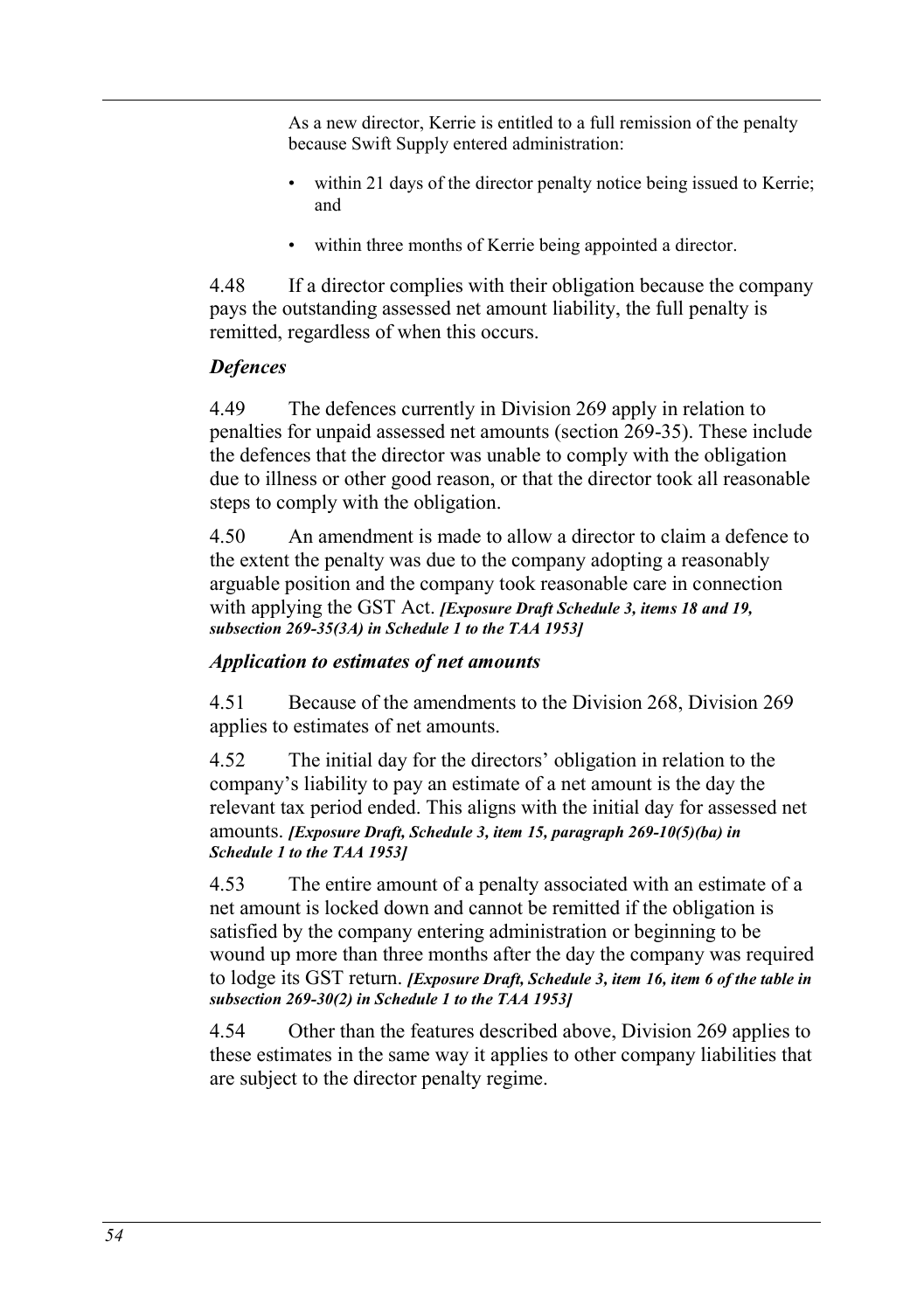### **Consequential amendments**

4.55 Consequential amendments are made to update the simplified outlines and objects provisions for Divisions 268 and 269. *[Exposure Draft, Schedule 3, items 2, 3, 4, 12 and 13, sections 268-1 and 269-1, paragraph 268-5(c), and subparagraphs 269-5(a)(iii) and (iv) in Schedule 1 to the TAA 1953]*

4.56 An amendment is made to an example in Division 268 to reflect the fact the Commissioner cannot initiate proceedings to recover a net amount (only an assessed net amount or an estimate of a net amount). *[Exposure Draft, Schedule 3, item 7, example to subsection 268-20(2) in Schedule 1 to the TAA 1953]*

4.57 An amendment is made to section 268-30 to ensure that the liabilities admitted as proof in bankruptcy cannot be duplicated. In particular:

- a liability to pay an estimate of a net amount cannot be admitted as proof if a liability to pay an assessed net amount for the same tax period has already been admitted as proof; and
- if an estimate liability has been admitted as proof, the liability to pay an assessed net amount can only be admitted if it exceeds the outstanding estimate liability.

#### *[Exposure Draft, Schedule 3, item 9, subsection 268-30(4A) in Schedule 1 to the TAA 1953]*

4.58 An amendment is made to a note in the GST Act to highlight that a deemed assessed net amount that arises because an excessive GST refund is reduced (see paragraph [4.24\)](#page-47-1) is subject to the amended estimates and director penalty regimes. *[Exposure Draft, Schedule 3, item 1, the note to subsection 35-5(2) of the GST Act]*

## **Application provisions**

4.59 The amendments in Schedule 3 commence on the first day of the quarter following Royal Assent. *[Exposure Draft, section 2]*

4.60 The amendments apply to tax periods that start on or after commencement. *[Exposure Draft, Schedule 3, item 20]*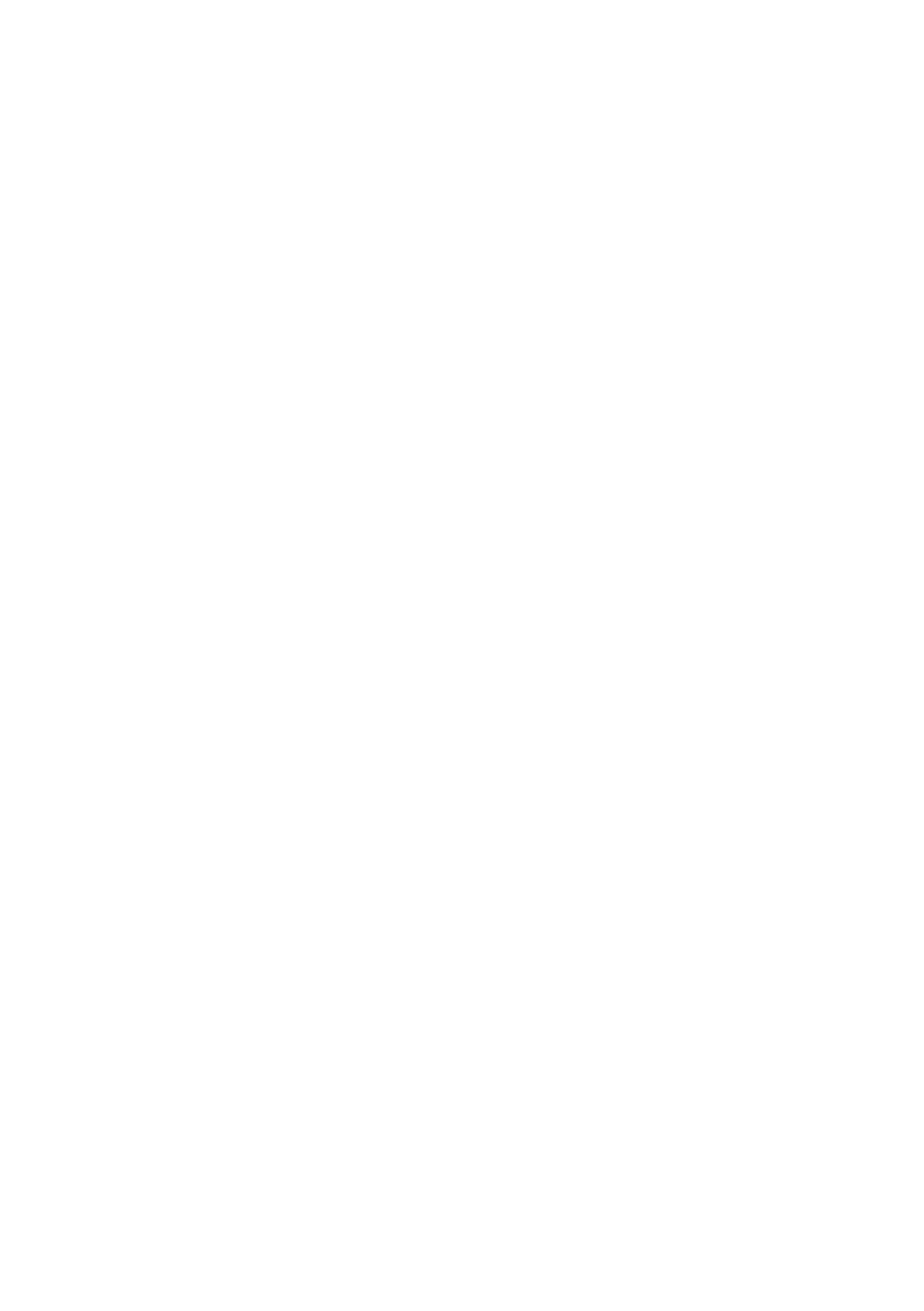# **Outline of chapter**

5.1 Schedule 4 to the Exposure Draft authorises the Commissioner to retain tax refunds where a taxpayer has failed to lodge a return or provide other information to the Commissioner that may affect the amount the Commissioner refunds. This ensures taxpayers satisfy their tax obligations and pay outstanding amounts of tax before being entitled to a tax refund.

# **Context of amendments**

5.2 Part IIB of the TAA 1953 provides for the treatment of money that is paid to the Commissioner, or is held by, or is owing to the Commissioner, in relation to taxpayers' tax affairs. The provisions allow the Commissioner to apply money received against a taxpayer's tax debts and require the Commissioner to pay refunds in certain circumstances.

5.3 Subsection 8AAZC(1) provides the Commissioner with a broad discretion to establish 'one or more systems of accounts for primary tax debts', which are known as Running Balance Accounts (RBAs).

5.4 Under the definition of a 'primary tax debt' (section 8AAZA), an RBA may include tax debts that are due but not yet payable to the Commonwealth, as well as debts that are due and payable to the **Commonwealth** 

5.5 The Commissioner may also maintain other systems of account such as income tax accounts, which are not RBAs.

### **Application of payments and credits**

5.6 Division 3 of Part IIB contains two methods for the application of payments received by the Commissioner and credits arising under the tax laws. Method One (section 8AAZLA) allows the Commissioner to apply the amount to an RBA. Method Two (section 8AAZLB) applies in a similar way to non-RBA tax debts.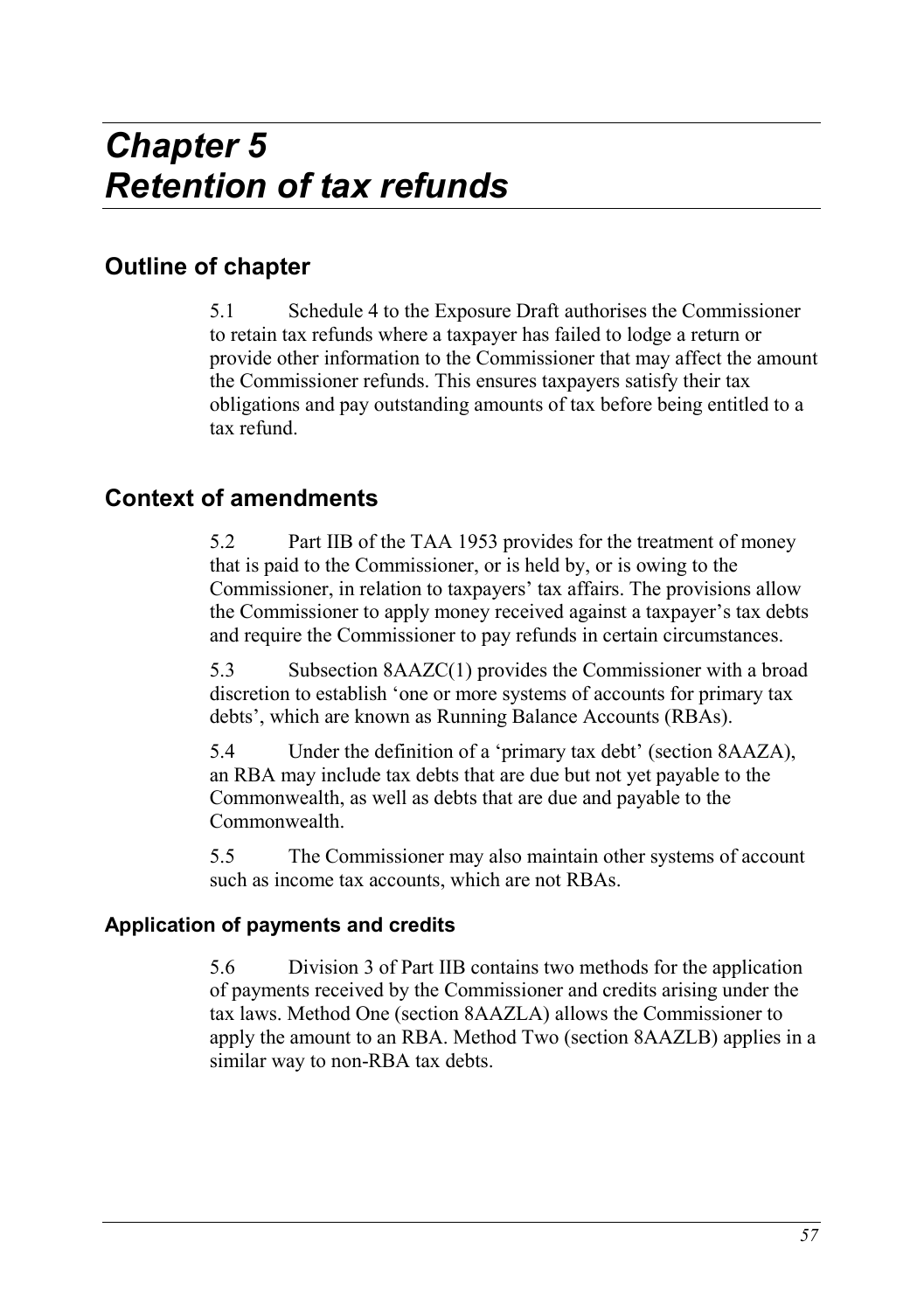5.7 Both methods apply the payment or credit to a particular debt or RBA. If the payment or credit is not exhausted after being applied to the particular debt or RBA, it gives rise to an 'excess non-RBA credit' (subsections 8AAZLA(3) and 8AAZLB(3)) and, in the case of an RBA, an equivalent RBA surplus (section 8AAZA).

5.8 An excess non-RBA credit or RBA surplus is a credit the Commissioner must apply in accordance with the provisions in Division 3 (paragraphs  $8AAZL(1)(b)$  and (c)). That is, the provisions may apply multiple times in relation to a particular credit amount until it is exhausted.

### **Payment of refunds**

5.9 Only when a credit (including an excess non-RBA credit or RBA surplus) is not able to be applied under Division 3 (because there are no remaining debts), is the Commissioner required to refund the amount to the taxpayer (section 8AAZLF). Following the Full Federal Court decision in *Commissioner of Taxation v Multiflex Pty Ltd* (2011) 82 ATR 153, this obligation must be performed 'within a time fixed by what is reasonably necessary to make that refund'. Of itself, this period does not allow the Commissioner to verify information or undertake other actions.

5.10 This obligation to pay refunds is subject to the Commissioner's discretion to retain refunds in certain circumstances, including where the taxpayer has failed to provide certain information – including a BAS or PRRT notice (section 8AAZLG), or a Single Touch Payroll notification under Division 389 in Schedule 1 to the TAA 1953 (section 8AAZLGB), or where the Commissioner is verifying information provided by the taxpayer (section 8AAZLGA).

5.11 Under section 8AAZLG, the Commissioner may retain the refund until the taxpayer provides the relevant notification to the Commissioner, or the Commissioner makes or amends an assessment of the amount. Under section 8AAZLGB, the Commissioner may retain the refund until they become reasonably satisfied that the taxpayer does not have to give the relevant notification under the Single Touch Payroll provisions in Division 389 in Schedule 1 to the TAA 1953 or does not have a PAYG withholding liability. The Commissioner must pay interest on the amount under the *Taxation (Interest on Overpayments and Early Payments) Act 1983* if the refund is further delayed.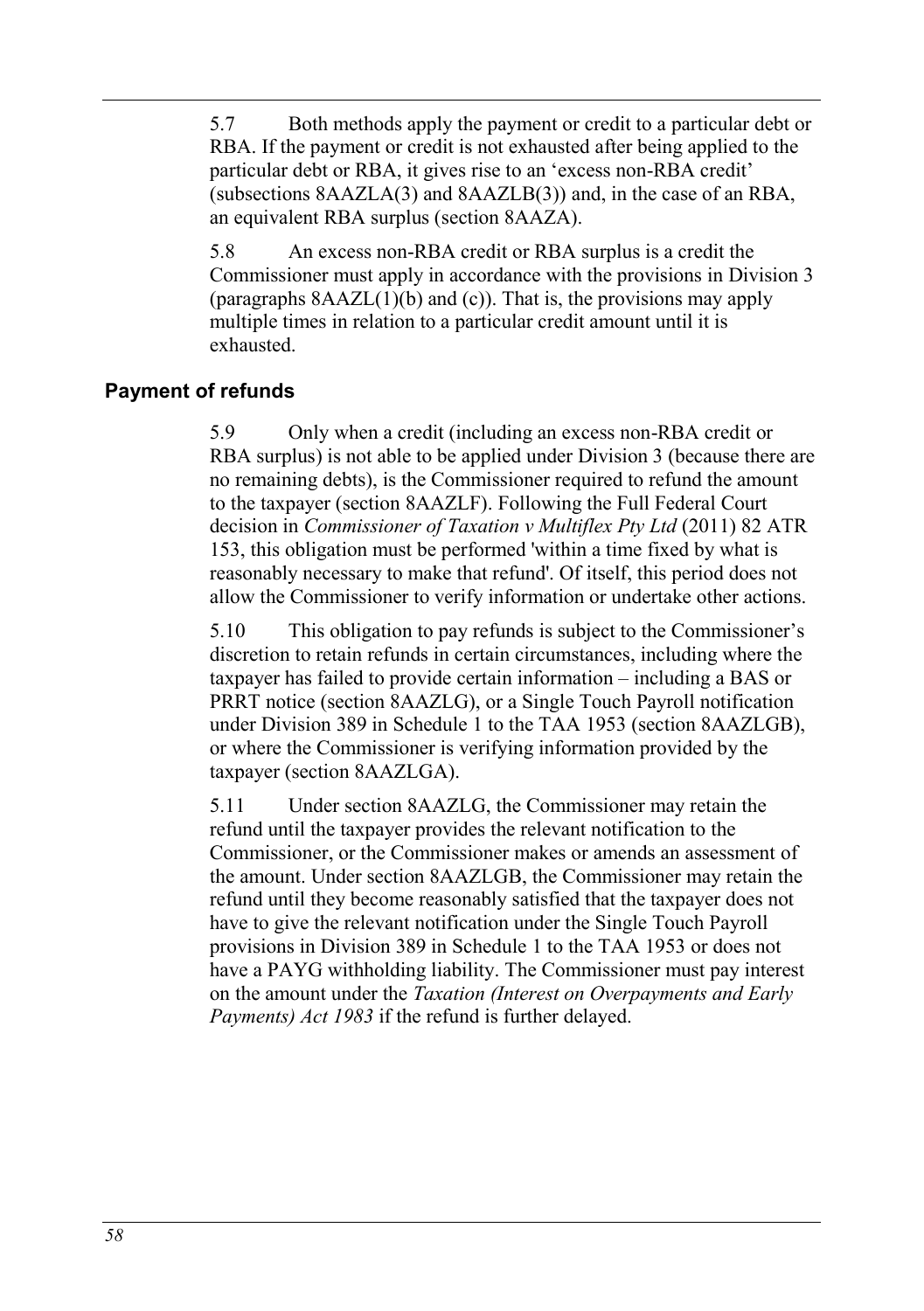5.12 Taxpayers engaged in illegal phoenix activity will often not lodge or will delay lodging returns that will result in a tax liability becoming due. However, these taxpayers may lodge a return (often a BAS) where it will result in a credit arising. Operators may use the delay in the tax liability arising to obtain a refund they would otherwise not be entitled to, strip assets from the company or otherwise frustrate the collection of the liability.

### **Summary of new law**

5.13 The Commissioner may retain tax refunds where a taxpayer has failed to lodge a return or provide other information that may affect the amount the Commissioner refunds. This ensures taxpayers satisfy their tax obligations and pay outstanding amounts of tax before being entitled to a tax refund.

# **Comparison of key features of new law and current law**

| New law                                                                                                                                                                 | Current law                                                                                                                            |
|-------------------------------------------------------------------------------------------------------------------------------------------------------------------------|----------------------------------------------------------------------------------------------------------------------------------------|
| The Commissioner may also retain a<br>refund to a taxpayer that has other<br>outstanding lodgements or<br>information that needs to be provided<br>to the Commissioner. | The Commissioner may retain a tax<br>refund to a taxpayer that has an<br>outstanding notification under the<br>BAS or PRRT provisions. |

## **Detailed explanation of new law**

5.14 Schedule 4 to the Exposure Draft extends the operation of section 8AAZLG to authorise the Commissioner to retain refunds from a taxpayer that has a failed to lodge a return or provide other information that may affect the amount the Commissioner refunds. *[Exposure Draft, Schedule 4, item 1, subparagraph 8AAZLG(1)(b)(iii) of the TAA 1953]*

5.15 The Commissioner may retain the refund until the return or other information is provided, or the Commissioner makes an assessment of the underlying amount. The Commissioner must then refund the amount or apply a separate discretion to further retain the amount (for example, section 8AAZLGA).

5.16 Where a new tax liability arises before the date the Commissioner must pay a refund, the Commissioner is able to apply the amount that would otherwise have been refunded against the new liability. This ensures taxpayers satisfy their tax obligations and pay outstanding amounts of tax before being entitled to a tax refund.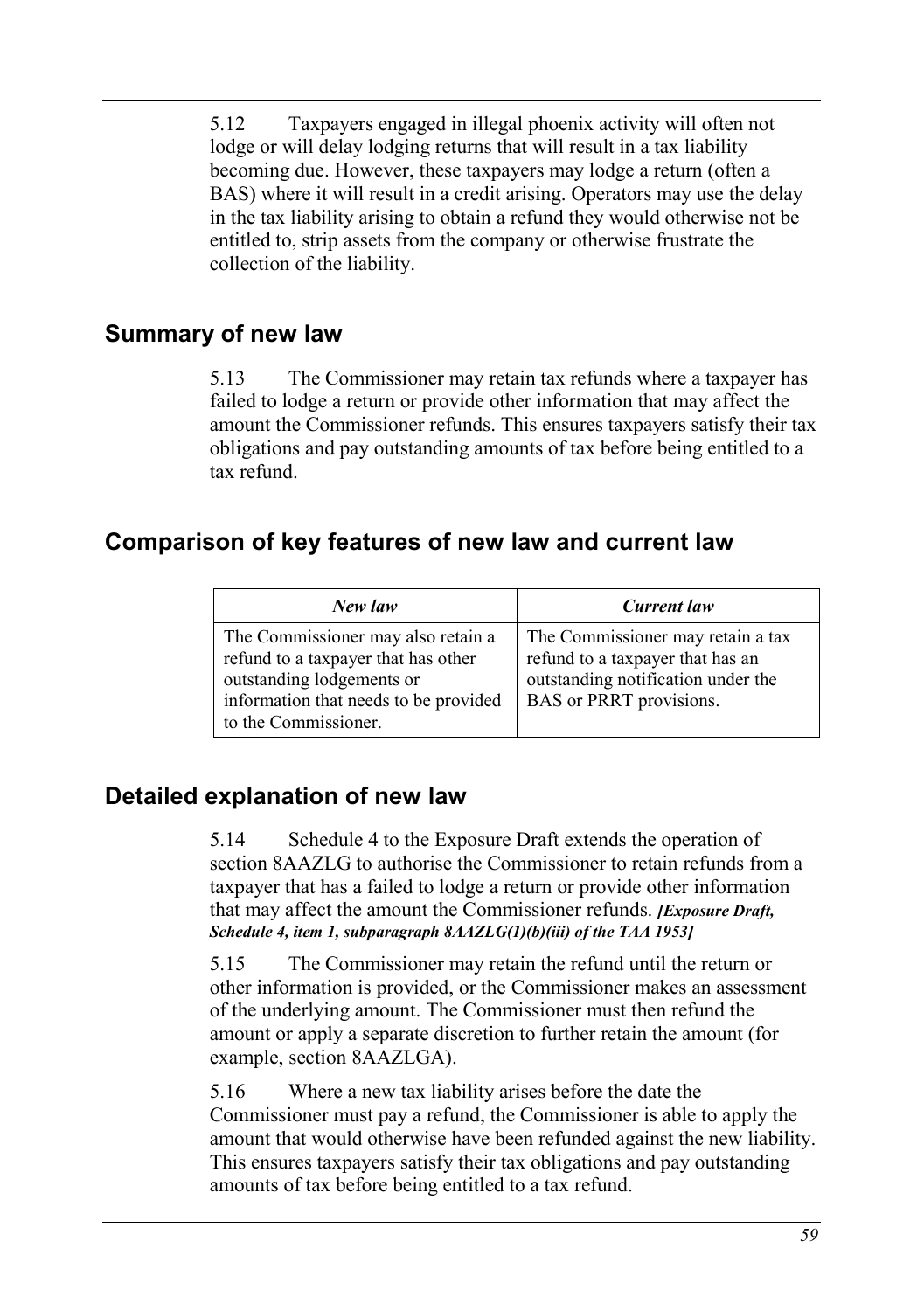5.17 If the taxpayer is a full self-assessment taxpayer, the lodgement of an outstanding income tax return causes the taxpayer to be taken to have received an assessment, crystallising the taxpayer's income tax liability (see section 166A of the *Income Tax Assessment Act 1936* and section 5-5 of the *Income Tax Assessment Act 1997*).

5.18 The introduction of this discretion does not affect the existing discretion the Commissioner has to retain refunds where a notification under the Single Touch Payroll, BAS or PRRT provisions is outstanding. The Commissioner's existing administrative arrangements (see *Practice Statement Law Administration 2011/22*) in relation to this discretion are unaffected by these amendments.

5.19 The Commissioner will release guidance to support the administration of the discretion in the amendments. The Government envisages the Commissioner will apply the new discretion in relation to taxpayers identified as a high-risk, including those engaging in illegal phoenix activity.

#### **Example 5.1 Retention of refunds**

Fred is the sole shareholder and director of Super Express Deliveries Pty Ltd, which carries on a business as a courier. It lodges its BAS for the quarter ending 30 June 2019. The lodgement triggers an assessment of the entity's GST liability for the quarter, which reveals the entity is entitled to a credit of \$200,000.

At the time, Super Express Deliveries Pty Ltd does not have any outstanding tax debts and would ordinarily be entitled to have the credit paid out as a refund. However, Super Express Deliveries Pty Ltd has not lodged its income tax return for the 2017-18 income year.

The Commissioner reviews the affairs of the Super Express Deliveries Pty Ltd and Fred. The Commissioner identifies that, over the past five years, Fred has owned and operated three other courier companies, each of which has entered into liquidation owing significant debts to its employees, the Commissioner and other creditors. The Commissioner learns ASIC is investigating Fred for engaging in illegal phoenix activity.

The Commissioner exercises his discretion to retain the \$200,000 refund until Super Express Deliveries Pty Ltd lodges its outstanding income tax return.

On learning that the refund will not be paid, Fred lodges the outstanding income tax return on behalf of Super Express Deliveries Pty Ltd. The return results in the company being taken to have received an assessment and the crystallisation of a liability of \$150,000.

The Commissioner applies the \$200,000 credit against the income tax liability, reducing it to nil. The Commissioner pays a refund of \$50,000 to Super Express Deliveries Pty Ltd.